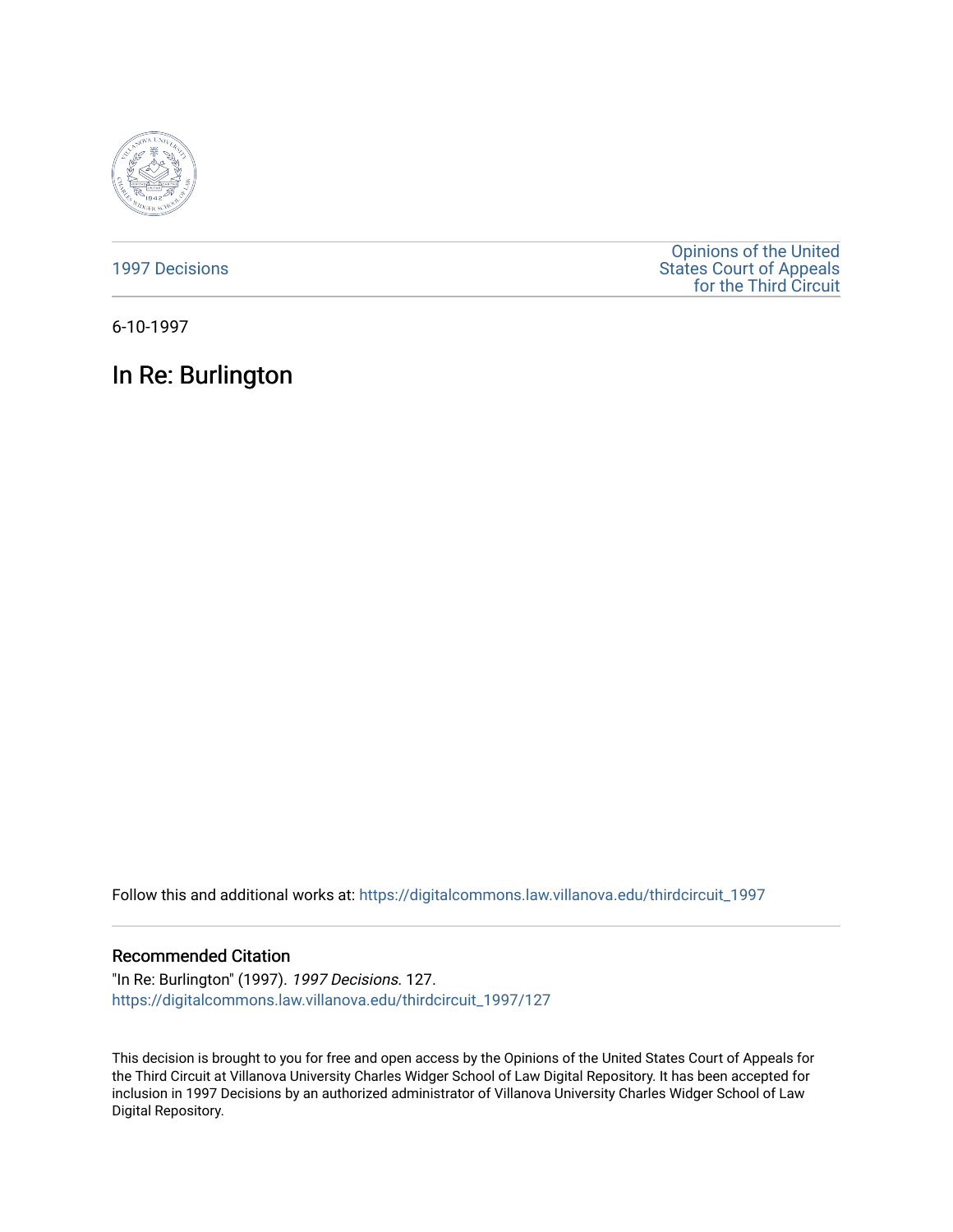Filed June 10, 1997

UNITED STATES COURT OF APPEALS FOR THE THIRD CIRCUIT

No. 96-5187

IN RE BURLINGTON COAT FACTORY SECURITIES LITIGATION

P. GREGORY BUCHANAN, JACOB TURNER AND RONALD ABRAMOFF, Appellants

ON APPEAL FROM THE UNITED STATES DISTRICT COURT FOR THE DISTRICT OF NEW JERSEY (D.C. Civil Nos. 94-04663, 94-04737, 94-04751)

Argued: December 12, 1996

Before: GREENBERG, ALITO, and ROTH, Circuit Judges.

(Opinion Filed: June 10, 1997)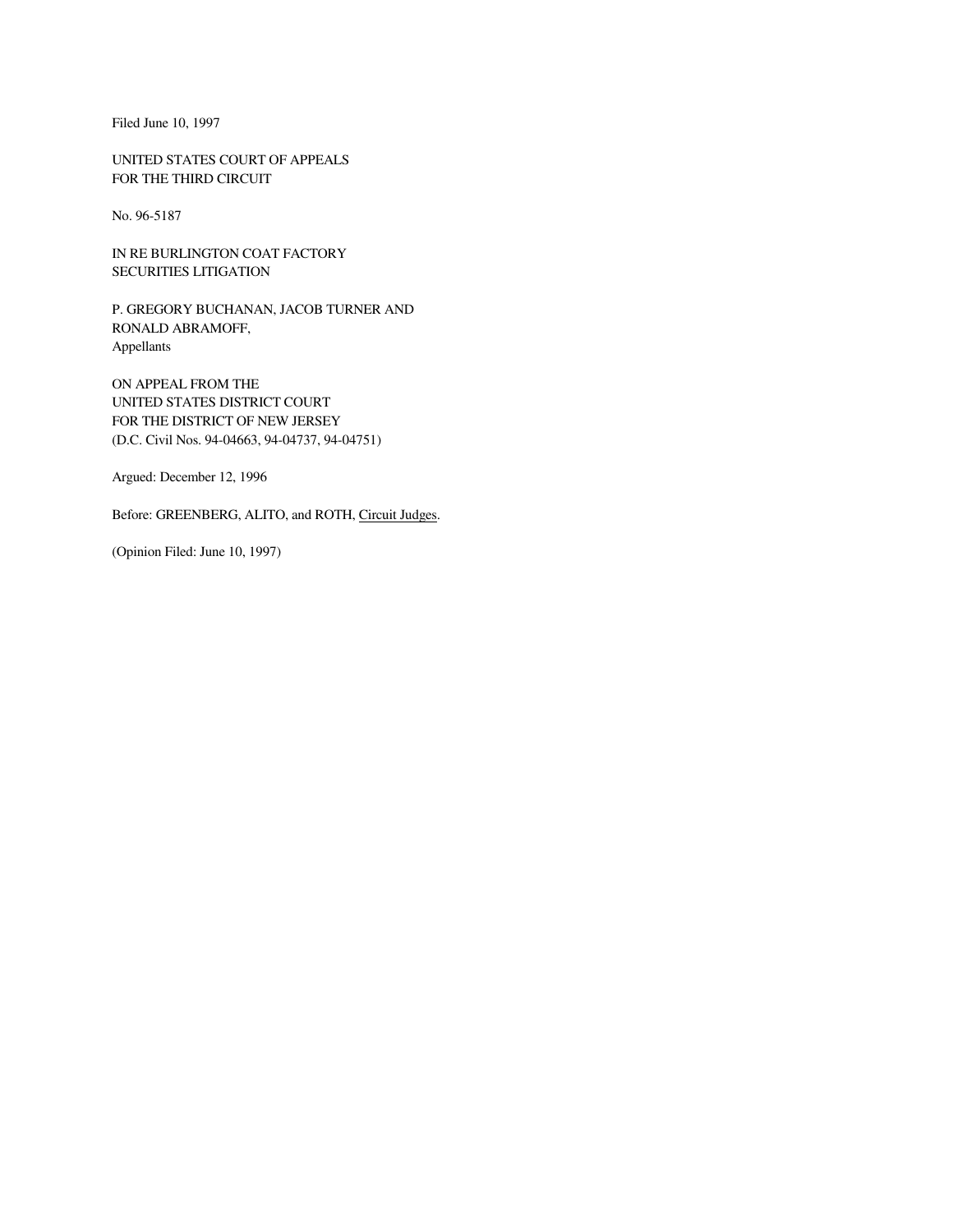Jeffrey W. Golan (argued) Leonard Barrack Gerald J. Rodos Robert A. Hoffman BARRACK, RODOS & BACINE 3300 Two Commerce Street 2001 Market Street Philadelphia, PA 19103

David J. Bershad Sharon Levine Mirsky Edith M. Kallas MILBERG WEISS BERSHAD HYNES & LERACH, LLP One Pennsylvania Plaza 49th Floor New York, NY 10119

Howard D. Finkelstein FINKELSTEIN & ASSOCIATES 600 B Street Suite 1400 San Diego, CA 92101

Alfred G. Yates, Jr. ALFRED G. YATES, JR. & ASSOCIATES 429 Forbes Avenue, Room 519 Allegheny Building Pittsburgh, PA 15219

# Attorneys for Appellants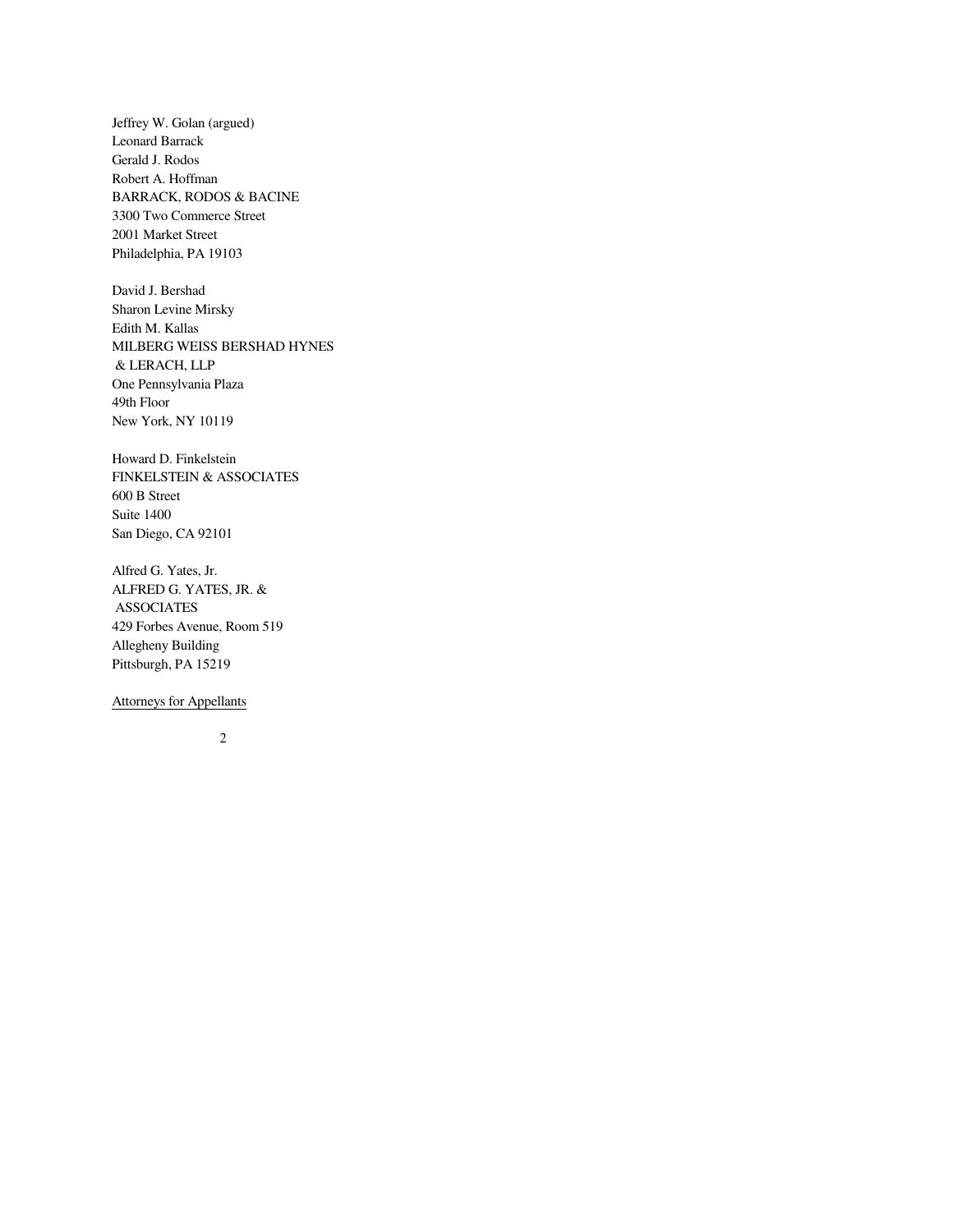Robert A. Alessi (argued) CAHILL GORDON & REINDEL Eighty Pine Street New York, NY 10005

John L. Thurman MASON, GRIFFIN & PIERSON, P.C. 101 Poor Farm Road Princeton, New Jersey 08540

Attorneys for Appellees

# **OPINION OF THE COURT**

# ALITO, Circuit Judge:

Burlington Coat Factory Warehouse Corporation ("BCF "), a Delaware corporation based in New Jersey, announced its fourth quarter and full fiscal year results for 1994 on September 20, 1994. The results were below the investment community's expectations, and BCF's common stock fell sharply, losing approximately 30% in one day. Within a day of the initial announcement, the first investor suit was filed. In the next few days, the company made additional explanatory disclosures, and the stock price fell even further. More investor suits were filed. The action at hand is the product of the consolidation of these suits.

BCF and certain of its principal officers and directors were sued under Sections 10(b) and 20(a) of the Securities Exchange Act of 1934 (the "Exchange Act"). 15 U.S.C. §§ 78j(b), 78(t)(a). Section 10(b) provides a broad prohibition on the use of "manipulative or deceptive devices" in connection with the purchase or sale of a security. 15 U.S.C. § 78j(b). Section 20, in turn, provides liability for "controlling persons." 15 U.S.C. § 78(t)(a). Plaintiffs assert that they represent the class of investors who purchased BCF common stock between October 4, 1993, and September 23, 1994. Plaintiffs claim that, as a result of BCF's misleading statements and omissions during the class period, the company's stock price was artificially inflated.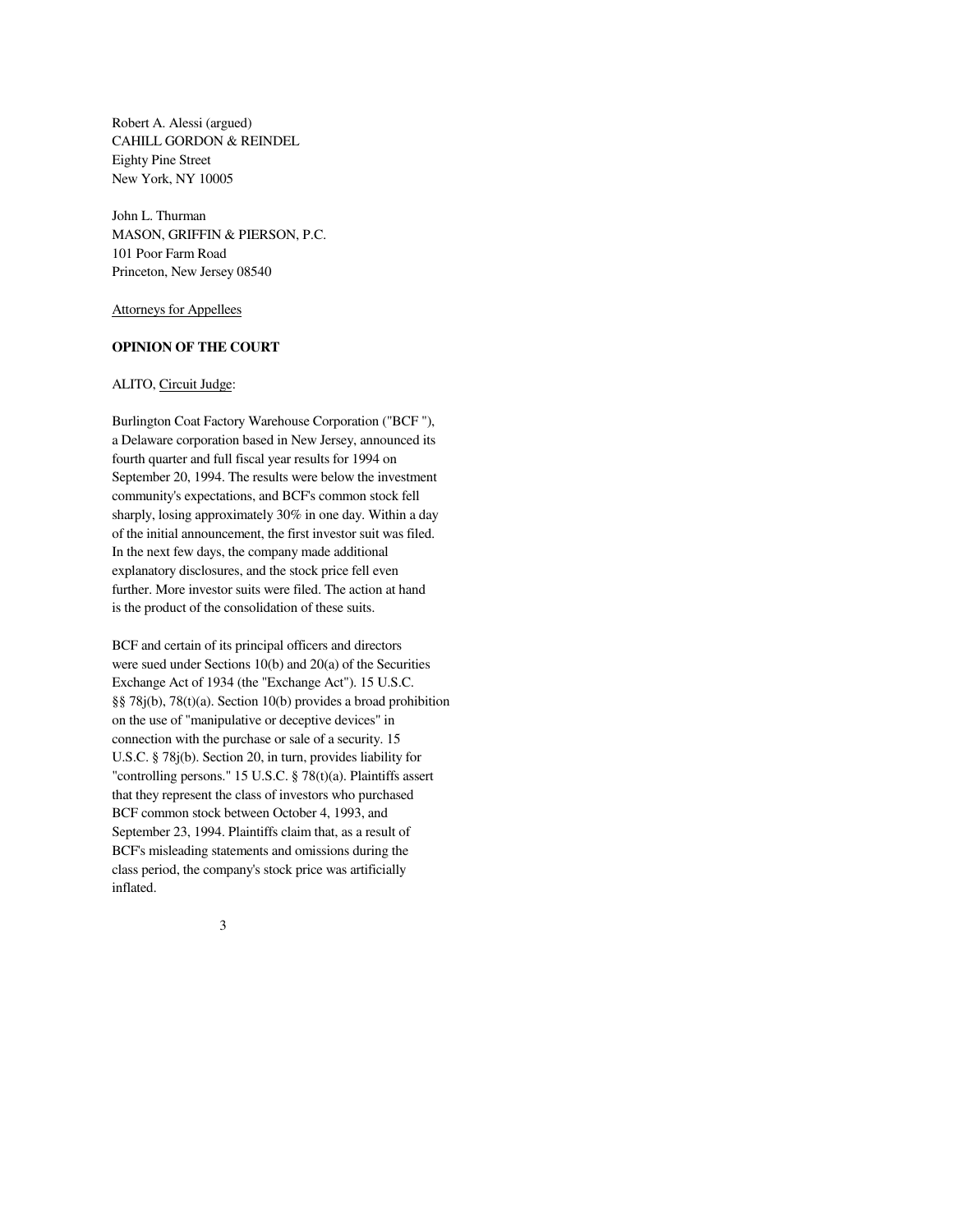The district court dismissed the case both for failure to state claims on which relief could be granted and for failure to plead those claims with adequate particularity. The court also denied plaintiffs' request that they be allowed to amend and replead their claims in the event of a dismissal.

On appeal, plaintiffs challenge the dismissal of four of their six original claims. Since the fourth claim has two distinct parts, we describe the four claims as five. According to plaintiffs, the district court erred in ruling: (1) that the alleged earnings overstatements during fiscal year 1994 were not materially misleading because no violation of GAAP had been shown and that, in any event, the claim stated was, at most, a claim for negligence; (2) that the failure to disclose that the company had not received its usual discounts in its inventory build-up in January and February of 1994 was "largely irrelevant"; (3) that overstatements regarding the sales attributable to an extra, 53rd week in 1993 were not actionable; (4) that management's expression of "comfort" with certain specific earnings forecasts by analysts was not actionable because BCF did not "adopt" the analysts' estimates; and (5) that a statement that the company's earnings would continue to grow faster than revenues was not actionable because it was no more than "puffery." Plaintiffs argue that these were proper, viable claims under Section 10(b) and that they pled facts in support of their claims that met the particularity requirements for fraud claims. As afinal matter, plaintiffs contend that even if the district court's dismissal of their claims on particularity grounds was justified, they should have been given leave to amend and replead their claims.

We affirm the district court's dismissals on claims (2), (3), and (5). Claims (1) and (4) were properly dismissed on particularity grounds, but we disagree with the district court's holding that these claims could not be viable. Since leave to amend appears to have been denied on the grounds of futility alone, we hold that plaintiffs may amend their complaint and replead claims (1) and (4).

# I.

BCF is one of the leading retailers of coats in the United States. Its specialty is selling brand name clothes at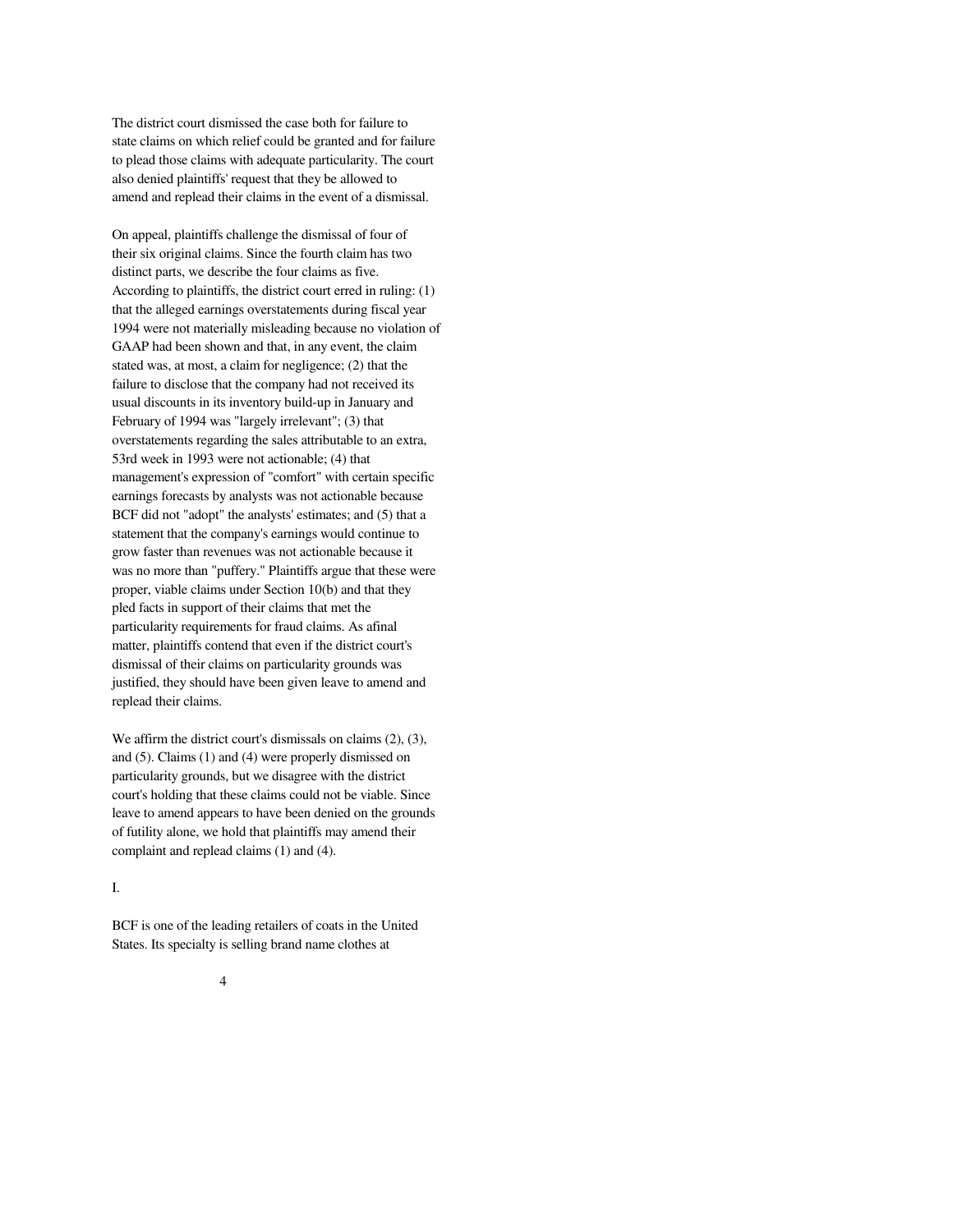discount prices. By mid-1993, BCF was operating a total of 185 stores in 39 states. The stores ranged in size from 16,000 to 133,000 square feet and featured outerwear (coats, jackets, and raincoats) and complete lines of clothing for men, women, and children.

BCF opened in 1924, under the management of Abe Milstein, and specialized in wholesale outerwear. In the 1950's, Abe's son, Monroe, joined the business. In 1972, BCF acquired a coat factory and outlet store in Burlington, New Jersey, and began operation as a retailer.

BCF is a public company traded on the New York Stock Exchange. During the class period for this case, the average daily trading volume for BCF common stock was 100,000 shares. Plaintiffs assert that BCF's securities are actively followed by numerous analysts and that the market in BCF stock was "efficient" at all periods relevant to this case.1

BCF's fortunes have been on the rise over the past decade. BCF's 1992 Annual Report stated that "[t]he Company's revenues have increased each year for the past 13 years, from \$24 million in 1978 to over \$1 billion in 1992." Further, BCF's earnings per share rose from \$0.60 in 1990 to \$1.06 in 1993.

BCF's top corporate officers, some of whom are defendants in this case, hold large portions of BCF's outstanding common stock. This seems especially true of those officers who are members of the Milstein family, which as a whole owned approximately 55% of BCF's common stock.2

1. Asserting that the market in BCF's stock was "efficient" is relevant to plaintiffs, such as those here, who are attempting to use the "fraud on the market" theory to satisfy the reliance requirement in a Section 10(b) claim. See, e.g., Daniel R. Fischel, Efficient Capital Markets, The Crash, and the Fraud on the Market Theory, 74 Cornell L. Rev. 907, 908-12 (1989) (describing both the "fraud on the market" theory and its link to the efficient market hypothesis); Jonathan Macey, et al., Lessons From Financial Economics: Materiality, Reliance, and Extending the Reach of Basic v. Levinson, 77 Va. L. Rev. 1017 (1991); see also n.8, infra.

\_\_\_\_\_\_\_\_\_\_\_\_\_\_\_\_\_\_\_\_\_\_\_\_\_\_\_\_\_\_\_\_\_\_\_\_\_\_\_\_\_\_\_\_\_\_\_\_\_\_\_\_\_\_\_\_\_\_\_\_\_\_\_\_\_

2. As of May 11, 1994, there were 41,119,463 shares of BCF's common stock outstanding. The stock ownership figures and percentages are those alleged in the Complaint.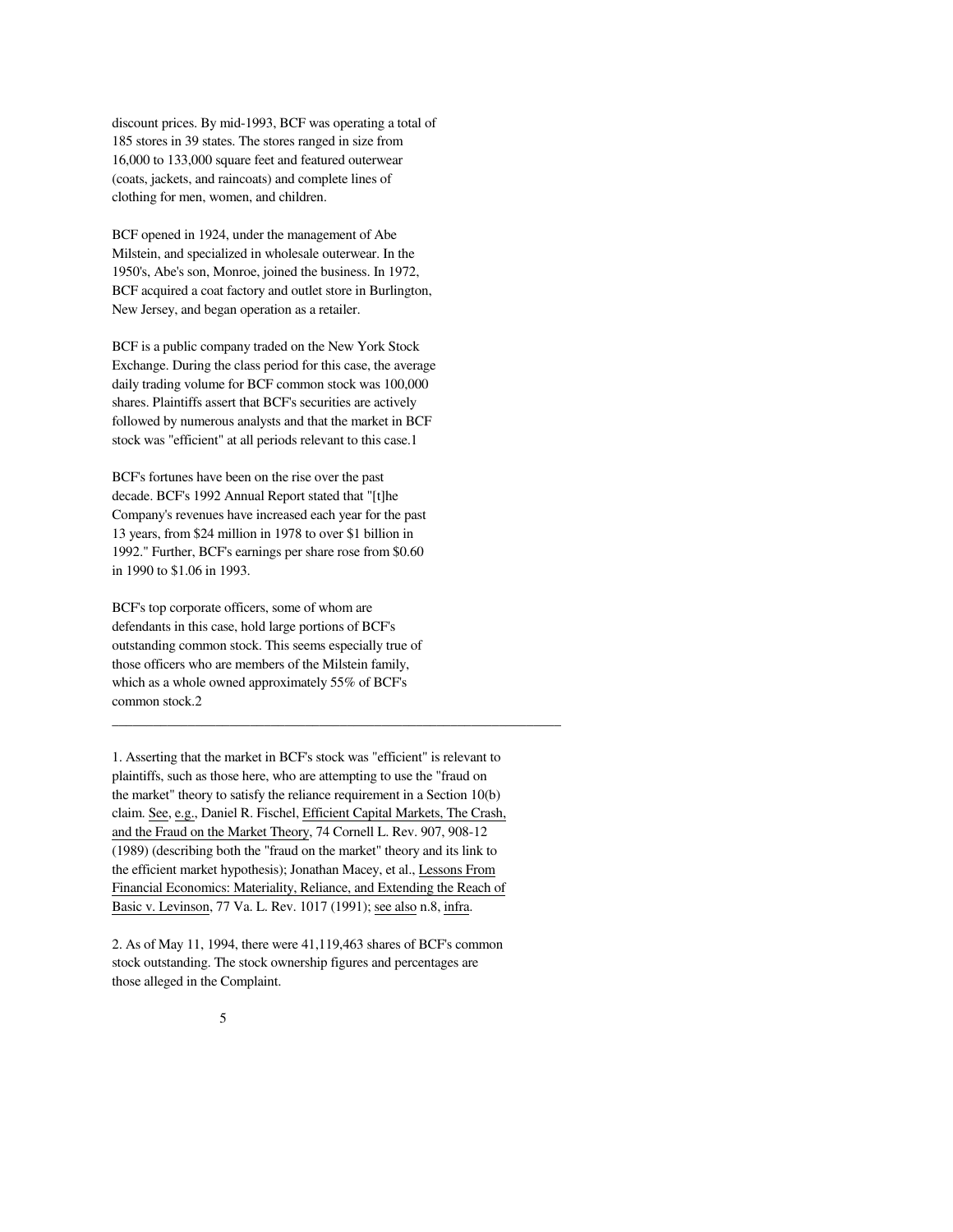The defendant-officers are: (1) Monroe G. Milstein, BCF's chief executive officer and chairman of the board, who owned approximately 30.7% of the stock; (2) Stephen E. Milstein, a vice-president, director, and general merchandise manager, who owned approximately 4.9% of the stock; (3) Andrew R. Milstein, a vice-president, director, and executive merchandise manager, who owned approximately 5.4% of the stock; (4) Robert R. LaPenta, controller, and chief accounting officer; and (5) Mark A. Nesci, vice-president for store operations, director, and chief operating officer.

This case was brought as a class action on behalf of all purchasers of BCF common stock during the period from October 4, 1993, through and including September 23, 1994.3 Plaintiffs claim that during this period defendants (the company and the individual officer-defendants), through a number of misstatements in and omissions from disclosures made to the public, defrauded plaintiffs into purchasing BCF stock at artificially high prices.

Plaintiffs explain that the individual defendants, as a result of their positions of control in the company, were able to manipulate BCF's press releases and other disclosures so as to deceive the market into overpricing the company's stock. Allegedly, the individual defendants behaved in this manner so as to:

(i) artificially inflate and maintain the market price of BCF's common stock during the Class Period and thereby cause plaintiffs and the other members of the Class to purchase such common stock at artificially inflated prices and, in the case of certain of the defendants, to personally gain from the sale of inflated stock; and

(ii) protect, perpetuate and enhance their executive positions and the substantial compensation, prestige and other perquisites of executive compensation obtained thereby.

3. Excluded from the class are defendants, their immediate families, the officers, directors, and affiliates of BCF, members of their immediate families, and any trusts or entities which they control.

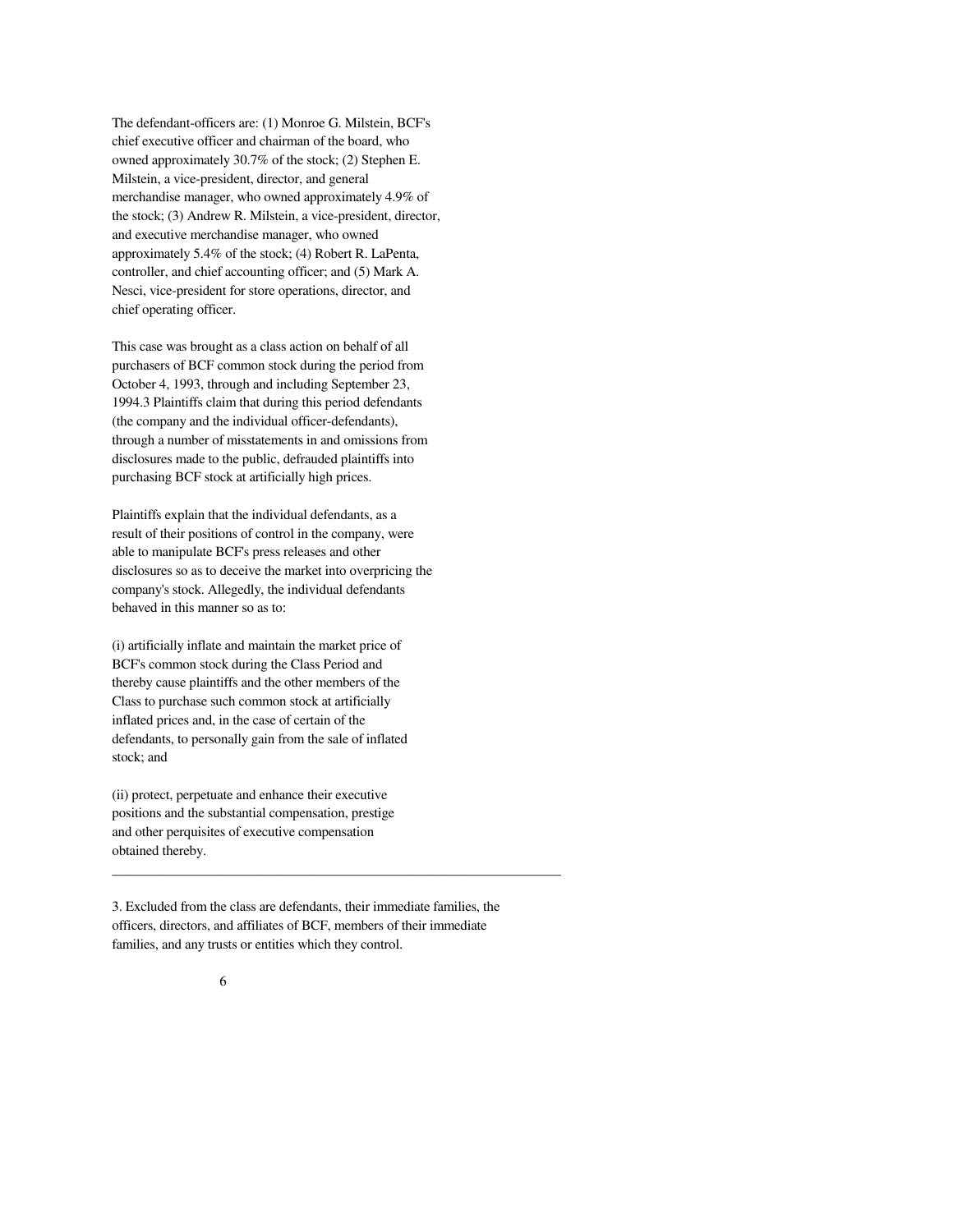## Complaint, ¶ 15.

Defendants who are alleged to have personally gained from selling their stock during the class period are Andrew R. Milstein (who sold 10,000 shares on March 17 and March 21, 1994, at \$27.75 per share), Mark A. Nesci (who sold 10,000 shares on March 18 and March 25, 1994, at \$27.50), and Robert R. LaPenta (who sold 1,500 shares on March 4, 1994 at \$28.00 per share and 2,500 shares on April 6, 1994, at \$26.25 per share). The price drop between September 20 and September 23, 1994 -- the days of the announcements that allegedly caused a correction in the stock price to reflect the true state of BCF's fortunes - was from a high of \$23.25 to a low of \$13.63. Assuming that the price drop of approximately \$10 was due entirely to the correction of false information, Andrew Milstein's and Mark Nesci's trading gains would each amount to approximately \$100,000, and Robert LaPenta's gains would be approximately \$40,000.

# II.

On September 20, 1994, BCF reported its year-end revenues and earnings for fiscal 1994. These results were below the market's expectations, with the earnings per share for fiscal 1994 being \$1.12 as compared to the \$1.37 that analysts had been predicting. On September 20 itself, the price of BCF stock fell almost 30%, from \$23.25 to \$15.75 per share. Between September 20 and September 23 both BCF and outside analysts attempted to explain the reasons for the worse-than-expected results. By the close of the market on September 23, 1994, the price of BCF stock had fallen to \$13.63.

The first of plaintiffs' three suits was filed within a day of the first price drop on September 20, alleging that BCF had violated Sections 10(b) and 20(a) of the Exchange Act. Two other similar actions were filed two days later, on September 23, 1994. The three actions were consolidated, and the consolidation resulted in the filing, in January 1995, of the "Consolidated Amended and Supplemental Class Action Complaint" (the "Complaint").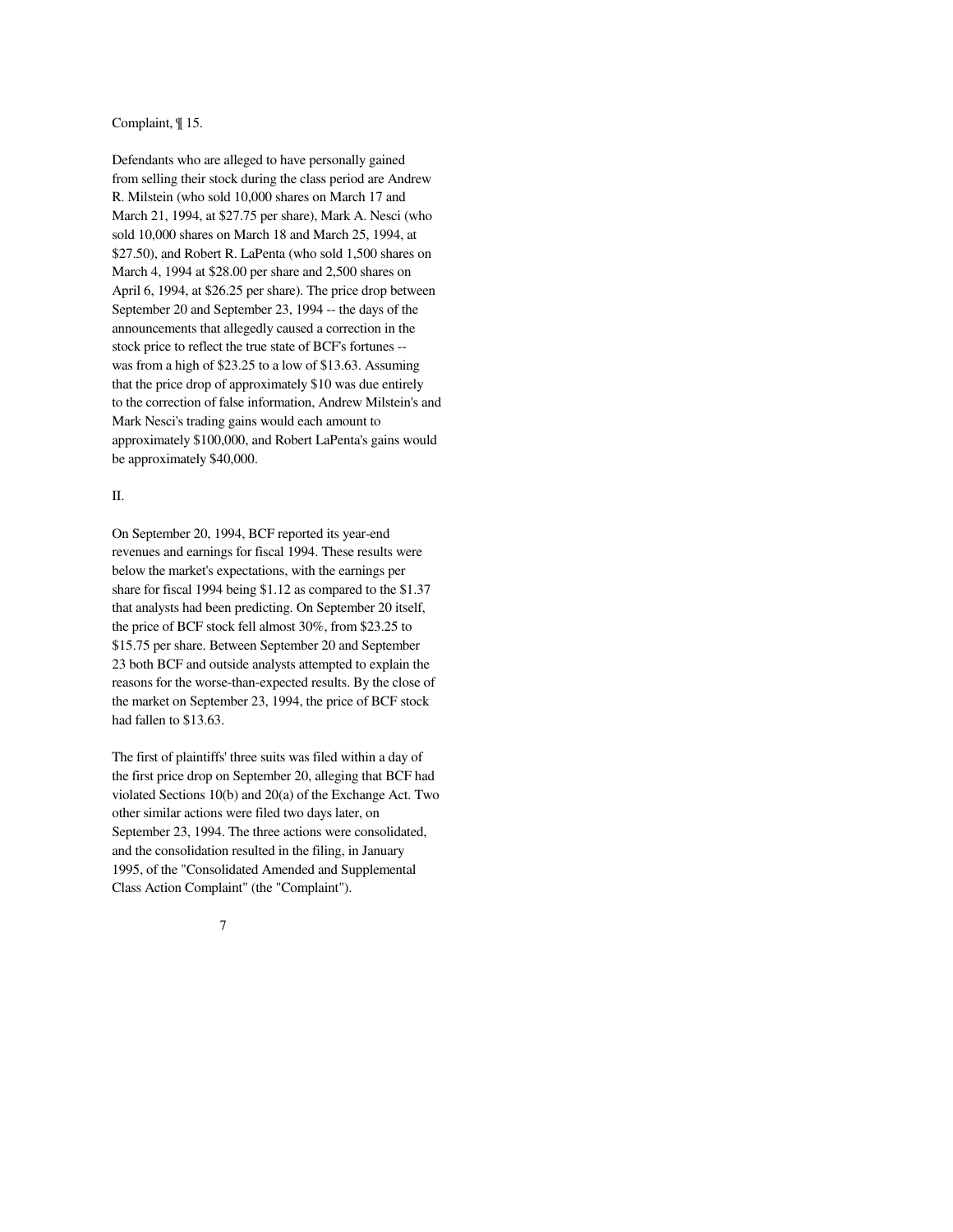Defendants moved to dismiss the Complaint under Federal Rule of Civil Procedure 12(b)(6) for failure to state a claim upon which relief could be granted and under Federal Rule of Civil Procedure 9(b) for failure to plead fraud with particularity.

The district court determined that the Complaint contained six distinct claims:

First, plaintiffs allege that BCF's 1993 annual report misrepresented the impact of an additional week (the "fifty-third week") on the fiscal year-end sales revenue. . . .

Second, plaintiffs allege that defendants failed to announce that the discounts BCF received on merchandise purchased for January, 1994, and February, 1994, were substantially less than the discounts received in previous years. . . .

Third, plaintiffs claim that "during each quarter during the Class Period, defendants overstated BCF's profits from operations by 2-3 cents EPS (earnings per share) per quarter by failing to properly match their operating expenses with sales." . . .

Fourth, plaintiffs allege that defendants, in a press release of March 1, 1994, stated that BCF's store expansion program would be internally funded, when, in truth, BCF was borrowing heavily to fund that expansion. . . .

Fifth, plaintiffs claim that defendants, in promoting the store expansion program, asserted in various reports . . . that 95% of all new stores were profitable within six months, and that the new stores were opened efficiently and without great expense. . . .

Finally, plaintiffs allege that throughout the putative class period, defendants championed their growth in revenue, profit margins and earnings, but did not disclose shortcomings in their accounting and cost control systems.

(Dist. Ct. Op. at 3).

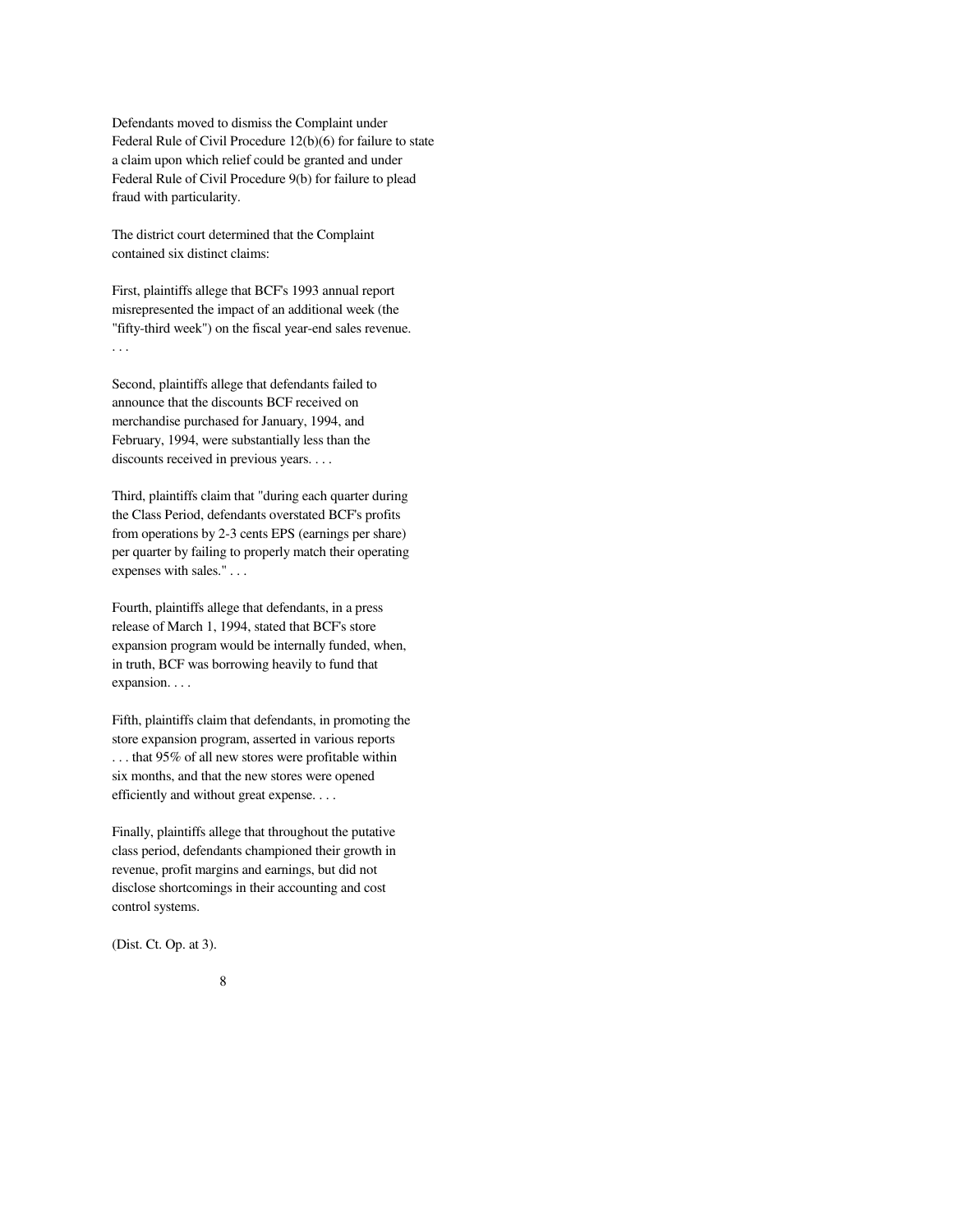On February 20, 1996, the district court dismissed plaintiffs' claims pursuant to Rules 12(b)(6) and 9(b). Plaintiffs had requested leave to amend should the Complaint be dismissed, but the district court dismissed the action in its "entirety."

Plaintiffs then took this appeal. Plaintiffs contest the district court's dismissal of four of the six claims.4 Plaintiffs also challenge the court's denial of their request for leave to amend.

#### III.

## A. Section 10(b) Claims

Plaintiffs assert claims under Sections 10(b) and 20(a) of the Exchange Act, 15 U.S.C. §§ 78j(b), 78t(a), and Rule 10b-5 promulgated thereunder, 17 C.F.R. § 240.10b-5. The private right of action under Section 10(b) and Rule 10b-55 reaches beyond statements and omissions made in a registration statement or prospectus or in connection with an initial distribution of securities and creates liability for false or misleading statements or omissions of material fact that affect trading on the secondary market. See Central Bank of Denver, N.A. v. First Interstate Bank of Denver, N.A., 511 U.S. 164, 171 (1994); Shaw v. Digital Equip.

4. The claims abandoned on appeal are (1) that BCF, by stating that the company " `[c]ontinue[s] to anticipate funding most of [its] growth through internal profits[,]' " misrepresented "that BCF's store expansion program would be internally funded, when in truth BCF was borrowing heavily to fund that expansion" and (2) that "defendants, in promoting the store expansion program, [misrepresented] . . . that 95% of all new stores were profitable within six months, and that the new stores were opened efficiently and without great expense."

\_\_\_\_\_\_\_\_\_\_\_\_\_\_\_\_\_\_\_\_\_\_\_\_\_\_\_\_\_\_\_\_\_\_\_\_\_\_\_\_\_\_\_\_\_\_\_\_\_\_\_\_\_\_\_\_\_\_\_\_\_\_\_\_\_

5. Section 10(b) prohibits the "use or employ[ment], in connection with the purchase or sale of any security, . . . [of] any manipulative or deceptive device or contrivance in contravention of such rules and regulations as the Commission may prescribe." 15 U.S.C. § 78j(b). Rule 10b-5, in turn, makes it illegal "[t]o make any untrue statement of a material fact or to omit to state a material fact necessary in order to make the statements made in the light of the circumstances under which they were made, not misleading . . . in connection with the purchase or sale of any security." 17 C.F.R. § 240.10b-5(b).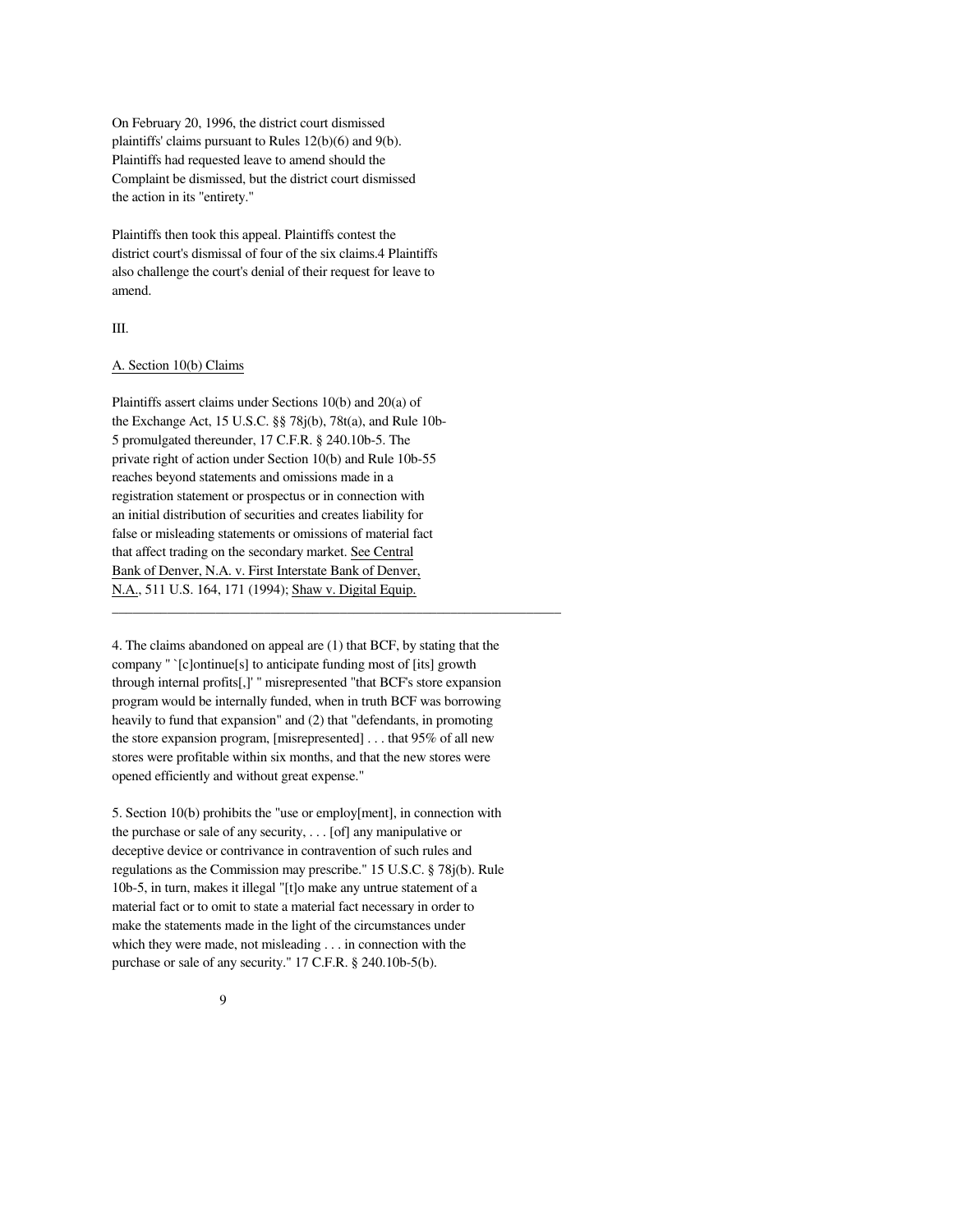Corp., 82 F.3d 1194, 1216-17 (1st Cir. 1996); Eckstein v. Balcor Film Investors, 8 F.3d 1121, 1123-24 (7th Cir. 1993).

The first step for a Rule 10b-5 plaintiff is to establish that defendant made a materially false or misleading statement or omitted to state a material fact necessary to make a statement not misleading. See In re Phillips Petroleum Sec. Litig., 881 F.2d 1236, 1243 (3d Cir. 1989); Lovelace v. Software Spectrum, Inc., 78 F.3d 1015, 1018 (5th Cir. 1996). Next, plaintiff must establish that defendant acted with scienter and that plaintiff's reliance on defendant's misstatement caused him or her injury. See Phillips, 881 F.2d at 1244; San Leandro Emergency Medical Group Profit Sharing Plan v. Philip Morris Cos., Inc., 75 F.3d 801, 808 (2d Cir. 1996). Finally, since the claim being asserted is a "fraud" claim, plaintiff must satisfy the heightened pleading requirements of Federal Rule of Civil Procedure 9(b). See Suna v. Bailey Corp., 107 F.3d 64, 68 (1st Cir. 1997).

Rule 9(b) requires that "[i]n all averments of fraud or mistake, the circumstances constituting fraud or mistake shall be stated with particularity." This particularity requirement has been rigorously applied in securities fraud cases. See Suna, 107 F.3d at 73; Gross v. Summa Four, Inc., 93 F.3d 987, 991 (1st Cir. 1996). For example, where plaintiffs allege that defendants distorted certain data disclosed to the public by using unreasonable accounting practices, we have required plaintiffs to state what the unreasonable practices were and how they distorted the disclosed data. See Shapiro v. UJB Fin. Corp., 964 F.2d 272, 284-85 (3d Cir. 1992). Rule 9(b)'s heightened pleading standard gives defendants notice of the claims against them, provides an increased measure of protection for their reputations, and reduces the number of frivolous suits brought solely to extract settlements. See Tuchman v. DSC Communications Corp., 14 F.3d 1061, 1067 (5th Cir. 1994); Cosmas v. Hassett, 886 F.2d 8, 11 (2d Cir. 1989). Despite Rule 9(b)'s stringent requirements, however, we have stated that "courts should be `sensitive' to the fact that application of the Rule prior to discovery `may permit sophisticated defrauders to successfully conceal the details of their fraud.' " Shapiro, 964 F.2d at 284 (citing Christidis v. First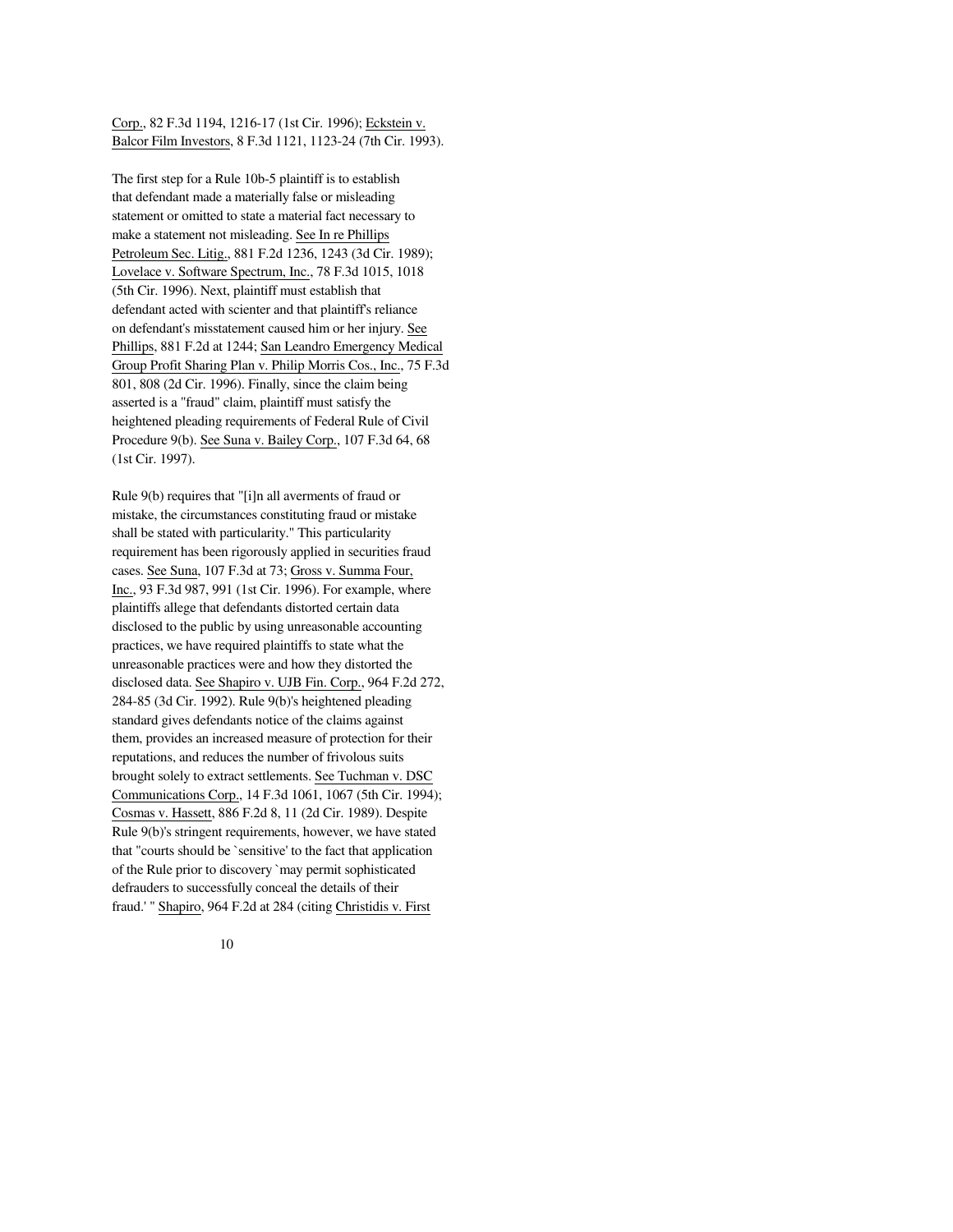Pa. Mortgage Trust, 717 F.2d 96, 99 (3d Cir. 1983)). Accordingly, the normally rigorous particularity rule has been relaxed somewhat where the factual information is peculiarly within the defendant's knowledge or control. See Shapiro, 964 F.2d at 285. But even under a relaxed application of Rule 9(b), boilerplate and conclusory allegations will not suffice. Id. Plaintiffs must accompany their legal theory with factual allegations that make their theoretically viable claim plausible. Id.

Rule 9(b) also says that "[m]alice, intent, knowledge, and other condition of mind of a person may be averred generally." The meaning of this sentence has been the source of considerable debate. The Second Circuit, among others, has emphasized that although state of mind may be "averred generally," a plaintiff alleging securities fraud must still allege specific facts that give rise to a "strong inference" that the defendant possessed the requisite intent. See, e.g., Acito v. IMCERA Group, Inc., 47 F.3d 47, 53 (2d Cir. 1995); see also Suna, 107 F.3d at 68; Tuchman, 14 F.3d at 1068. "The requisite `strong inference' of fraud may be established either (a) by alleging facts to show that defendants had both motive and opportunity to commit fraud, or (b) by alleging facts that constitute strong circumstantial evidence of conscious misbehavior or recklessness." Acito, 47 F.3d at 52; see also Dileo v. Ernst & Young, 901 F.2d 624, 629 (7th Cir. 1990) ("People sometimes act irrationally, but indulging ready inferences of irrationality would too easily allow the inference that ordinary business reverses are fraud").

By contrast, the Ninth Circuit has rejected such a requirement that plaintiff allege facts from which intent to commit fraud may be inferred. See In re GlenFed, Inc. Sec. Litig., 42 F.3d 1541 (9th Cir. 1994) (in banc). In GlenFed, the court argued that since the second sentence of Rule 9(b) states that "malice, intent, knowledge, and other condition of mind may be averred generally," the Rule leaves no room for requiring specific facts to be pled. Id. at 1545-47.

We agree with the Second Circuit's approach. Cf. In re ValueVision Int'l, Inc., Sec. Litig., 896 F. Supp. 434, 446 (E.D. Pa. 1995) (noting the Third Circuit's silence on the issue). While state of mind may be averred generally,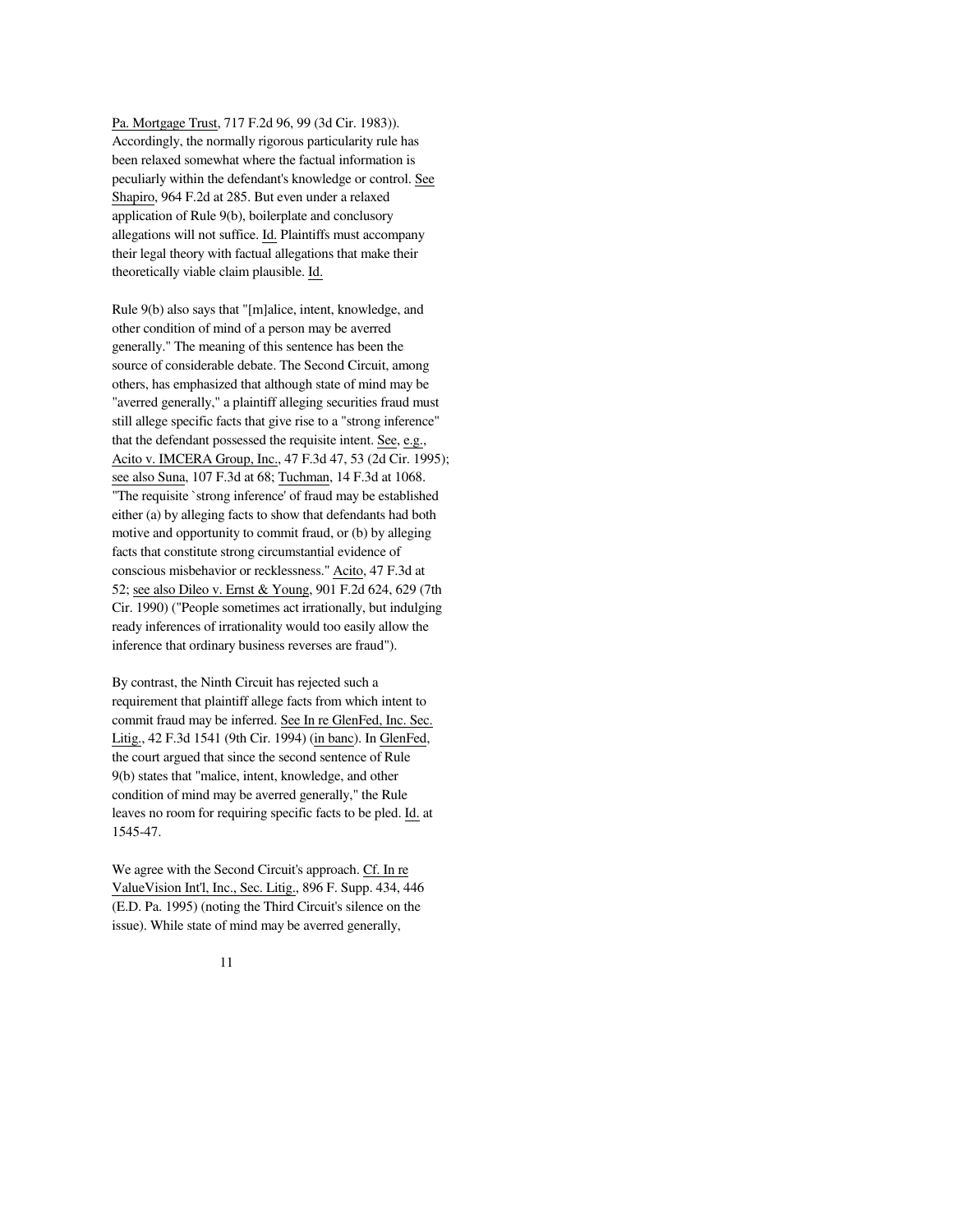plaintiffs must still allege facts that show the court their basis for inferring that the defendants acted with "scienter." Otherwise, strike suits based on no more than plaintiffs' detection of a few negligently made errors in company documents or statements (errors detected in the aftermath of a stock price drop) could survive the pleading threshold and subject public companies to unneeded litigation expenditures. Public companies make large quantities of information available to the public, as a result of both mandatory disclosure requirements and self-initiated voluntary disclosure. Cf. Roberta Romano, The Genius of American Corporate Law 93-95 (1993). Large volumes of disclosure make for a high likelihood of at least a few negligent errors. To allow plaintiffs and their attorneys to subject companies to wasteful litigation based on the detection of a few negligently made errors found subsequent to a drop in stock price would be contrary to the goals of Rule 9(b), which include the deterrence of frivolous litigation based on accusations that could hurt the reputations of those being attacked.6 See Tuchman, 14 F.3d at 1067; In re Discovery Zone Sec. Litig., 943 F. Supp. 924, 934 (N.D. Ill. 1996).

Plaintiffs' Complaint advances numerous claims of nondisclosure and misstatement. On appeal, the myriad allegations have been whittled down to five: (1) that BCF overstated certain quarterly earnings reports; (2) that BCF wrongfully failed to disclose the receipt of certain reduced discounts on purchases; (3) that BCF misrepresented the sales attributable to the 53rd week of 1993; and  $(4)$  &  $(5)$ that BCF made certain forward-looking statements without

6. The parties do not contend that the recently enacted Private Securities Litigation Reform Act of 1995 (the "Reform Act") applies to this case. Cf. Hockey v. Medhekar, 1997 WL 203704, \*3-4 (N.D. Cal.) (holding that the Reform Act applies only to class actions filed after December 22, 1995). We note, however, that Section 21(D)(b)(2) of the Reform Act requires that complaints brought under Rule 10b-5 "state with particularity facts giving rise to a strong inference that the defendant acted with the requisite state of mind." 15 U.S.C. § 78u-4(b)(2); see also Friedberg v. Discreet Logic, Inc., 1997 WL 109228, \*5 (D. Mass.); John C. Coffee, Jr., The Future of the Private Securities Litigation Reform Act: Or, Why the Fat Lady Has Not Yet Sung, 51 Bus. Law. 975, 978-79 (1996).

\_\_\_\_\_\_\_\_\_\_\_\_\_\_\_\_\_\_\_\_\_\_\_\_\_\_\_\_\_\_\_\_\_\_\_\_\_\_\_\_\_\_\_\_\_\_\_\_\_\_\_\_\_\_\_\_\_\_\_\_\_\_\_\_\_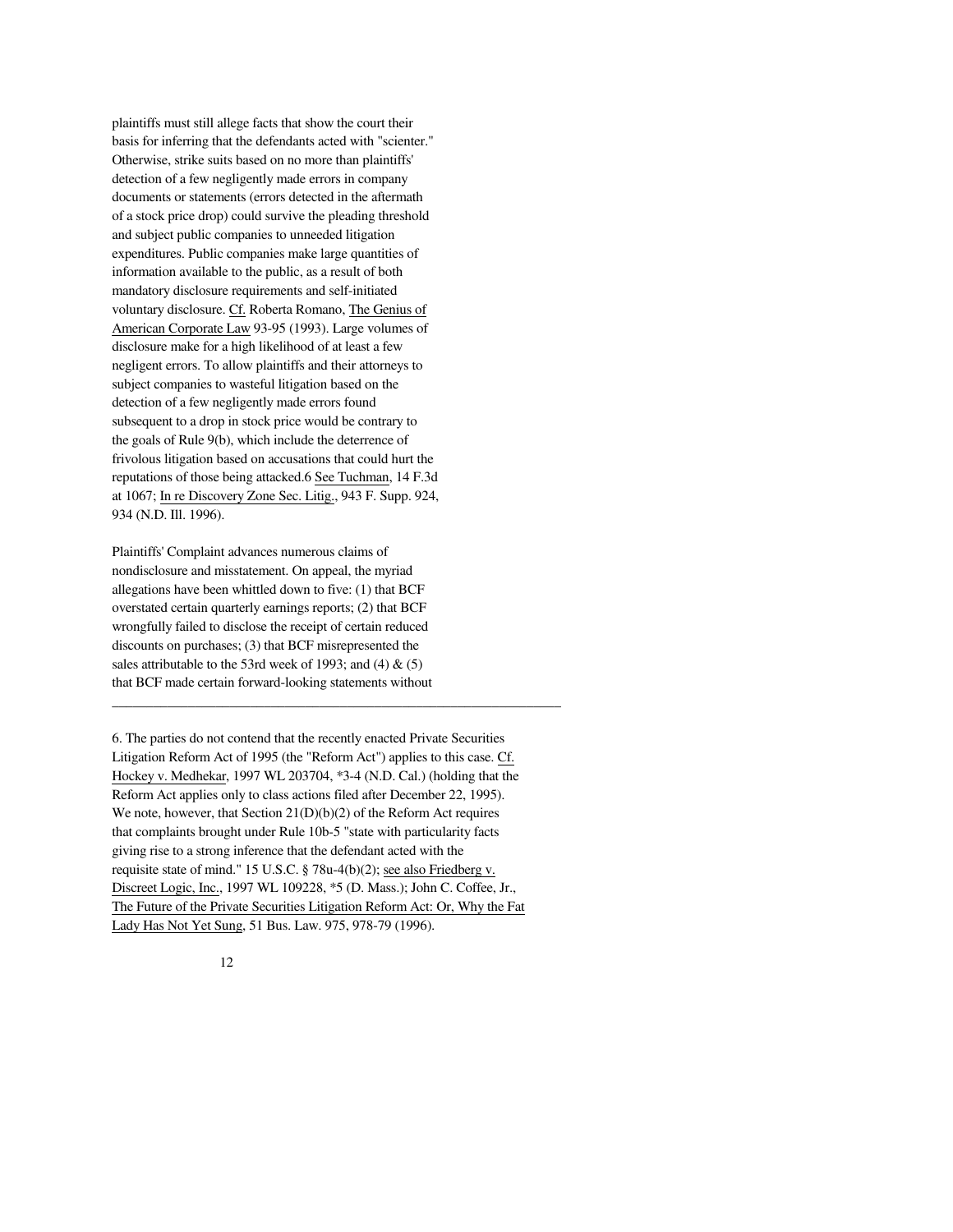a reasonable basis.7 Plaintiffs have further alleged that the nondisclosures and misstatements were made with fraudulent intent, that defendants' conduct artificially inflated the market price of BCF stock, and that this fraud on the market caused plaintiffs to suffer damages.8

7. Under existing law, where purchasers or sellers of stock have been able to identify a specific false representation of material fact or omission that makes a disclosed statement materially misleading, a private right of action lies under Section 10(b) and Rule 10b-5. See Hayes v. Gross, 982 F.2d 104, 106 (3d Cir. 1992). Plaintiffs, however, did not merely assert that defendants made affirmative misstatements in and omissions from disclosed statements. They also alleged that defendants had failed to comply with affirmative disclosure requirements under "Item 303 of Regulation S-K." Complaint, ¶ 12. Plaintiffs tell us that under Item 303 defendants had a duty to "report all trends, demands or uncertainties that were reasonably likely to (i) impact BCF's liquidity; (ii) impact BCF's net sales, revenue and/or income; and/or (iii) cause previously reported financial information not to be indicative of future operating results." Complaint, ¶ 12; see also 17 C.F.R. § 229.303.

\_\_\_\_\_\_\_\_\_\_\_\_\_\_\_\_\_\_\_\_\_\_\_\_\_\_\_\_\_\_\_\_\_\_\_\_\_\_\_\_\_\_\_\_\_\_\_\_\_\_\_\_\_\_\_\_\_\_\_\_\_\_\_\_\_

It is an open issue whether violations of Item 303 create an independent cause of action for private plaintiffs. See Shaw, 82 F.3d at 1222 (declining to reach the issue); In re Wells Fargo Sec. Litig., 12 F.3d 922, 930 n.6 (9th Cir. 1993) (same); In re Canandaigua Sec. Litig., 944 F. Supp. 1202, 1209 n.4 (S.D.N.Y. 1996) ("far from certain that the requirement that there be a duty to disclose under Rule 10b-5 may be satisfied by importing the disclosure duties from S-K 303").

We do not need to reach this issue, however, because it has not been raised on appeal.

8. The "fraud on the market" theory accords plaintiffs in Rule 10b-5 class actions a rebuttable presumption of reliance if plaintiffs bought or sold their securities in an "efficient" market. See Donald C. Langevoort, Theories, Assumptions and Securities Regulation: Market Efficiency Revisited, 140 U. Pa. L. Rev. 851, 889-91 (1992); see also Shaw, 82 F.3d at 1218. Plaintiffs using this theory need not show that they actually knew of the communication that contained the misrepresentation or omission. Instead, plaintiffs are accorded the presumption of reliance based on the theory that in an efficient market the misinformation directly affects the stock prices at which the investor trades and thus, through the inflated or deflated price, causes injury even in the absence of direct reliance. See Basic, Inc. v. Levinson, 485 U.S. 224, 241-42 (1988) (theory presumes that the plaintiffs relied on market integrity to accurately and adequately incorporate the company's value into the price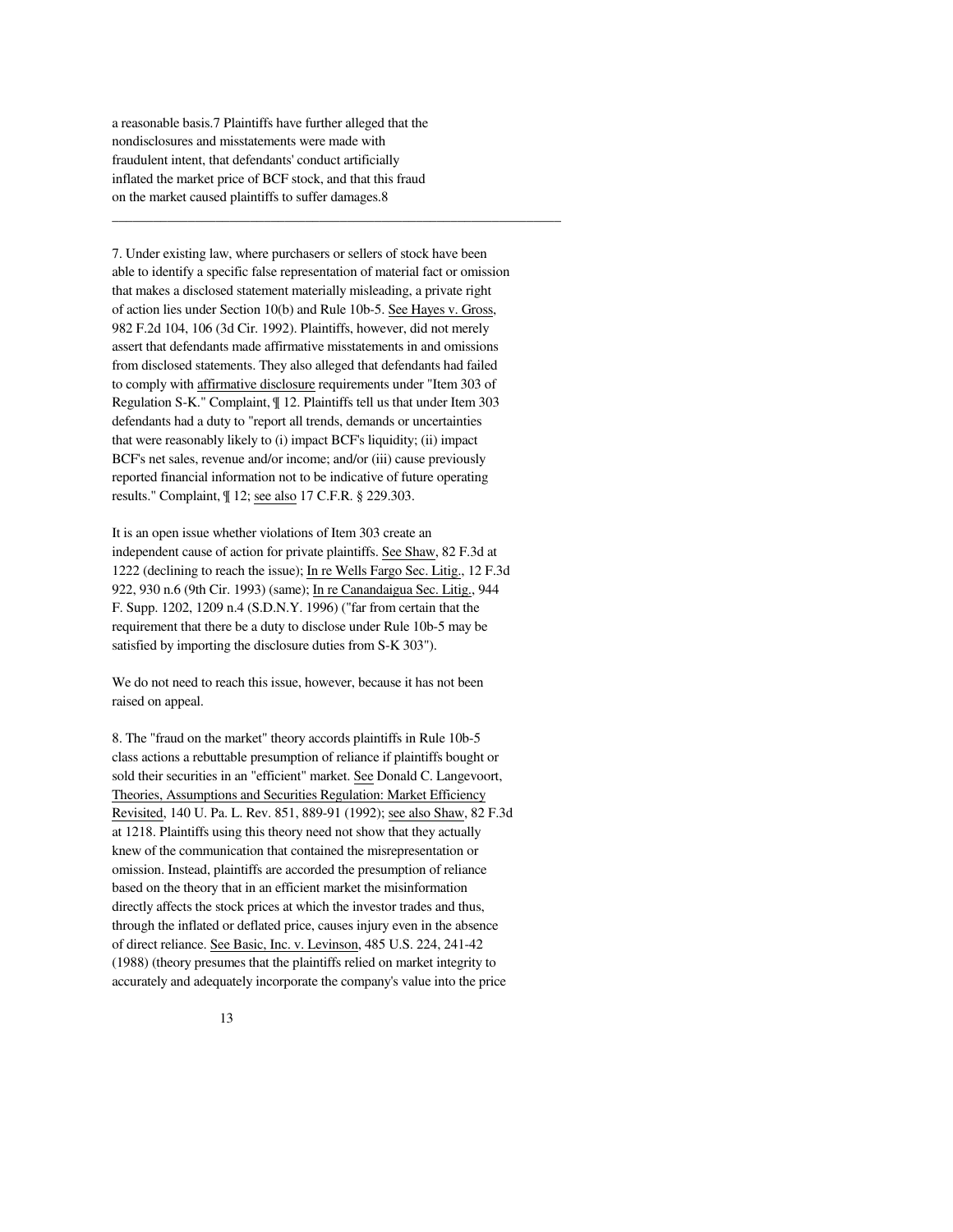Defendants counter that none of the statements or omissions identified by plaintiffs was materially false, misleading, or otherwise actionable. Defendants protest that:

This lawsuit constitutes a frivolous attempt by appellants to extort money from a healthy, successful company that saw its revenues and earnings per share increase steadily from fiscal 1990 through fiscal 1994. The Company's only alleged sin is to have reported accurately on September 20, 1994 its year-end revenues and earnings for fiscal 1994, which, while surpassing the performance of any prior year in its history, failed to meet the earnings-per-share projections of a handful of bullish securities analysts.

(Appellees' Br. at 18) (internal citations omitted). We address each of plaintiffs' claims in turn.

# (1) Earnings Overstatements

Plaintiffs allege that "during each quarter during the Class Period, defendants overstated BCF's profits from operations by 2-3 cents [earnings per share] per quarter by failing to properly match their operating expenses with sales." Complaint,  $\P$  73(c). The Complaint explains:

In order to achieve their goal of inflating the Company's stock price, defendants manipulated BCF's financial statements through improper and misleading accounting practices in violation of GAAP. Statement of Financial Accounting Concepts 6 (SFAC [No.] 6), set forth by the Financial Accounting Standards Board (FASB), provides that expenses -- which are defined as decreases in assets or increases in liabilities during a period resulting from delivery of goods, rendering of

of the security); see also Langevoort, Market Efficiency at 890-91. Therefore, in order to avail themselves of the fraud on the market theory and the benefit of not having to plead specific reliance on the alleged misstatement or omission, plaintiffs have to allege that the stock in question traded on an open and efficient market. See Hayes v. Gross, 982 F.2d 104, 107 (3d Cir. 1992); Peil v. Speiser, 806 F.2d 1154, 1161 (3d Cir. 1986). It is undisputed that plaintiffs have met this burden.

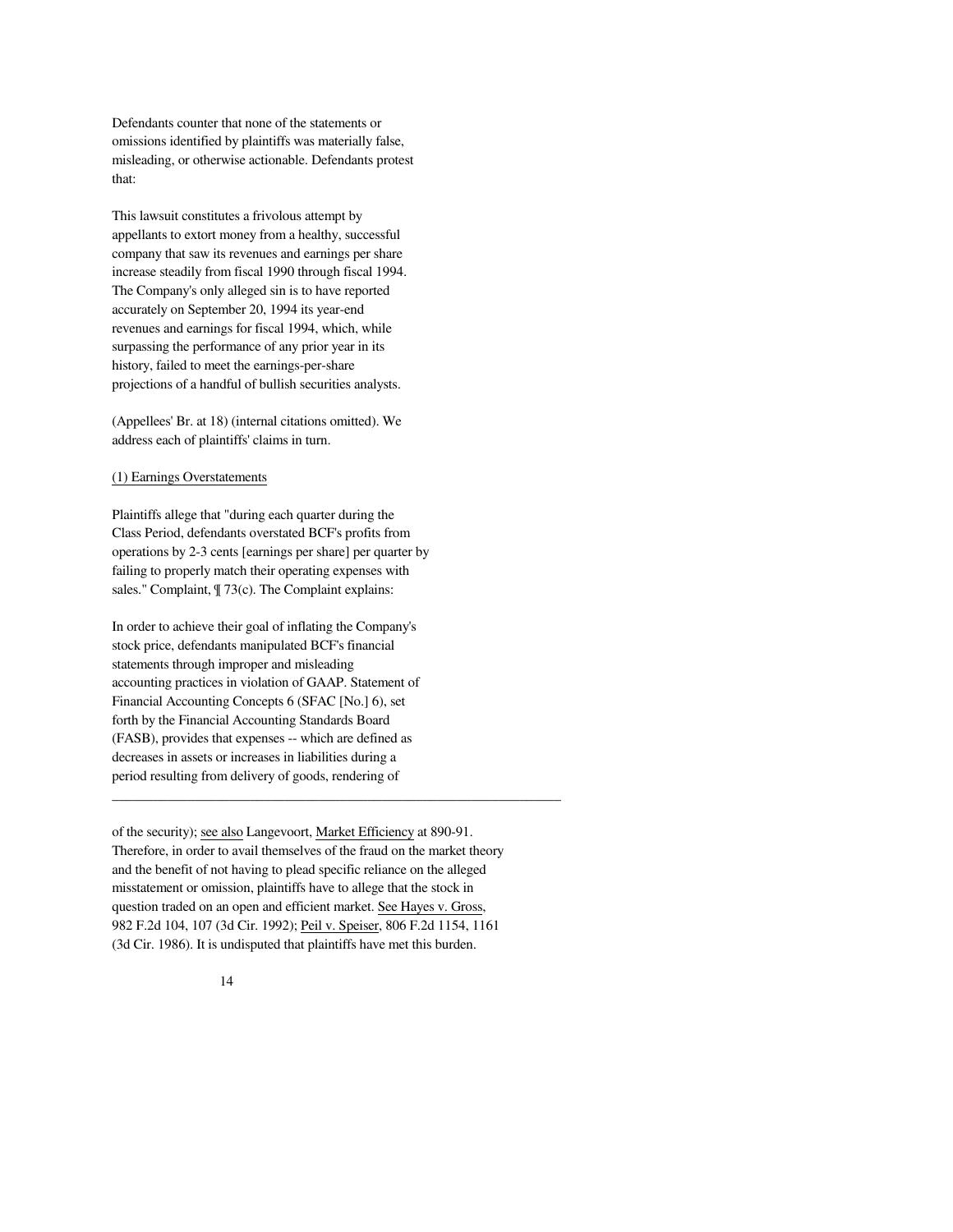services, or other activities constituting the enterprise's central operations -- must be matched with revenues resulting from those expenses. See SFAC[No.] 6 [ ]. The matching principle requires that all expenses incurred in the generating of revenue should be recognized in the same accounting period as the revenues are recognized. Defendants violated SFAC [No.] 6 by failing to properly account for the expenses associated with BCF's purchases of inventory during the Class Period, and thereby artificially inflated the reported net income and earnings per share during the first, second and third quarters of fiscal year 1994. Because of the Company's inadequate financial and accounting controls, defendants were able to and did, in fact, . . . materially understate BCF's expenses, on a quarterby-quarter basis during fiscal year 1994, and thereby overstate very significantly during the Class Period BCF's profitability, earnings and prospects for fiscal year 1994.

Complaint, ¶ 67 (emphasis added).

The court dismissed the earnings overstatement claim because it "fail[ed] to allege how defendants intentionally or recklessly deviated from generally accepted accounting principles." (Dist. Ct. Op. at 19). Although defendants argued that plaintiffs had failed to state a legally cognizable claim because they did not point to a violation of GAAP, the district court's decision to dismiss this claim is most easily read as being on Rule 9(b) grounds alone, i.e., a failure to plead with particularity. However, to read the district court's opinion as dismissing the claim under Rule 9(b) alone would be inconsistent with the court's simultaneous failure to grant leave to amend on the ground of futility. See Section B, infra. Hence, we review the district court's dismissal as if it were based on both Rule 12(b)(6) and Rule 9(b). In evaluating the Rule 12(b)(6) dismissal we assume that the district court accepted defendants' arguments on the issue.

## (i) Rule 12(b)(6)

Defendants argue here, as they did before the district court, that the earnings overstatement claim fails under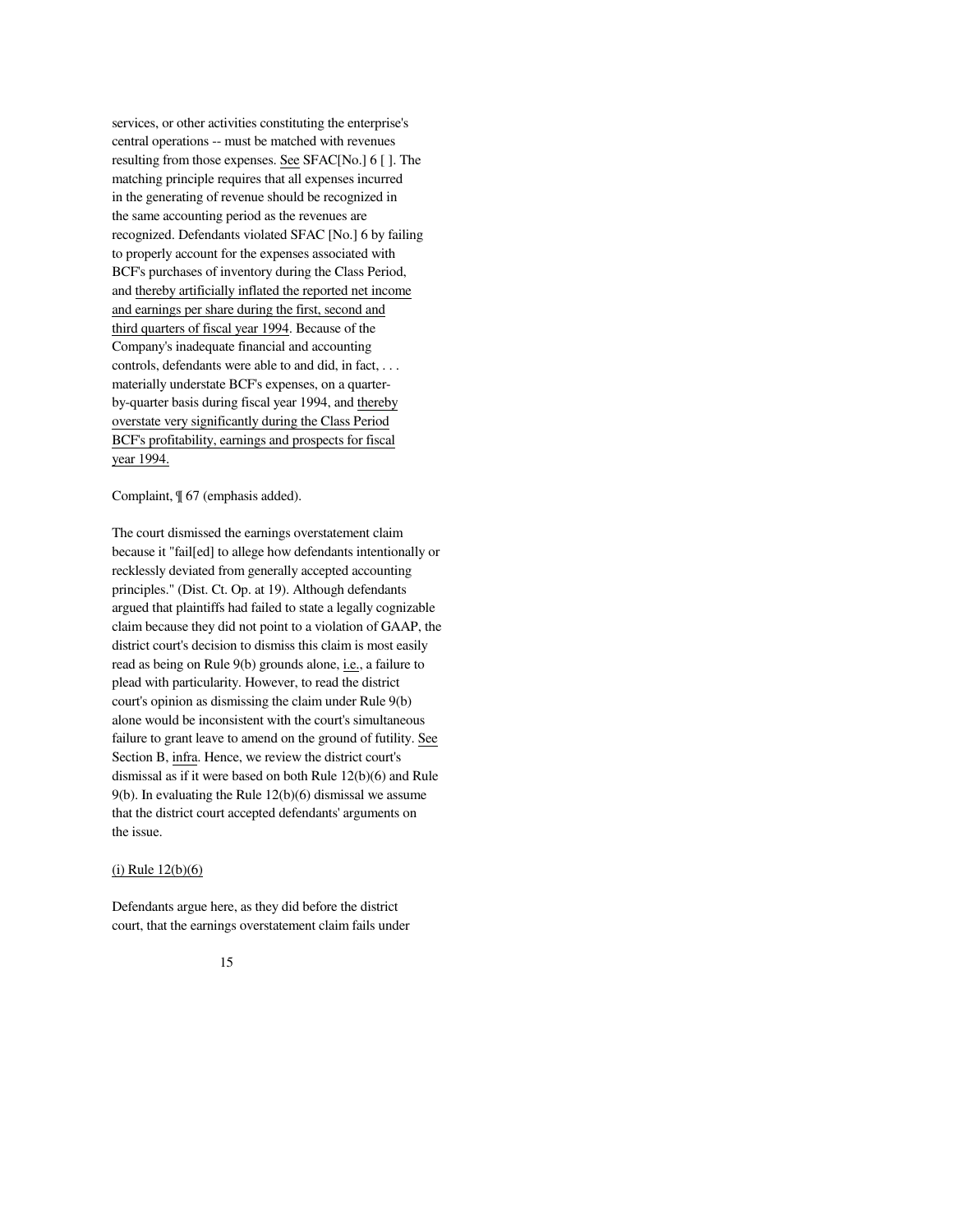Rule 12(b)(6). A motion to dismiss pursuant to Rule 12(b)(6) may be granted only if, accepting all well pleaded allegations in the complaint as true, and viewing them in the light most favorable to plaintiff, plaintiff is not entitled to relief. Bartholomew v. Fischl, 782 F.2d 1148, 1152 (3d Cir. 1986). "The issue is not whether a plaintiff will ultimately prevail but whether the claimant is entitled to offer evidence to support the claims." Scheuer v. Rhodes, 416 U.S. 232, 236 (1974).

Defendants argue that their earnings statements could not have been materially misleading because BCF's accounting practices were consistent with GAAP.9 Defendants assert that violations of mere accounting "concepts" such as SFAC No. 6, which is what plaintiffs have alleged, are not violations of GAAP, and therefore are not enough to give rise to disclosure violations under the securities laws.10 Defendants suggest that the earnings

9. Defendants do not attempt to suggest that the alleged earnings per share overstatements of 2-3 cents themselves should be ruled immaterial. Indeed, earnings reports are among the pieces of data that investors find most relevant to their investment decisions. In deciding whether to buy or sell a security, reasonable investors often rely on estimates or projections of the underlying firm's future earnings. See Wielgos v. Commonwealth Edison Co., 892 F.2d 509, 514 (7th Cir. 1989). Information concerning the firm's current and past earnings is likely to be relevant in predicting what future earnings might be. See Glassman v. Computervision Corp., 90 F.3d 617, 626 (1st Cir. 1996). Thus, information about a company's past and current earnings is likely to be highly "material." Cf. Louis Lowenstein, Financial Transparency and Corporate Governance: You Manage What You Measure, 96 Colum. L. Rev. 1335, 1355 (market places an "enormous emphasis" on earnings reports); Victor Brudney and William W. Bratton, Corporate Finance A-1 (1993) ("The issuance of an income statement is often preceded or followed by increased market activity in the company's shares.").

\_\_\_\_\_\_\_\_\_\_\_\_\_\_\_\_\_\_\_\_\_\_\_\_\_\_\_\_\_\_\_\_\_\_\_\_\_\_\_\_\_\_\_\_\_\_\_\_\_\_\_\_\_\_\_\_\_\_\_\_\_\_\_\_\_

10. GAAP is not a set of rigid rules ensuring identical treatment of identical transactions, but rather characterizes the range of reasonable alternatives that management can use. See Thor Power Tool Co. v. Commissioner, 439 U.S. 522, 544 (1979); Lovelace v. Software Spectrum, Inc., 78 F.3d 1015, 1021 (5th Cir. 1996). "GAAP [is] an amalgam of statements issued by the [American Institute of Certified Public Accountants] through the successive groups it has established to promulgate accounting principles: the Committee on Accounting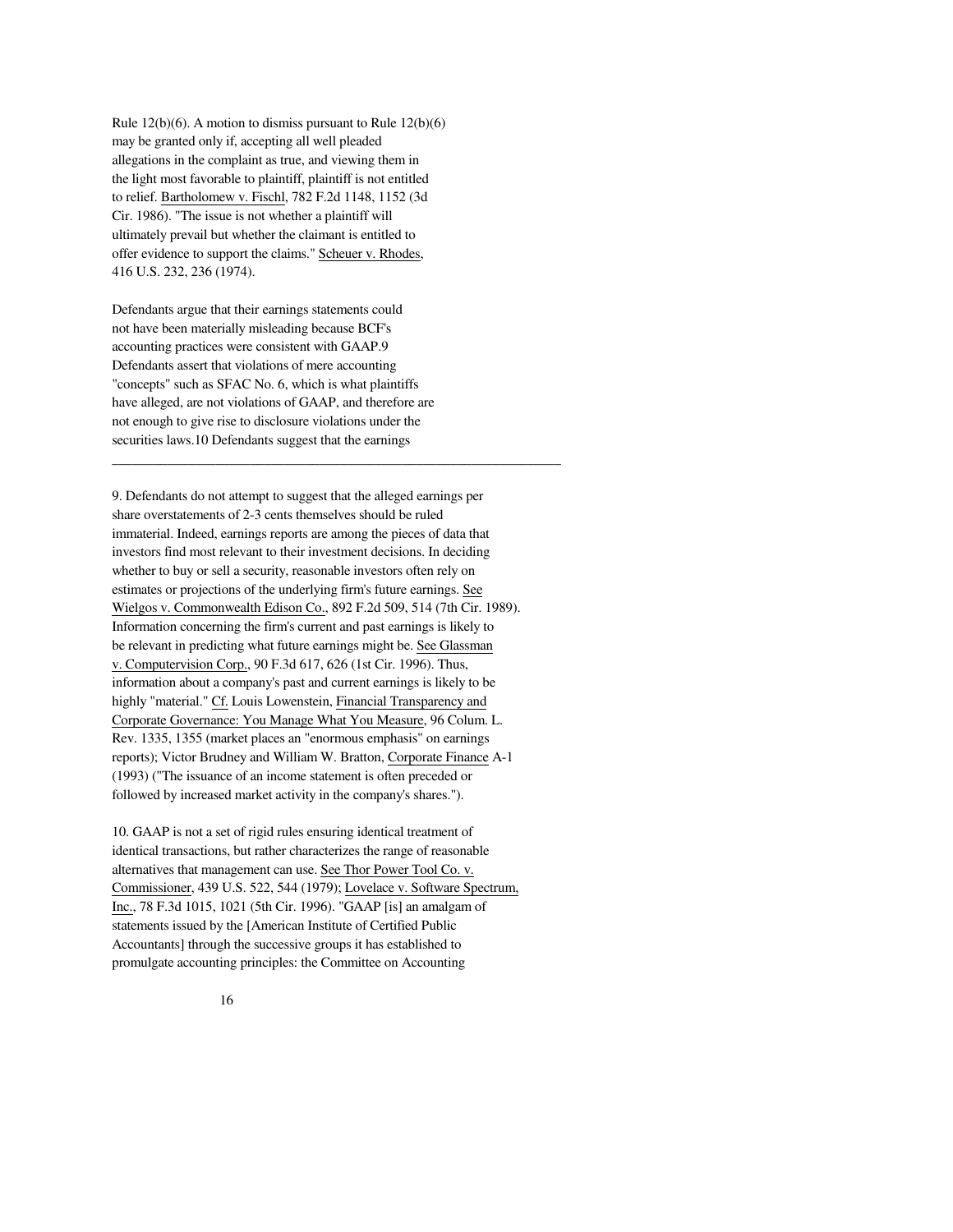overstatement claim is based on no more than the fact that BCF uses one accounting method to value merchandise on a quarterly basis (the "gross profit" method) and a different method to value its merchandise on an annual basis (the "retail inventory" method). In addition, defendants inform us that the market knew about this practice because the use of the different methods was disclosed to investors in BCF's quarterly 10-Q filings with the SEC.

If BCF is correct (a) that the alleged overstatements of quarterly earnings are merely the result of the use of valid, accepted, and understood accounting methods, and (b) that this concurrent use of different accounting methods was fully and adequately disclosed to the market (alleged here to be efficient), plaintiffs' claims would likely fail. However, at this stage, we cannot say, as a matter of law, that the alleged earnings overstatements can be fully explained by BCF's use of different accounting methods for analyzing quarterly versus annual data (even assuming that these were fully disclosed to the market). Moreover, assuming that consistency with GAAP is enough to preclude liability, it is a factual question whether BCF's accounting practices were consistent with GAAP. Cf. Discovery, 943 F. Supp. at 935 n.9 ("This Court finds that whether FASB[SFAC] No. 6 constitutes GAAP is best resolved by expert testimony, and thus should not be addressed on a motion to dismiss"); cf. also In re Westinghouse Sec. Litig., 90 F.3d 696, 709 n.9 (3d Cir. 1996). And, of course, since the claim at issue was dismissed at the pleading stage, we are required to credit

Procedure, the Accounting Principles Board, and the Financial Accounting Standards Board [(FASB)]. . . . GAAP include[s] broad statements of accounting principles amounting to aspirational norms as well as more specific guidelines and illustrations. The lack of an official compilation allows for some debate over whether particular announcements are encompassed within GAAP." Bily v. Arthur Young & Co., 834 P.2d 745, 750-51 (Cal. 1992); see also Providence Hosp. of Toppenish v. Shalala, 52 F.3d 213, 218 n.7 (9th Cir. 1995). At issue here is SFAC No. 6, which although issued by FASB, is allegedly not GAAP - at least according to defendants. But cf. Anthony Phillips et al., Basic Accounting for Lawyers 39 (4th ed. 1988) (including FASB's Statements of Financial Concepts within its table of "Sources of Generally Accepted Accounting Principles").

\_\_\_\_\_\_\_\_\_\_\_\_\_\_\_\_\_\_\_\_\_\_\_\_\_\_\_\_\_\_\_\_\_\_\_\_\_\_\_\_\_\_\_\_\_\_\_\_\_\_\_\_\_\_\_\_\_\_\_\_\_\_\_\_\_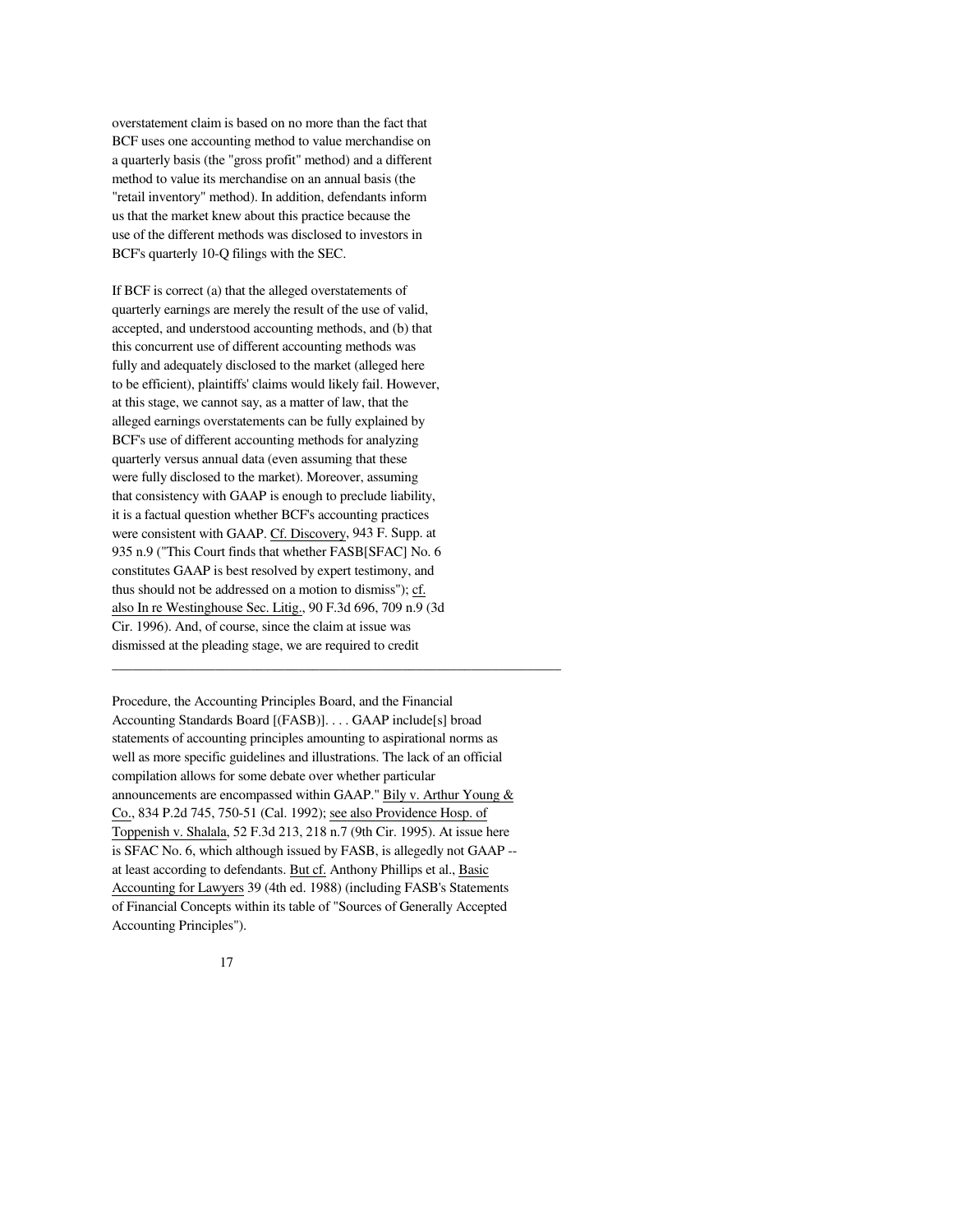plaintiffs' allegations rather than defendants' responses. See, e.g., Westinghouse, 90 F.3d at 706 ("we must accept as true plaintiffs' factual allegations, and we may affirm the district court's dismissals only if it appears certain that plaintiffs can prove no set of facts entitling them to relief") (citation omitted). Consequently, we cannot sustain the district court's dismissal of this claim under Rule 12(b)(6).

# $(ii)$  Rule  $9(b)$

The district court specifically ruled that the earnings overstatement claim failed the particularity requirements of Rule 9(b). Rule 9(b) requires a plaintiff to plead here (1) a specific false representation of material fact, (2) knowledge of its falsity by the person who made it, (3) ignorance of its falsity by the person to whom it was made, (4) the maker's intention that it should be acted upon, and (5) detrimental reliance by the plaintiff. Westinghouse, 90 F.3d at 710. The district court held that plaintiffs did not comply with Rule 9(b) because they failed to allege:

how defendants intentionally or recklessly deviated from generally accepted accounting principles. The Amended Consolidated Complaint is devoid of any indication as to the particular error(s), [and/or] the standard(s) from which defendants deviated and even the allegation of scienter.

(Dist. Ct. Op. at 19) (emphasis added). The court concluded that plaintiffs had offered no more than "rote allegations of fraud predicated on the drop in price of BCF stock," and that these allegations fell below the "who, what, when, where and how" elements necessary to establish an intentional or reckless misstatement or omission under Rule 9(b). (Dist. Ct. Op. at 19). See Dileo, 901 F.2d at 627 (equating the particularity required by Rule 9(b) with "the first paragraph of any newspaper story"). In addition, according to the court, plaintiffs' claim sounded in "negligence." (Dist. Ct. Op. at 18).

We disagree that plaintiffs' claim, at this stage, boils down to a blanket assertion of fraud premised on no more than a drop in stock price.11 Plaintiffs have alleged that 2-3

11. The issue is not whether there was a deviation from any set of formal accounting practices, but whether BCF's earnings statements were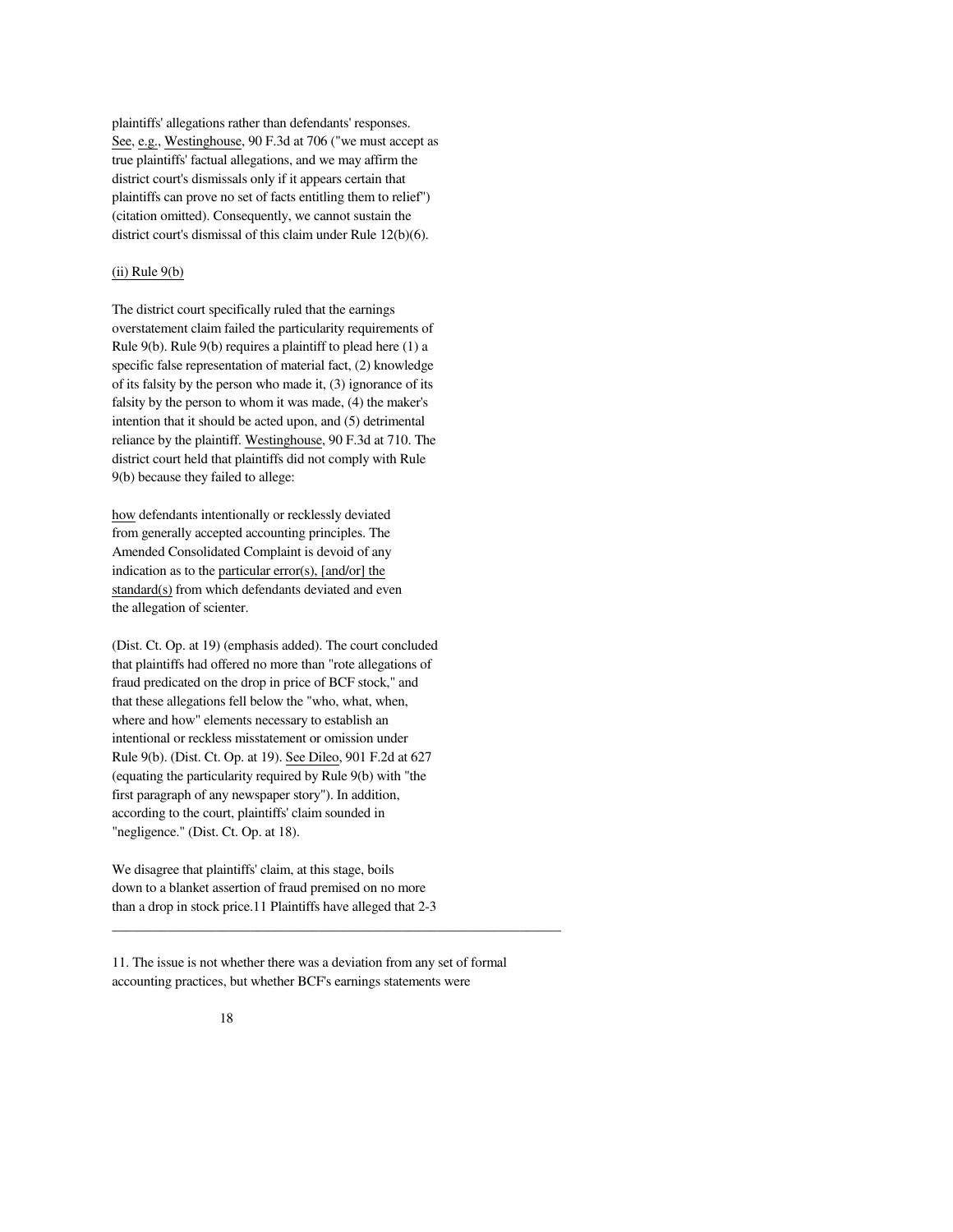cent overstatements of earnings occurred in the company's public announcements of results for the first, second, and third quarters of 1994 and that these overstatements occurred because BCF failed to account properly for expenses associated with purchases of inventory and thereby violated a specific accounting concept: SFAC No. 6. This is an adequate allegation of "how" BCF overstated its earnings, so we cannot say that plaintiffs have failed to state their claim with adequate particularity. Cf. Westinghouse, 90 F.3d at 711 (where plaintiffs alleged that defendant had arbitrarily moved loans from non-earning to earning status just before mandated public reporting, when nothing had changed regarding the likelihood of collection on the loans, allegations were adequate under Rules 12(b)(6) and 9(b)).

The district court also ruled that plaintiffs inadequately pled scienter. Here, we agree. To satisfy the scienter requirement, plaintiffs "must allege facts that give rise to an inference that [BCF] knew or was reckless in not knowing that [BCF's] financial statements" were misleading. Id. at 712. It is not enough for plaintiffs to allege generally that defendants "knew or recklessly disregarded each of the false and misleading statements for which [they were] sued," Complaint, ¶ 16; plaintiffs must allege facts that could give rise to a "strong" inference of scienter. Suna, 107 F.3d at 68; San Leandro, 75 F.3d at 813-14. Plaintiffs must either (1) identify circumstances indicating conscious or reckless behavior by defendants or (2) allege facts showing both a motive and a clear opportunity for committing the fraud. San Leandro, 75 F.3d at 813.

In this case, plaintiffs have failed to allege facts that would constitute circumstantial evidence of reckless or conscious misbehavior on the part of defendants in making the overstatements of earnings. Cf. id. at 812-13 (describing

materially misleading. Deviations from accounting standards are important insofar as reasonable investors expect those standards to be followed. Given that the market expects that a certain set of accounting standards will be followed, we imagine that a demonstration of explicit compliance with these standards will at least generally negate the possibility that reasonable investors were misled.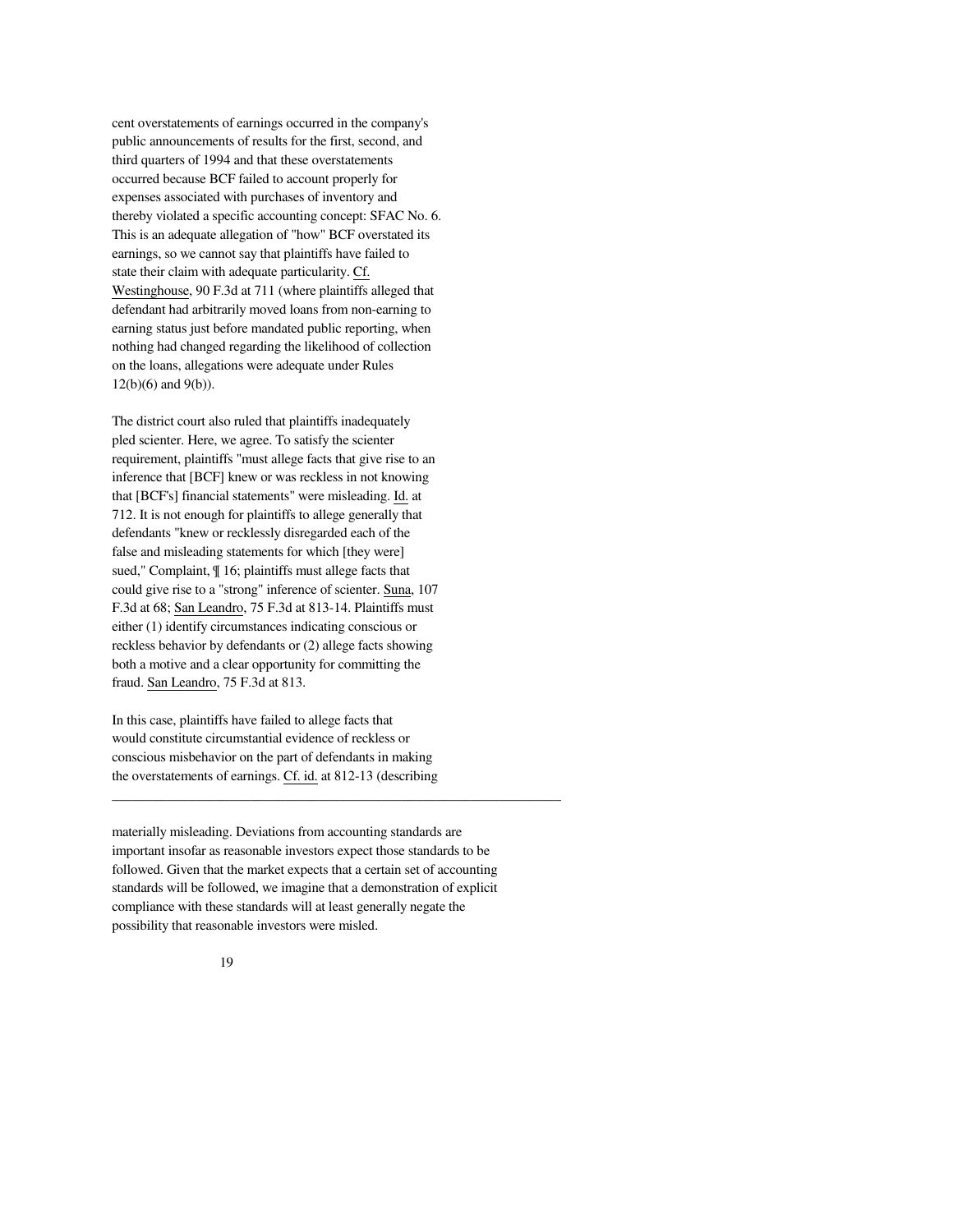the types of allegations of fact that would indicate conscious or reckless behavior).

Plaintiffs have also endeavored to plead scienter by alleging facts that point towards motive and opportunity to commit fraud. Plaintiffs have alleged (and it is undisputed) that the individual defendants were top officers of BCF and hence had the opportunity to manipulate BCF's disclosures to the public. Id. at 813. In addition, plaintiffs have alleged that defendants artificially inflated the price of BCF's stock so as to enable certain top BCF officials to sell portions of their stock holdings at these prices.12 See Acito v. IMCERA Group, Inc., 47 F.3d 47, 53 (2d Cir. 1995) ("Plaintiffs may plead scienter by alleging `facts establishing a motive to commit fraud and an opportunity to do so,' or alleging `facts

\_\_\_\_\_\_\_\_\_\_\_\_\_\_\_\_\_\_\_\_\_\_\_\_\_\_\_\_\_\_\_\_\_\_\_\_\_\_\_\_\_\_\_\_\_\_\_\_\_\_\_\_\_\_\_\_\_\_\_\_\_\_\_\_\_

12. Plaintiffs also allege, generally, that the individual officer-defendants sought to inflate the company's stock price so as to "protect, perpetuate and enhance their executive positions and the substantial compensation, prestige and other perquisites of executive employment obtained thereby." Complaint, ¶ 15. This general allegation, however, does not help plaintiffs in adequately alleging scienter because they fail to explain to us how a temporary inflation of BCF's stock price would help management increase its compensation or preserve its jobs. Cf. Acito v. IMCERA Group, Inc., 47 F.3d 47, 54 (2d Cir. 1995) ("[T]he existence, without more, of executive compensation dependent upon stock value does not give rise to a strong inference of scienter."); cf. also In re HealthCare Compare Corp. Sec. Litig., 75 F.3d 276, 284 (7th Cir. 1996); but cf. In re Wells Fargo Sec. Litig., 12 F.3d 922, 925 & 931 (9th Cir. 1993). An example of a situation in which management might be able to preserve its compensation and job security by causing a temporary stock price increase could be where the incumbent management fears a specific takeover bid and is seeking to deter the takeover (by causing the target company's stock price to be artificially inflated for a short period). See Stransky v. Cummins Engine Co., Inc., 51 F.3d 1329, 1331 (7th Cir. 1995) (where plaintiffs articulated such a theory); see also HealthCare, 75 F.3d at 284. As a general matter, though, causing temporary inflations of price through the dissemination of false information hurts the long-term stock price of the company and thereby presumably hurts managerial compensation that may be tied to the long-term performance of the company. This is so because these disseminations of false information (that are eventually discovered by the market) increase the volatility of the company's stock and in turn increase its risk and longterm price. Cf. Marcel Kahan, Securities Laws and the Social Costs of "Inaccurate" Stock Prices, 41 Duke L. J. 977, 1025-26 (1992).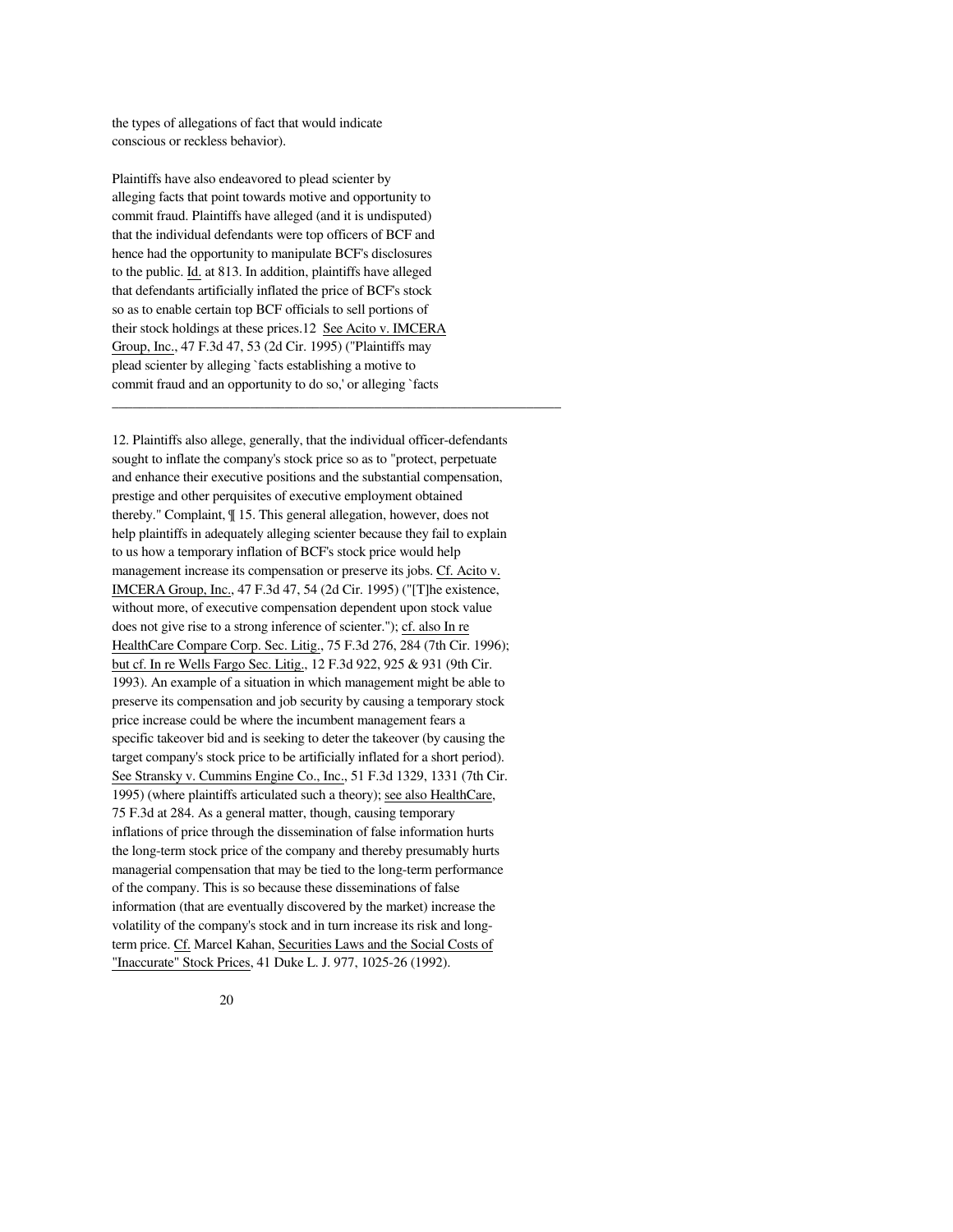constituting circumstantial evidence of either reckless or conscious misbehavior.") (quoting In re Time Warner Sec. Litig., 9 F.3d 259, 269 (2d Cir. 1993)); see also Shaw v. Digital Equip. Corp., 82 F.3d 1194, 1224 (1st Cir. 1996). In support of this theory, plaintiffs' Complaint provides us with the names of the insiders who sold stock, the quantities of stock sold and the prices at which the sales occurred, and the dates of the sales. Complaint, ¶ 51.

What these allegations boil down to is that two of the five officer-defendants made a profit of approximately \$100,000 each and that a third officer-defendant made a profit of approximately \$40,000 as a result of the artificial inflation of the price of BCF's stock. The two officer-defendants who are not alleged to have traded are Monroe Milstein, the CEO and chairman of the board, who owned 30.7% of BCF's stock, and Stephen Milstein, a vice-president and general merchandise manager, who owned 4.9% of the stock.

Of the three defendants who are alleged to have traded on nonpublic information, plaintiffs have provided us with the total stock holdings of only one defendant. This defendant, Andrew Milstein, owned 5.4% of the stock. The Complaint tells us that as of May 11, 1994, there were 41,119,463 shares of BCF's common stock outstanding. A 5.4% holding, therefore, translates to approximately 2,220,451 shares. Of these, Andrew Milstein is alleged to have profited on the sale of 10,000 shares, i.e., approximately 0.5% of his holdings. With respect to the other two officer-defendants who are alleged to have traded on the nonpublic information, the Complaint provides us with the number of shares they traded, but not what their total stock holdings were.

These allegations are inadequate to produce a "strong" inference of "fraudulent intent." See San Leandro, 75 F.3d at 814. First, two officer-defendants are not alleged to have traded at all, and these two defendants appear to be two of the more powerful among the group of five. One of them was the CEO, chairman of the board, and holder of over 30% of the stock. Second, the one defendant for whom we have information as to his total stock holdings appears to have sold no more than a minute fraction of his holdings, 0.5%. Further, we have no information as to whether such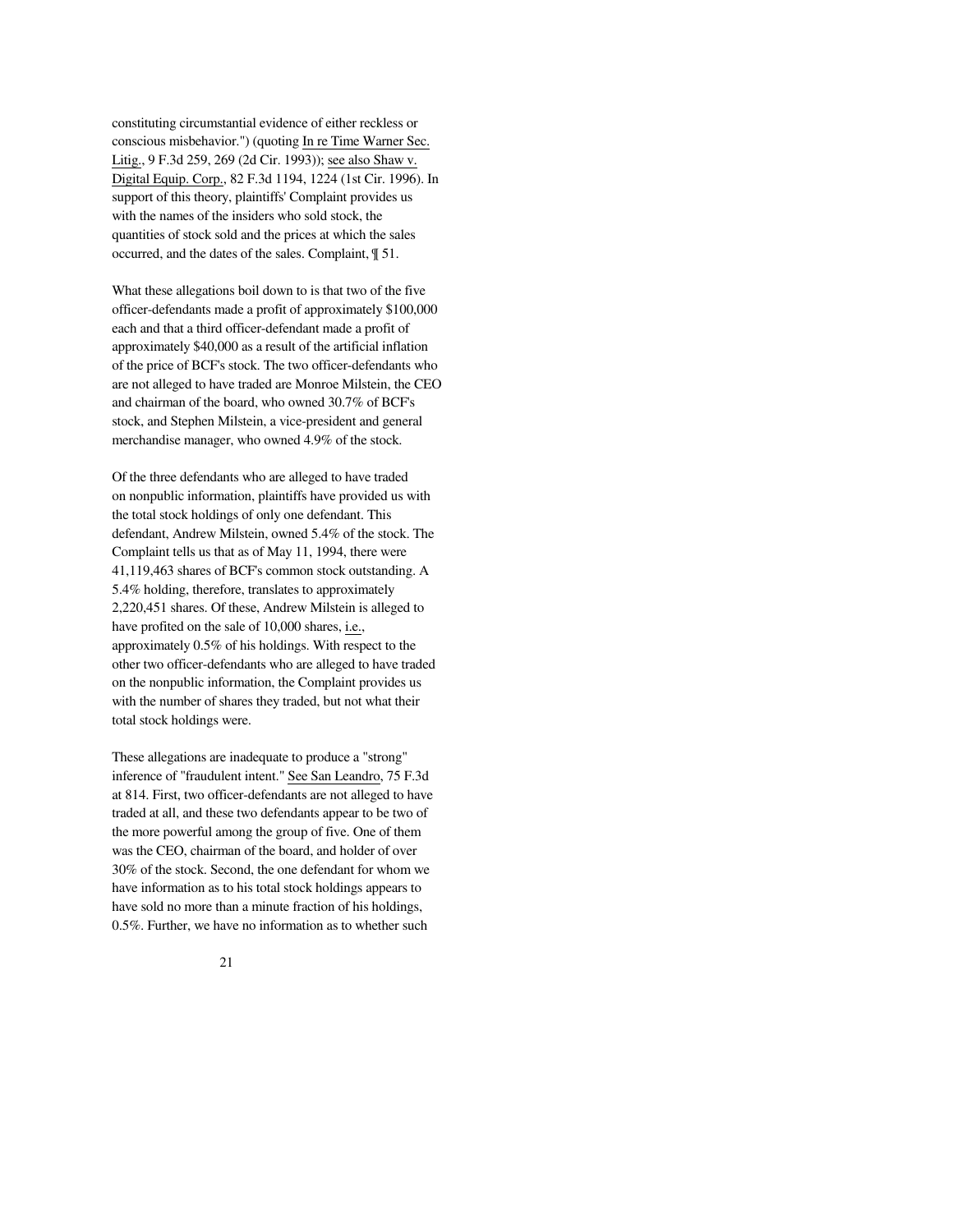trades were normal and routine for this defendant. Nor do we have information as to whether the profits made were substantial enough in relation to the compensation levels for any of the individual defendants so as to produce a suspicion that they might have had an incentive to commit fraud. Finally, for two of the officer-defendants who are alleged to have traded during the class period, we do not even have information as to their total BCF stock holdings, and we therefore have even less of a basis to infer that their sales were unusual or suspicious. To the extent plaintiffs choose to allege fraudulent behavior based on what they perceive as "suspicious" trading, they have to allege facts that support that suspicion.

A large number of today's corporate executives are compensated in terms of stock and stock options. Cf. Elliott J. Weiss, The New Securities Fraud Pleading Requirement: Speed Bump or Road Block?, 38 Ariz. L. Rev. 675, 687 (1996). It follows then that these individuals will trade those securities in the normal course of events. We will not infer fraudulent intent from the mere fact that some officers sold stock. See Shaw, 82 F.3d at 1224; cf. Tuchman, 14 F.3d at 1068 (noting that if "incentive compensation" could be the basis for an allegation of fraud, "the executives of virtually every corporation in the United States would be subject to fraud allegations") (citation omitted). Instead, plaintiffs must allege that the trades were made at times and in quantities that were suspicious enough to support the necessary strong inference of scienter. See Shaw, 82 F.3d at 1224; see also Searls v. Glasser, 64 F.3d 1061, 1068 (7th Cir. 1995); cf. Weiss, Securities Fraud Pleading at 686-87 (question courts should ask is whether the benefits realized by executives as a result of the inflation in stock price are "sufficiently large to constitute evidence of motive" to commit fraud).

We conclude, therefore, that while dismissal on Rule 12(b)(6) alone would not have been proper, the dismissal on Rule 9(b) grounds was. We do not discard the possibility, however, that plaintiffs will be able to amend the Complaint to allege trading by the defendant-officers that adequately supports the requisite strong inference of scienter.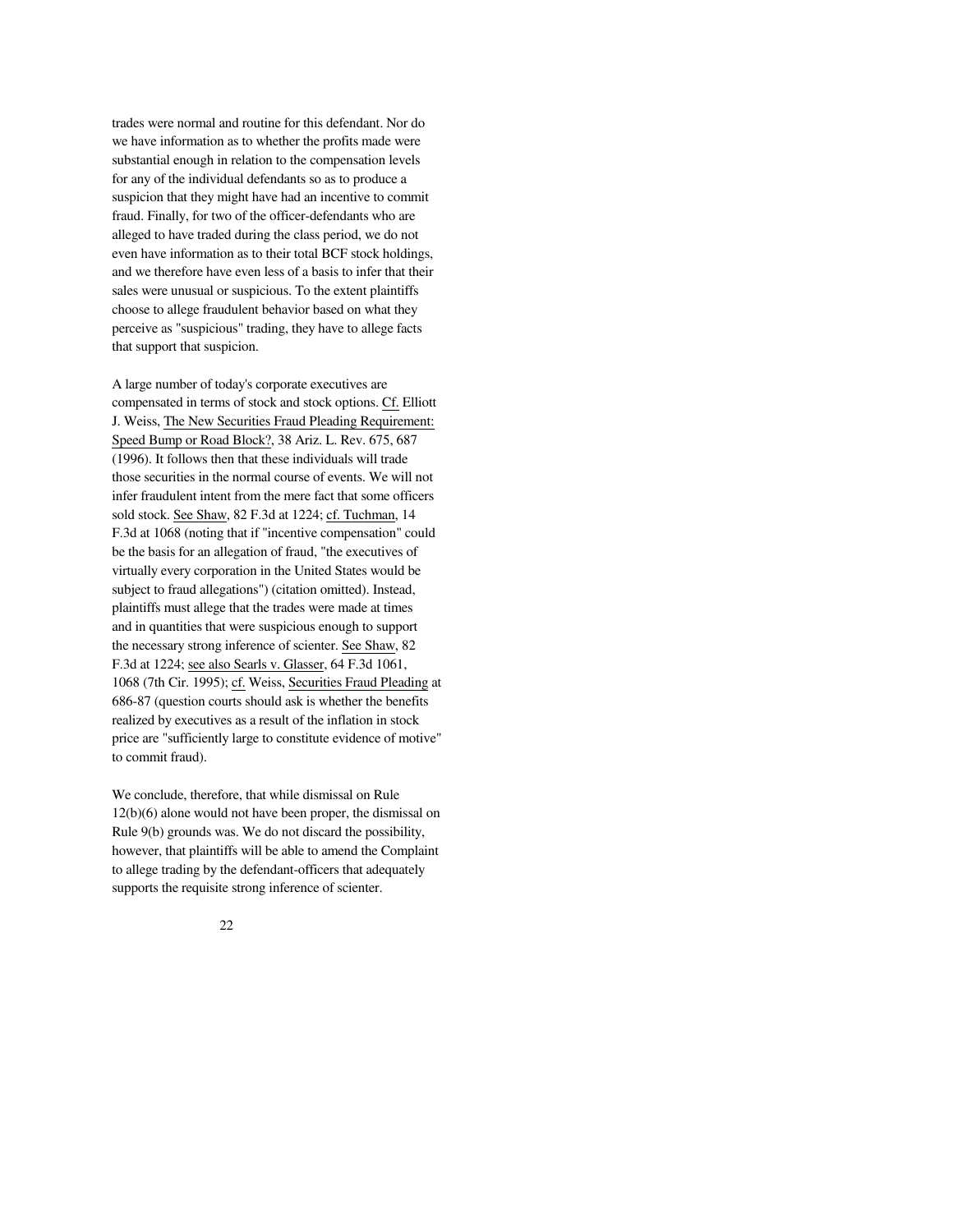## (2) The 53rd Week

Fiscal year 1993 for BCF contained an extra, 53rd week. In its 1993 annual report, filed with the SEC on October 4, 1993, BCF represented that this 53rd week had accounted for an increase of \$12.2 million in sales. Specifically, the 1993 annual report stated:

Fiscal 1993 was a 53 week fiscal year compared with 52 week fiscal years in 1992 and 1991. Net sales for the 53rd week in fiscal 1993 amounted to \$12.2 million.

(Dist. Ct. Op. at 15). According to plaintiffs, however, this statement was false when made. Claiming that the true increase in sales attributable to the 53rd week was \$23.2 million, not \$12.2 million, plaintiffs rely on the following statement made by BCF in a September 20, 1994, press release:

[T]he fourth quarter of 1994 was a 13 week quarter compared with a 14 week fiscal quarter in 1993. This extra week, a year ago, added \$23.2 million in sales, and approximately \$5 million in pre-tax profit, to 1993's fourth quarter.

# (Dist. Ct. Op. at 15).

Plaintiffs claim that BCF's initial understatement of the effect of the 53rd week caused investors materially to overestimate BCF's future prospects. Complaint,¶ 35.

The two BCF statements on which plaintiffs rely appear to be inconsistent with respect to the effect of the 53rd week. The district court, however, found them consistent and consequently rejected plaintiffs' claim. The court explained:

The 1993 Annual Report and the September 20, 1994 press release compare two separate periods. The 1993 Annual Report focuses on the week of June 27, 1993 to July 3, 1993 as the extra, non-comparable week between fiscal 1992 and fiscal 1993. That week, which was the fifty-third week in fiscal 1993, accounted for \$12.2 million in sales. The September 20, 1994 press release, however, focuses on another week -- that of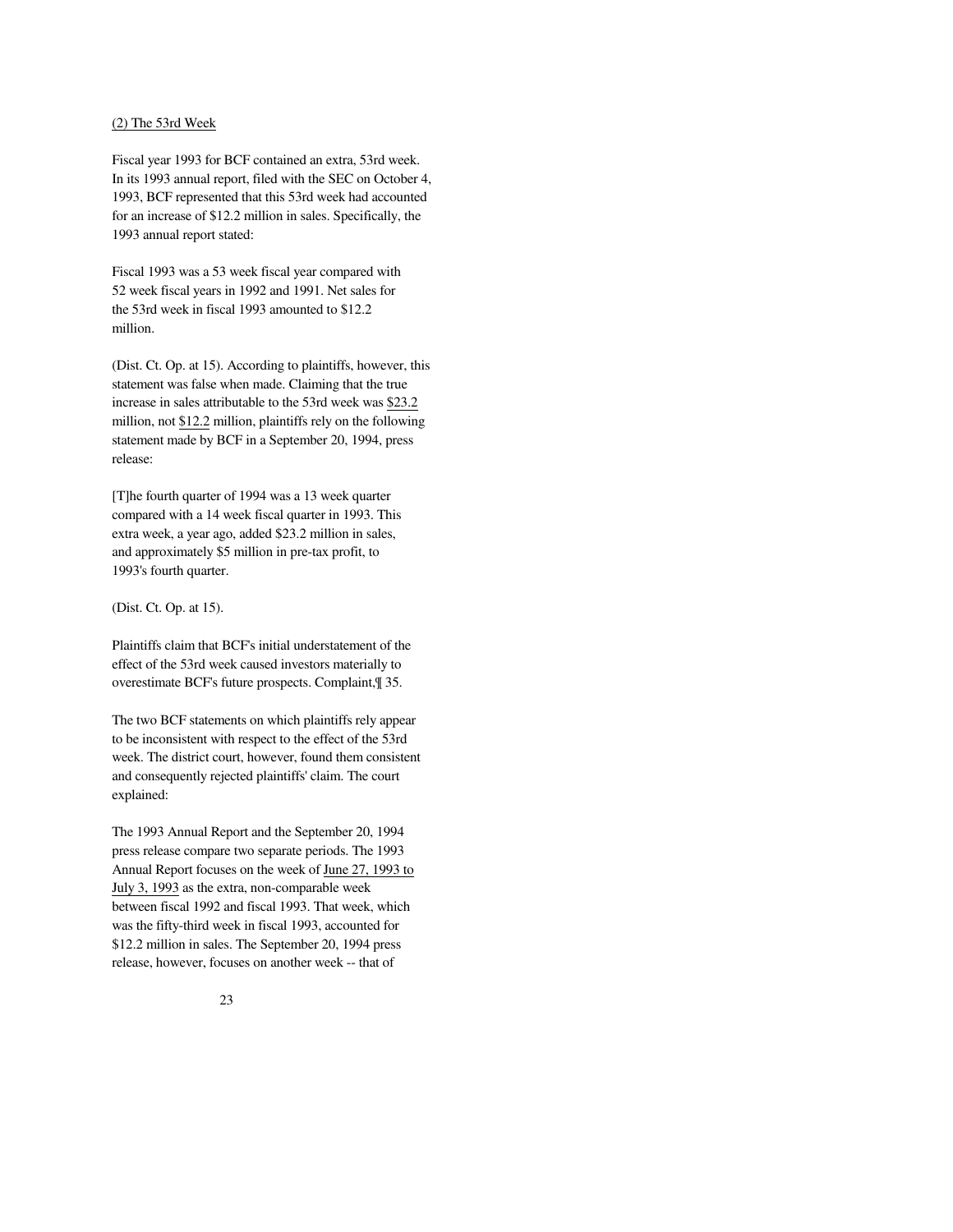March 28, 1993 to April 3, 1993 -- as the noncomparable week between fifty-three-week fiscal 1993 and fiscal 1994, which had only fifty-two weeks.

(Dist. Ct. Op. at 16) (emphasis added; internal citations omitted).

Unlike the district court, we see nothing in the 1993 Annual Report or the September 20, 1994, press release that makes clear that the 53rd weeks discussed in the two documents were two different calendar weeks fromfiscal year 1993. As far as we can see, the only source of information before the district court that could have provided a basis for the conclusion it reached was defendants' brief in support of their motion to dismiss. Indeed, the district court's opinion specifically cites to an affidavit proffered by defendants on this point. (Dist. Ct. Op. at 16). However, since the district court was ruling on a motion to dismiss, it was not permitted to go beyond the facts alleged in the Complaint and the documents on which the claims made therein were based. See Angelastro v. Prudential-Bache Sec., Inc., 764 F.2d 939, 944 (3d Cir. 1985); see also In re Donald J. Trump Casino Sec. Litig., 7 F.3d 357, 368 n.9 (3d Cir. 1993). Thus, if we stopped our analysis here, we would have to reverse the district court's dismissal of this claim. There is an alternative basis, however, that warrants affirmance of the district court's decision.

The district court's opinion notes that, on July 29, 1994, approximately two months prior to the September 20 press release (where it was disclosed that the 53rd week of 1993 accounted for \$23.2 million in sales), BCF had disclosed the information as to the \$23.2 million in sales. (Dist. Ct. Op. at 16). Plaintiffs' Complaint tells us that this information, when released to the public, had "no appreciable effect on the market price of BCF common stock or on analysts' projections [as to the company's earnings for the year]." Complaint, ¶ 57. Plaintiffs' Complaint also informs us that BCF's stock was actively traded and carefully followed by market analysts and that the market for BCF stock was "efficient." Complaint, ¶ 23.

Because the market for BCF stock was "efficient" and because the July 29 disclosure had no effect on BCF's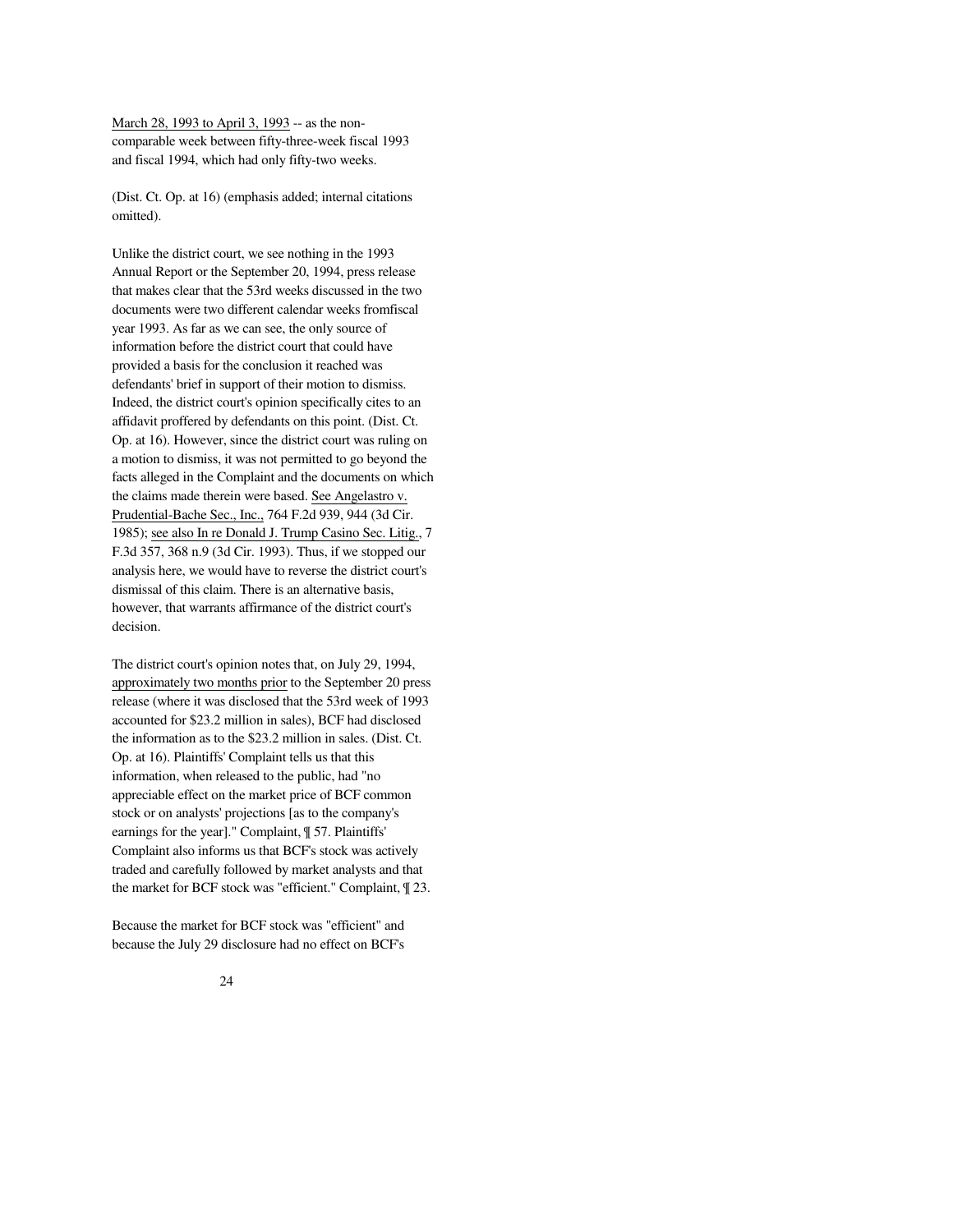price, it follows that the information disclosed on September 20 was immaterial as a matter of law. Ordinarily, the law defines "material" information as information that would be important to a reasonable investor in making his or her investment decision. See Westinghouse, 90 F.3d at 714. In the context of an "efficient" market, the concept of materiality translates into information that alters the price of the firm's stock. Cf. Shaw, 82 F.3d at 1218 (in cases involving the fraud on the market theory of liability, statements identified as actionably misleading are alleged to have caused injury, "not through the plaintiffs' direct reliance upon them, but by dint of the statements' inflating effect on the price of the security purchased") (emphasis added); Raab v. General Physics Corp., 4 F.3d 286, 289 (4th Cir. 1993) (" `Soft', `puffing' statements . . . generally lack materiality because the market price of a share is not inflated by vague statements predicting growth") (emphasis added). This is so because efficient markets are those in which information important to reasonable investors (in effect, the market, see Shaw, 82 F.3d at 1218) is immediately incorporated into stock prices. See Langevoort, Market Efficiency, at 851; see also Roots Partnership v. Lands' End, Inc., 965 F.2d 1411, 1419 (7th Cir. 1992); Wielgos, 892 F.3d at 510 ("The Securities and Exchange Commission believes that markets correctly value the securities of well-followedfirms, so that new sales may rely on information that has been digested and expressed in the security's price."). Therefore, to the extent that information is not important to reasonable investors, it follows that its release will have a negligible effect on the stock price. In this case, plaintiffs have represented to us that the July 29 release of information had no effect on BCF's stock price. This is, in effect, a representation that the information was not material. See Fischel, Efficient Capital Markets, at 909-910; cf. Roots Partnership, 965 F.2d at 1419 (plaintiff asserting fraud on the market theory claimed to have been misled into purchasing company's securities on July 25, 1989 by earnings projection for the first quarter that was made on April 4, 1989; claim failed because company had disclosed its actual first quarter earnings on May 18 , 1989 and under plaintiffs' own efficient market theory this information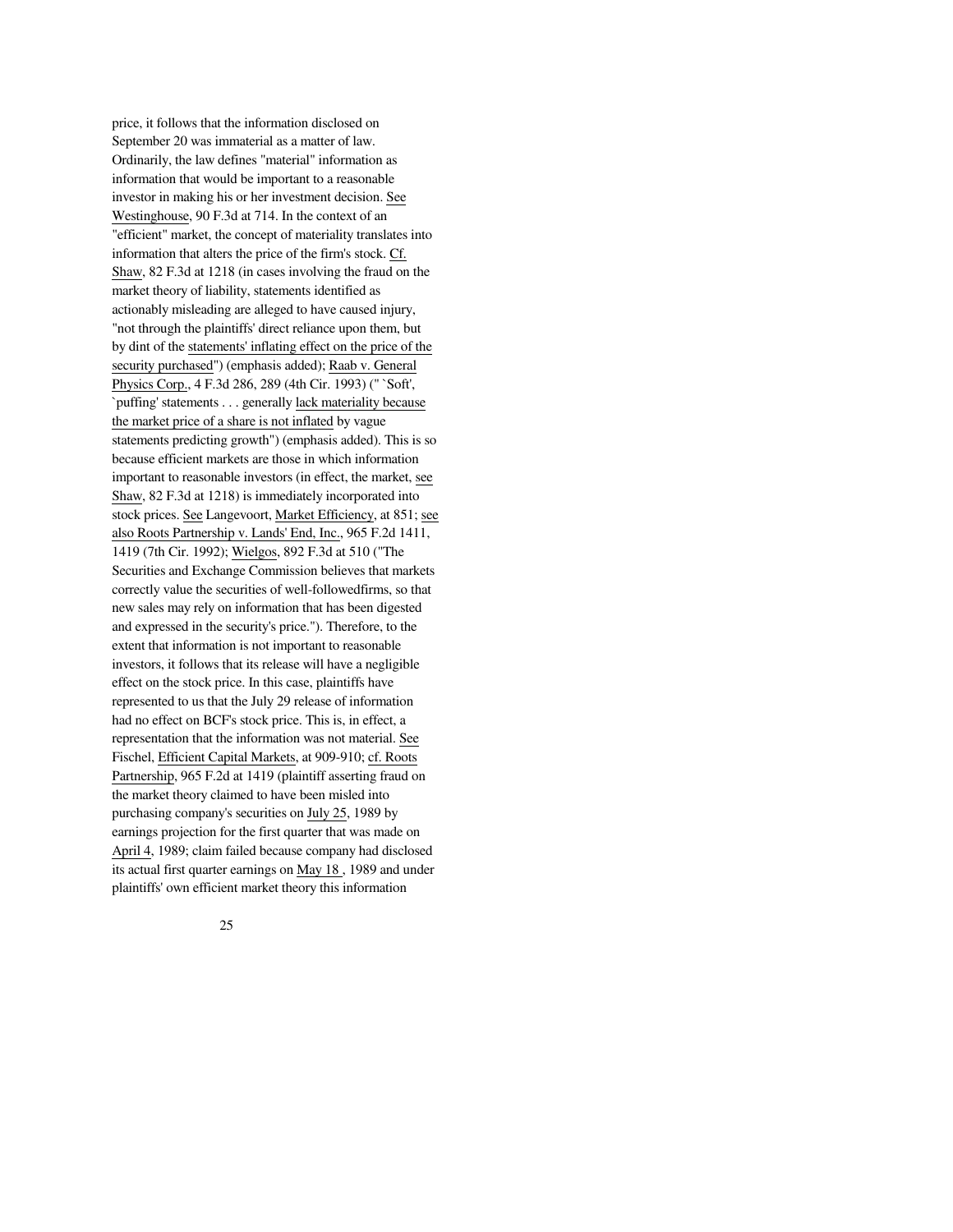should have been incorporated into the price prior to plaintiff's purchase on July 25). If the July 29 information was immaterial, its nondisclosure in the 1993 Annual Report is not actionable.

## (3) Reduced Supplier Discounts

Plaintiffs assert that "BCF purchased the bulk of its inventory of coats for 1994 in January and February 1994, yet defendants failed to disclose in its statements and reports from March 1, 1994 to September 23, 1994, that the discounts received were substantially less than in prior years." Complaint, ¶ 73(b). In order for an omission or misstatement to be actionable under Section 10(b) it is not enough that plaintiff identify the omission or misstatement. The omission or misstatement must also be material, i.e., something that would alter the total mix of relevant information for a reasonable investor making an investment decision. See Westinghouse, 90 F.3d at 714. Although questions of materiality have traditionally been viewed as particularly appropriate for the trier of fact, complaints alleging securities fraud often contain claims of omissions or misstatements that are obviously so unimportant that courts can rule them immaterial as a matter of law at the pleading stage. See, e.g., Shaw, 82 F.3d at 1217-18; Glassman, 90 F.3d at 635. Along these lines, the district court rejected plaintiffs' claim predicated on the undisclosed supplier discounts. The court made its ruling on the ground that the allegedly omitted information was too immaterial to form the basis for a legally viable claim.

There is a threshold procedural question that we must address before reaching the merits of the district court's decision on materiality. Plaintiffs claim that the district court committed reversible error in using information contained in BCF's 1994 Annual Report as a basis for its materiality analysis because the 1994 Annual Report was neither attached to, nor referred to, in the Complaint.

As a general matter, a district court ruling on a motion to dismiss may not consider matters extraneous to the pleadings. Angelastro, 764 F.2d at 944. However, an exception to the general rule is that a "document integral to or explicitly relied upon in the complaint" may be

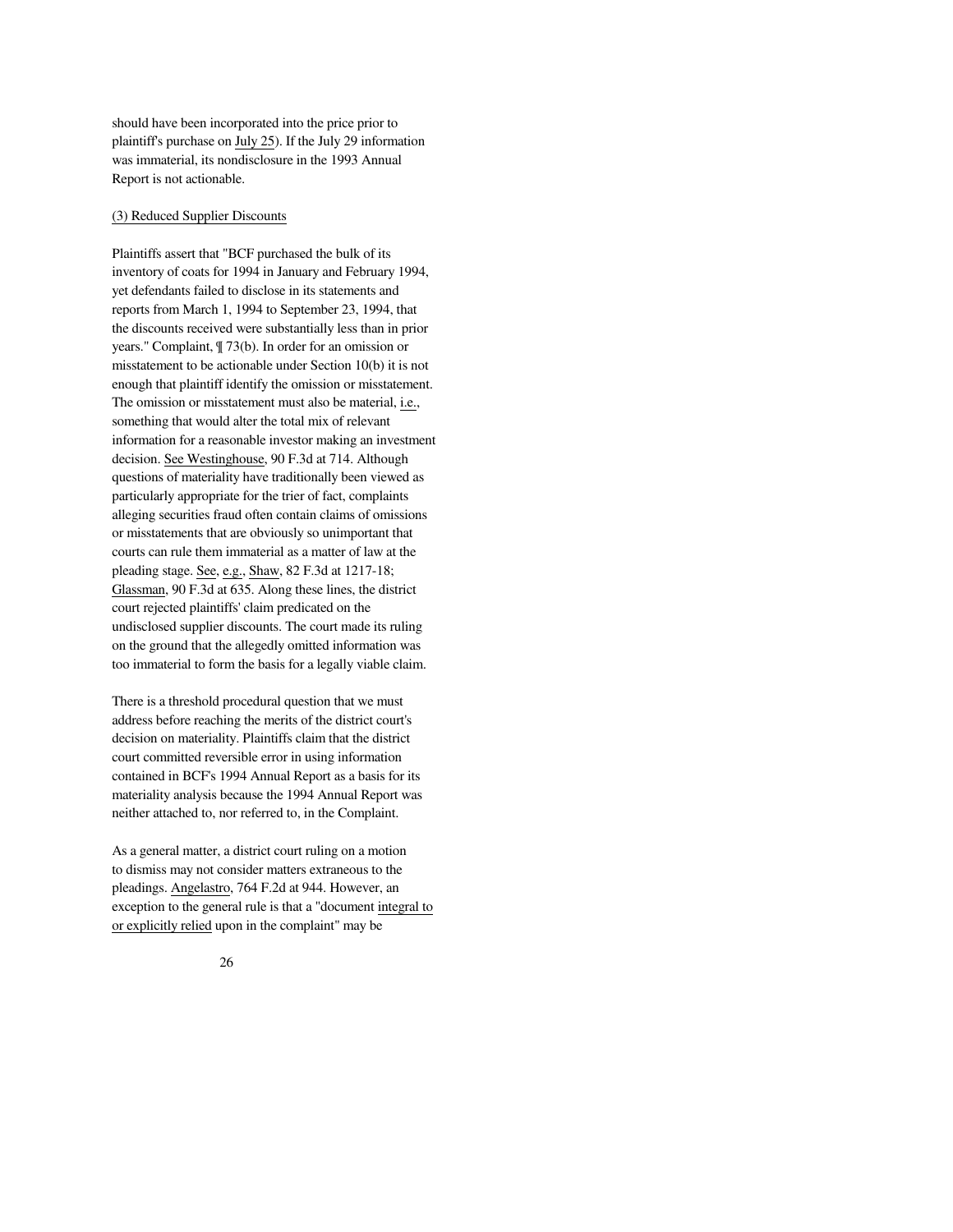considered "without converting the motion [to dismiss] into one for summary judgment." Shaw, 82 F.3d at 1220 (emphasis added); see also Trump, 7 F.3d at 368 n.9 ("a court may consider an undisputedly authentic document that a defendant attaches as an exhibit to a motion to dismiss if the plaintiff's claims are based on the document.") (quoting Pension Benefit Guar. Corp. v. White Consol. Indus., 998 F.2d 1192, 1196 (3d Cir. 1993)).

The rationale underlying this exception is that the primary problem raised by looking to documents outside the complaint -- lack of notice to the plaintiff-- is dissipated "[w]here plaintiff has actual notice . . . and has relied upon these documents in framing the complaint." Watterson v. Page, 987 F.2d 1, 3-4 (1st Cir. 1993) (quoting Cortec Indus., Inc. v. Sum Holding L.P., 949 F.2d 42, 48 (2d Cir. 1991)); see also San Leandro, 75 F.3d at 808-09. What the rule seeks to prevent is the situation in which a plaintiff is able to maintain a claim of fraud by extracting an isolated statement from a document and placing it in the complaint, even though if the statement were examined in the full context of the document, it would be clear that the statement was not fraudulent. See Shaw, 82 F.3d at 1220.

As best we can tell, plaintiffs are correct that the Complaint does not explicitly refer to or cite BCF's 1994 Annual Report. But the language in both Trump and Shaw makes clear that what is critical is whether the claims in the complaint are "based" on an extrinsic document and not merely whether the extrinsic document was explicitly cited. See Trump, 7 F.3d at 368 n.9; Shaw, 82 F.3d at 1220. Plaintiffs cannot prevent a court from looking at the texts of the documents on which its claim is based by failing to attach or explicitly cite them.

In this case, every time in the Complaint that plaintiffs refer to their claim that data as to lower discounts in January-February 1994 was required to be disclosed, but was not, plaintiffs support their claim by arguing that the data as to the January-February period was crucial to investors because this was the period during which BCF purchased the bulk of its 1994 inventory. Complaint,¶¶ 50, 54(b), 62, 73(b). This is an unambiguous reference to fullyear cost data for 1994. The Complaint, however, does not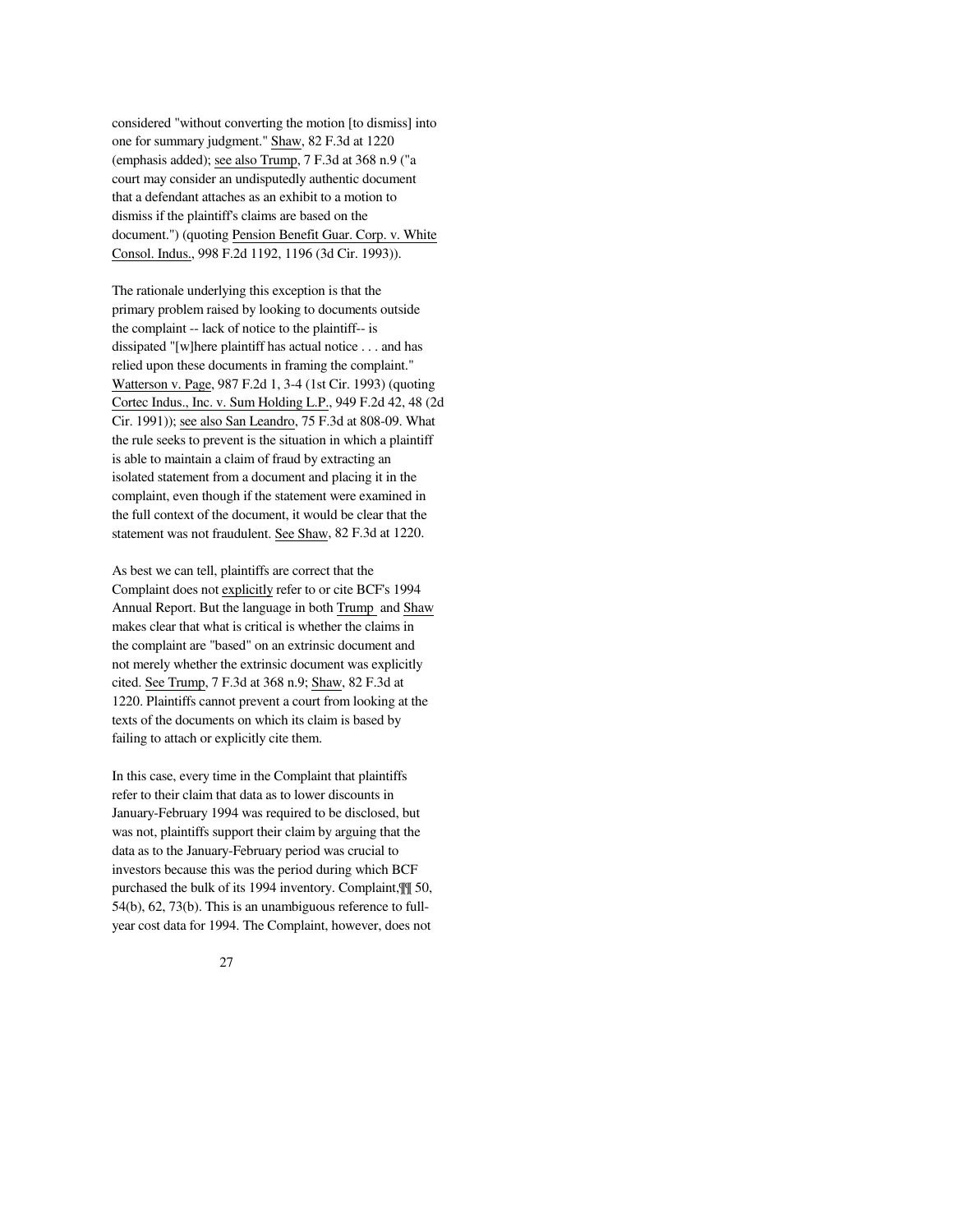provide a citation for the source of full-year data for 1994. In the absence of such a citation, we think it was reasonable for the district court to have looked to the 1994 Annual Report that defendants provided.

Plaintiffs next argue that, even if consideration of the 1994 Annual Report were legitimate, the district court erred in dismissing their claim. The district court reasoned that to the extent the allegedly lower discounts in January-February 1994 were relevant to investors, they would be reflected in the 1994 "costs of goods sold." (Dist. Ct. Op. at 12). Plaintiffs assert that the court erred in looking at total costs. We disagree.

As previously noted, reasonable investors often rely on estimates of a firm's future earnings in deciding whether to invest in a firm's securities. See Glassman, 90 F.3d at 626. A reduction in discounts received on merchandise purchases would be material if it affected total costs and therefore earnings. In evaluating the materiality of the allegedly undisclosed lower discounts, therefore, the district court correctly looked to the effect of these allegedly lower discounts on total costs. The impact was negligible; total costs between 1993 and 1994 increased only 0.2%, and many factors other than merchandise discounts go into total costs. Where the data alleged to have been omitted would have had no more than a negligible impact on a reasonable investor's prediction of the firm's future earnings, the data can be ruled immaterial as a matter of law. Cf. Westinghouse, 90 F.3d at 714-15 (where plaintiffs alleged misstatements regarding loan loss reserves, but the claim was based on a failure to do a single write down that would have produced no more than a 0.54% change in the firm's net income, claim could be ruled immaterial as a matter of law); Glassman, 90 F.3d at 633 (where allegedly undisclosed information as to quarter-to-quarter changes in backlog was no more than a few percent, the claim of nondisclosure could be ruled immaterial as a matter of law). Hence, we affirm the district court's dismissal of this claim.

# (4) & (5) Forward-Looking Statements

Plaintiffs allege that BCF misrepresented its future prospects to the public by making two forward-looking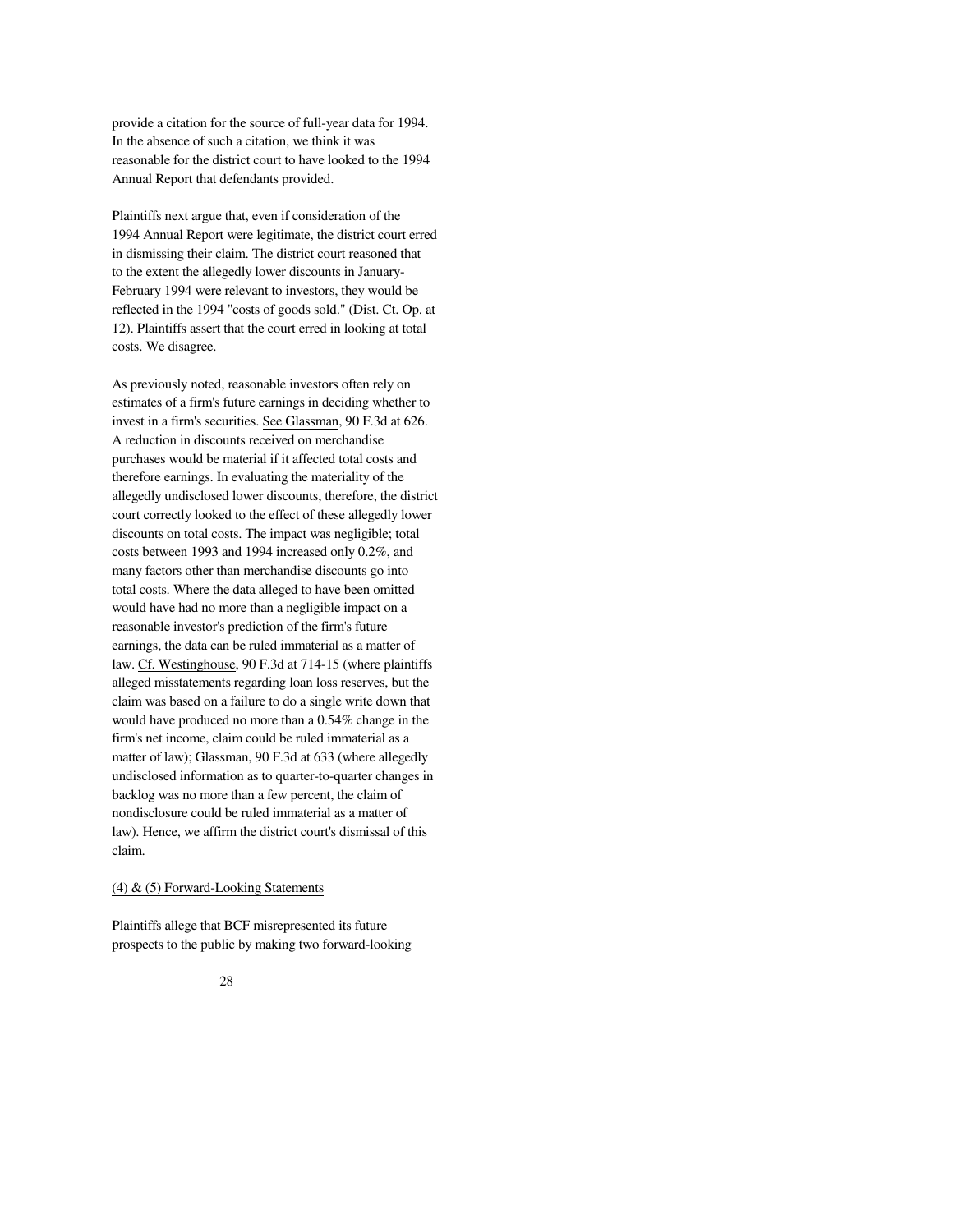statements that lacked a reasonable basis. The federal securities laws do not obligate companies to disclose their internal forecasts. See In re Lyondell Petrochemical Co. Sec. Litig., 984 F.2d 1050, 1052 (9th Cir. 1993); see also Glassman, 90 F.3d at 631; Shaw, 82 F.3d at 1209. However, if a company voluntarily chooses to disclose a forecast or projection, that disclosure is susceptible to attack on the ground that it was issued without a reasonable basis. See In re Craftmatic Sec. Litig., 890 F.2d 628, 645-46 (3d Cir. 1990); Herskovitz v. Nutri/System, Inc., 857 F.2d 179, 184 (3d Cir. 1988); Searls v. Glasser, 64 F.3d 1061, 1067 (7th Cir. 1995) ("Before management releases estimates to the public, it must ensure that the information is reasonably certain. If it discloses the information before it is convinced of its certainty, management faces the prospect of liability.") (citations omitted). The two forward-looking statements that plaintiffs attack are (1) a representation that BCF "believe[d] [it could] continue to grow net earnings at a faster rate than sales," and (2) a BCF officer's expression of "comfort" with analyst projections of \$1.20 to \$1.30 as a mid-range for earnings per share for fiscal year 1994. Complaint, ¶ 36. We examine the statements in turn, concluding that while the claims as to both were properly dismissed, plaintiffs should be given leave to amend their claims as to one.

# Statement of Belief

BCF's Chief Accounting Officer's statement on November 1, 1993, that the company "believe[d] [it could] continue to grow net earnings at a faster rate than sales" can be broken down into two component parts. First, that as of November 1, 1993, the company's earnings had grown at a faster rate than sales, and second, that the company believed that this trend would continue. As to the first part of the statement, plaintiffs have not alleged that as of November 1, 1993, earnings had not been growing faster than sales. Instead, plaintiffs' claim focuses on the second portion of the statement -- the forward-looking portion.

The forward-looking portion of the statement here is a general, non-specific statement of optimism or hope that a trend will continue. Claims that these kinds of vague expressions of hope by corporate managers could dupe the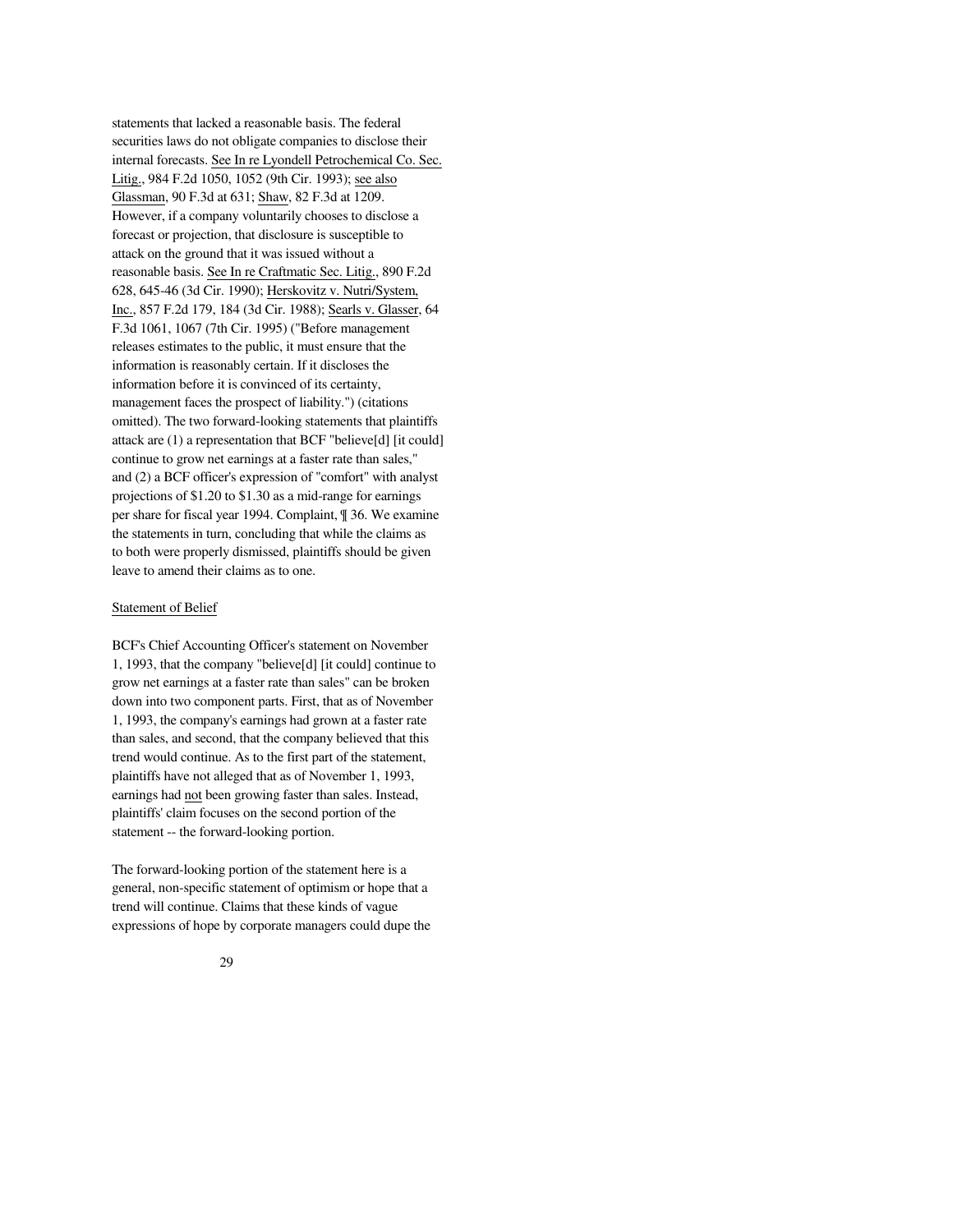market have been almost uniformly rejected by the courts. See San Leandro, 75 F.3d at 811 (subdued, generally optimistic statements constituted nothing more than puffery and were not actionable); see also Shapiro v. UJB Fin. Corp., 964 F.2d 272, 283 n.12 (3d Cir. 1992); Glassman, 90 F.3d at 636; Searls, 64 F.3d at 1066; Hillson Partners Ltd. Partnership v. Adage, Inc., 42 F.3d 204, 212 (4th Cir. 1994) (deeming prediction of "significant sales gains . . . as the year progresses" too vague to be material). We agree, and thus hold that the statement at issue is too vague to be actionable. Moreover, to the extent plaintiffs are asserting that there was either a duty to correct or update the forward-looking portion of the statement,13 those claims fail on account of the original statement's vagueness and resultant immateriality. See Gross v. Summa Four, Inc., 93 F.3d 987, 994-95 (1st Cir. 1996); Shaw, 82 F.3d at 1219 n.33 (cautiously optimistic statements, expressing at most a hope for a positive future, do not trigger a duty to update); In re Time Warner, Inc. Sec. Litig., 9 F.3d 259, 267 (2d Cir. 1993) (statements at issue lacked "definite positive projections" of the sort that might require later correction), cert. denied, 114 S. Ct. 1397 (1994).

## Expression of Comfort

The second forward-looking statement at issue is BCF's Chief Accounting Officer's statement during a securities analysts' conference that he was "comfortable" with analysts' estimates of \$1.20 to \$1.30 as a mid-range for fiscal 1994 earnings per share. This statement was reported by Reuters on November 1, 1993. Plaintiffs assert (1) that this statement was actionable because it was not made with a reasonable basis, and (2) that BCF failed to fulfill its duty to correct this unreasonable forecast in the period following November 1, 1993. The district court, however, ruled that a corporate officer's expression of comfort with an analyst's projection of earnings cannot be the basis for a Section 10(b), Rule 10b-5 claim.

The Supreme Court has held that statements of opinion by top corporate officials may be actionable if they are

13. As the district court noted, the Complaint is hardly a model of clarity.

\_\_\_\_\_\_\_\_\_\_\_\_\_\_\_\_\_\_\_\_\_\_\_\_\_\_\_\_\_\_\_\_\_\_\_\_\_\_\_\_\_\_\_\_\_\_\_\_\_\_\_\_\_\_\_\_\_\_\_\_\_\_\_\_\_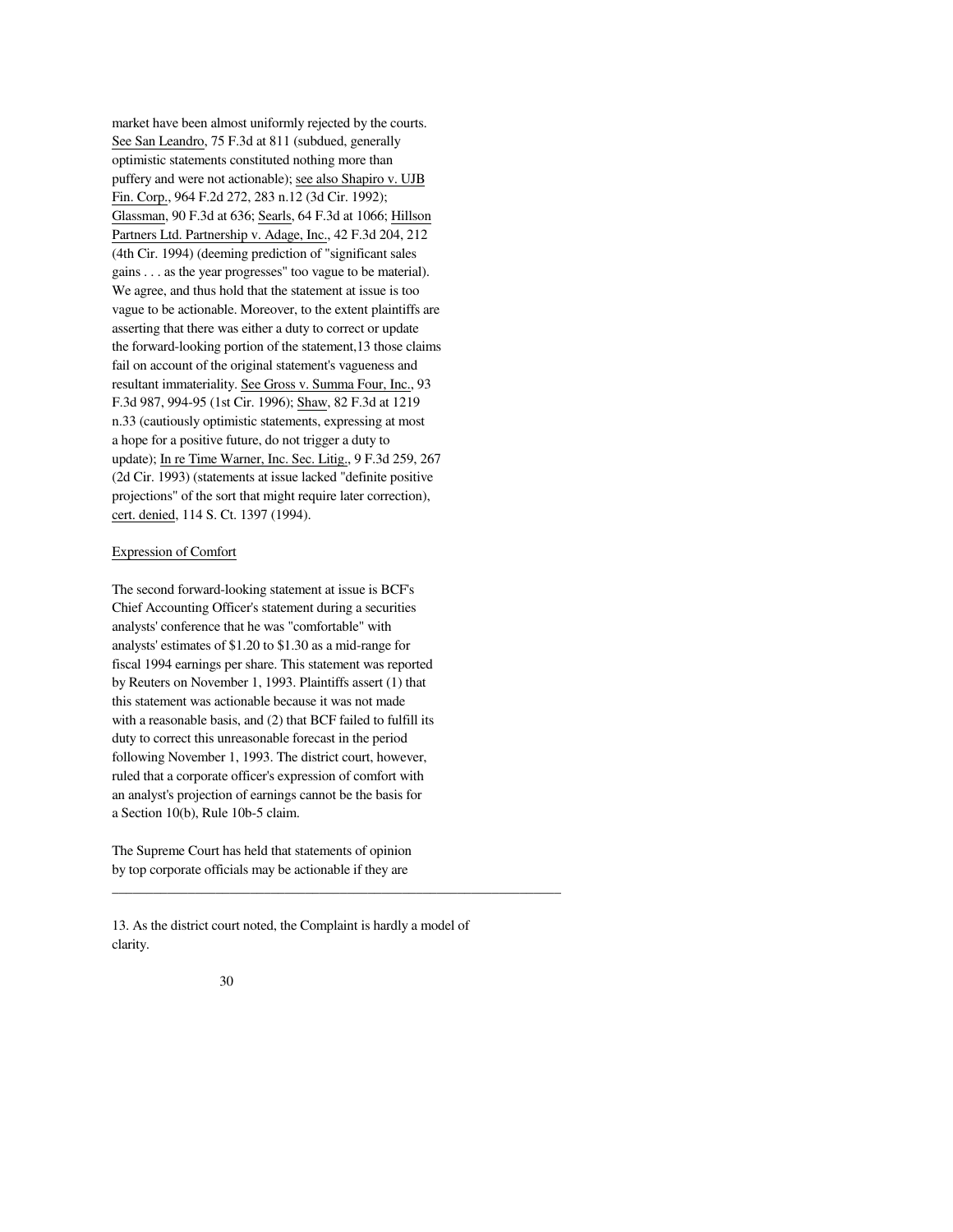made without a reasonable basis. See Virginia Bankshares, Inc. v. Sandberg, 501 U.S. 1083, 1098 (1991); see also Trump, 7 F.3d at 372 n.14 (applying the rationale of Virginia Bankshares, a Section 14(a) proxy solicitation case, to the Section 10(b) context); Glassman, 90 F.3d at 627. In particular, in Virginia Bankshares, the Court held actionable a board of directors' expression of opinion concerning a specific merger price. Id. at 2758-59 (board of directors expressed the opinion that merger price was "fair"); see also Glassman, 90 F.3d at 627 (holding actionable representations by the company and its underwriters that the prices for a public offering were fair and estimated based on the most current information available at the time of the offering). As explained by the Court in Virginia Bankshares, statements of opinion by corporate officials can be materially significant to investors because investors know that these top officials have knowledge and expertise far exceeding that of the ordinary investor. 501 U.S. at 1090-91; see also Glassman, 90 F.3d at 631. The rationale of Virginia Bankshares is applicable here, where BCF's Chief Accounting Officer expressed his agreement with certain projections by analysts.14

The district court rejected plaintiffs' claim on the ground that a company is not liable for an analyst's projection unless the company expressly "adopted or endorsed" the analyst's report. (Dist. Ct. Op. at 10, citing Weisbergh v. St. Jude Medical, Inc., 158 F.R.D. 638, 644 (D. Minn. 1994) ("This Court will not hold defendants responsible for the projections of market analysts absent an indication that defendants were responsible for the projections or in a position to influence or control them"), aff'd, 62 F.3d 1422 (8th Cir. 1985) and Raab v. General Physics Corp., 4 F.3d 286, 288 (4th Cir. 1993) ("The securities laws require General Physics to speak truthfully to investors; they do

14. Certain vague and general statements of optimism have been held not actionable as a matter of law because they constitute no more than "puffery" and are understood by reasonable investors as such. See, e.g., San Leandro, 75 F.3d at 810. The puffery defense does not apply here since the expression of comfort was not vague; it was an agreement with a specific forecast range. Cf. Glassman, 90 F.3d at 636 (distinguishing vague statements of optimism from specific projections).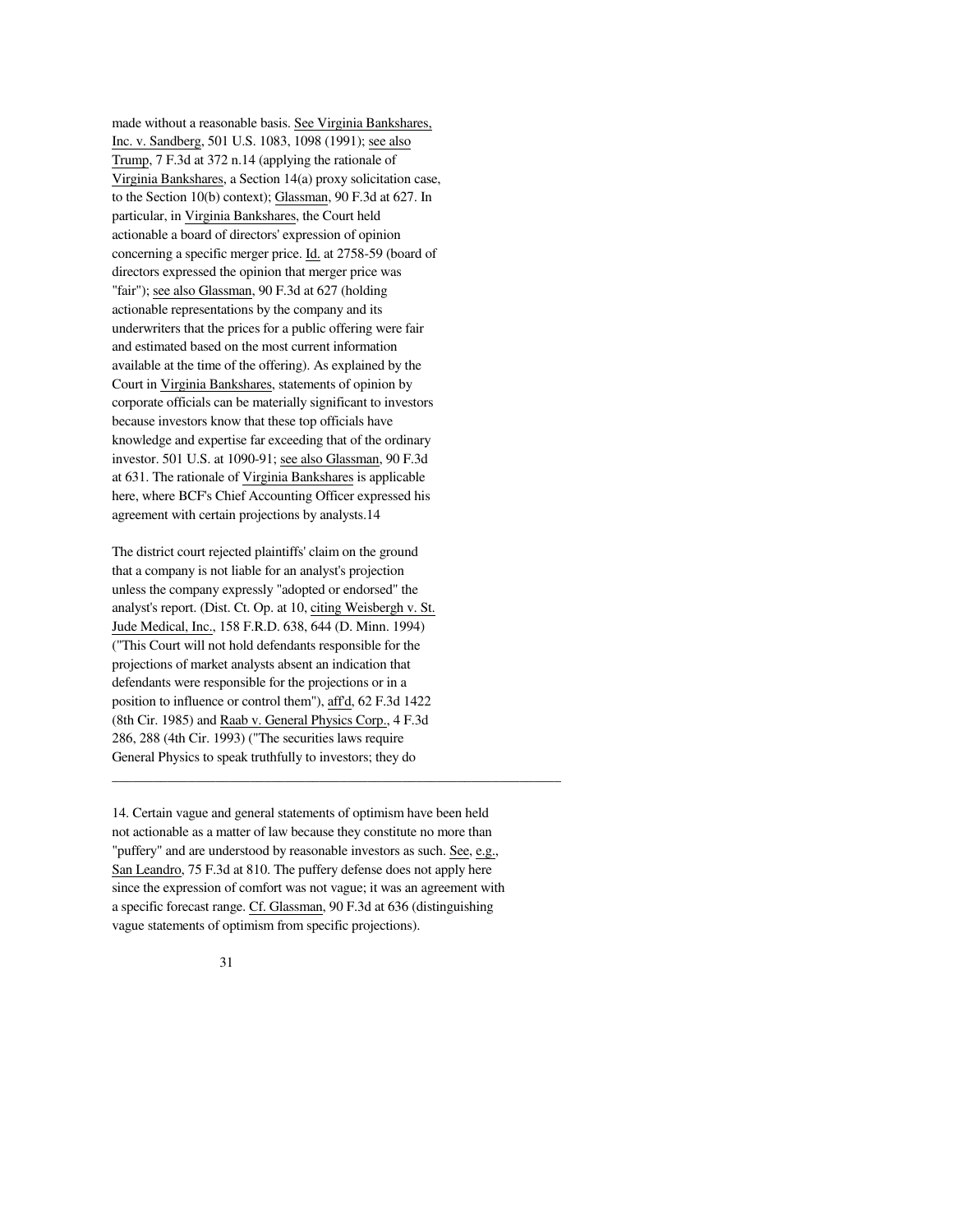not require the company to police statements made by third parties for inaccuracies, even if the third party attributes the statement to General Physics)). Although we have no problem with the "adopt or endorse" test, we disagree with its application here.

To say that one is "comfortable" with an analyst's projection is to say that one adopts and endorses it as reasonable. When a high-ranking corporate officer explicitly expresses agreement with an outside forecast, that is close, if not the same, to the officer's making the forecast.15 We see no reason why adopting an analyst's forecast by reference should insulate an officer from liability where making the same forecast would not.

The cases the district court cites in support of its conclusion concern attacks on statements by analysts and claims that those statements should be attributed to the defendant company because the company allegedly provided the analysts with information. See Raab, 4 F.3d at 288; Weisbergh, 158 F.R.D. at 643. Plaintiffs' claim here, however, is not an indirect attempt to attribute an analyst's prediction to the company where the company itself has made no explicit statement (for example, because the company provided the analyst with all the relevant data or somehow controlled what the analyst was doing). Instead, plaintiffs directly attack BCF's CAO's own statement, as it was reported by Reuters. The attribution issue does not arise because at this stage we take as true the allegation that BCF's CAO did express comfort with the analyst projections at issue. Cf. Elkind v. Liggett & Myers, Inc., 635 F.2d 156, 163 (2d Cir. 1980) ("attribution" question is answered by asking whether company officials have, expressly or impliedly, made a representation that the analyst projections are in accordance with their views); In re Adobe Systems, Inc. Sec. Litig., 767 F. Supp. 1023, 1027-28 (N.D. Cal. 1991) (denying motion to dismiss where

15. This is not to discount the possibility of situations where the expression of agreement is so unenthusiastic that no reasonable investor would attach relevance to it. Here, however, as alleged by plaintiffs, the CAO's expression of comfort was enthusiastic enough that we cannot deem it immaterial as a matter of law.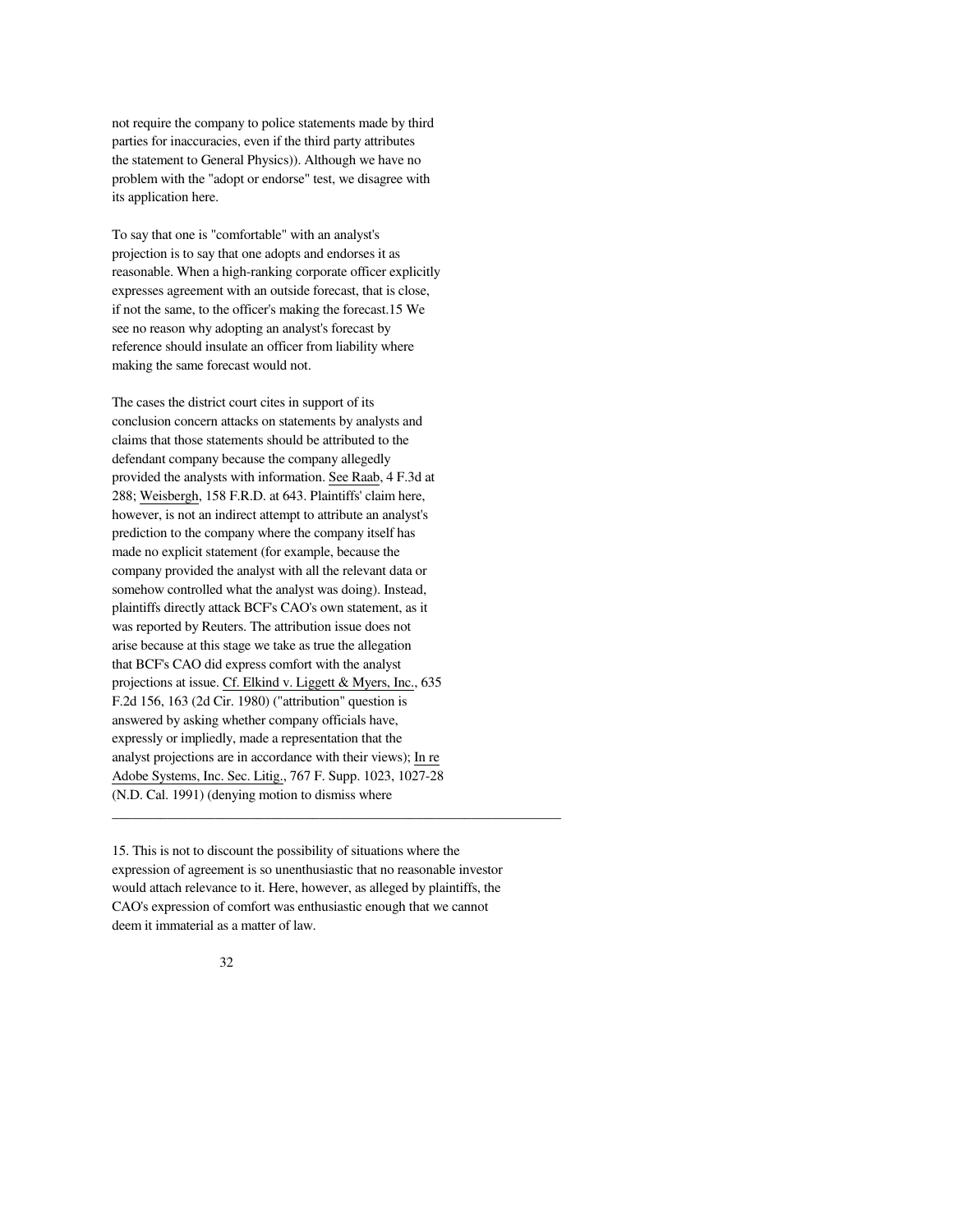corporate officer stated he "preferred" certain analyst estimates to others). Put differently, it is a statement by a BCF officer itself that is being attacked, not an analyst's statement.16

The next question for us is whether there are sufficient factual allegations supporting plaintiffs' theory for the claim to survive the Rule 9(b) hurdle. To adequately state a claim under the federal securities laws, it is not enough merely to identify a forward-looking statement and assert as a general matter that the statement was made without a reasonable basis. Instead, plaintiffs bear the burden of "plead[ing] factual allegations, not hypotheticals, sufficient to reasonably allow the inference" that the forecast was made with either (1) an inadequate consideration of the available data or (2) the use of unsound forecasting methodology. Glassman, 90 F.3d at 628-29 (rejecting plaintiffs' earnings projection claim on Rule 12(b)(6) grounds alone, albeit in the context of the plaintiffs having had the benefit of full discovery); cf. Virginia Bankshares, 501 U.S. at 1092-94 (describing the type of hard contemporaneous facts that could show an opinion as to the fairness of a suggested price to have been unreasonable when made); cf. also Shapiro, 964 F.2d at 284-85 (in attacking afirm's accounting practices with a claim that those practices resulted in the disclosure of misleading data, plaintiffs must (a) identify what those practices are and (b) specify how they were departed from)). In deciding a motion to dismiss, a court must take well-pleaded facts as true but need not credit a complaint's "bald assertions" or "legal

16. The district court also noted that the earnings projections of \$1.20- \$1.30 per share for fiscal 1994 were not materially off the mark in that earnings turned out to be \$1.12 per share. But this is an ex post justification. Securities laws approach matters from an ex ante perspective. See Pommer, 961 F.2d at 623. The fact that we see in hindsight that earnings per share did in fact turn out to be roughly within the range they were projected does not tell us conclusively that the forecasts were reasonable at the time they were made. Cf. Glassman, 90 F.3d at 627 ("[W]hile forecasts are not actionable merely because they do not come true, they may be actionable because they are not reasonably based on, or are inconsistent with, the facts at the time the forecast is made.").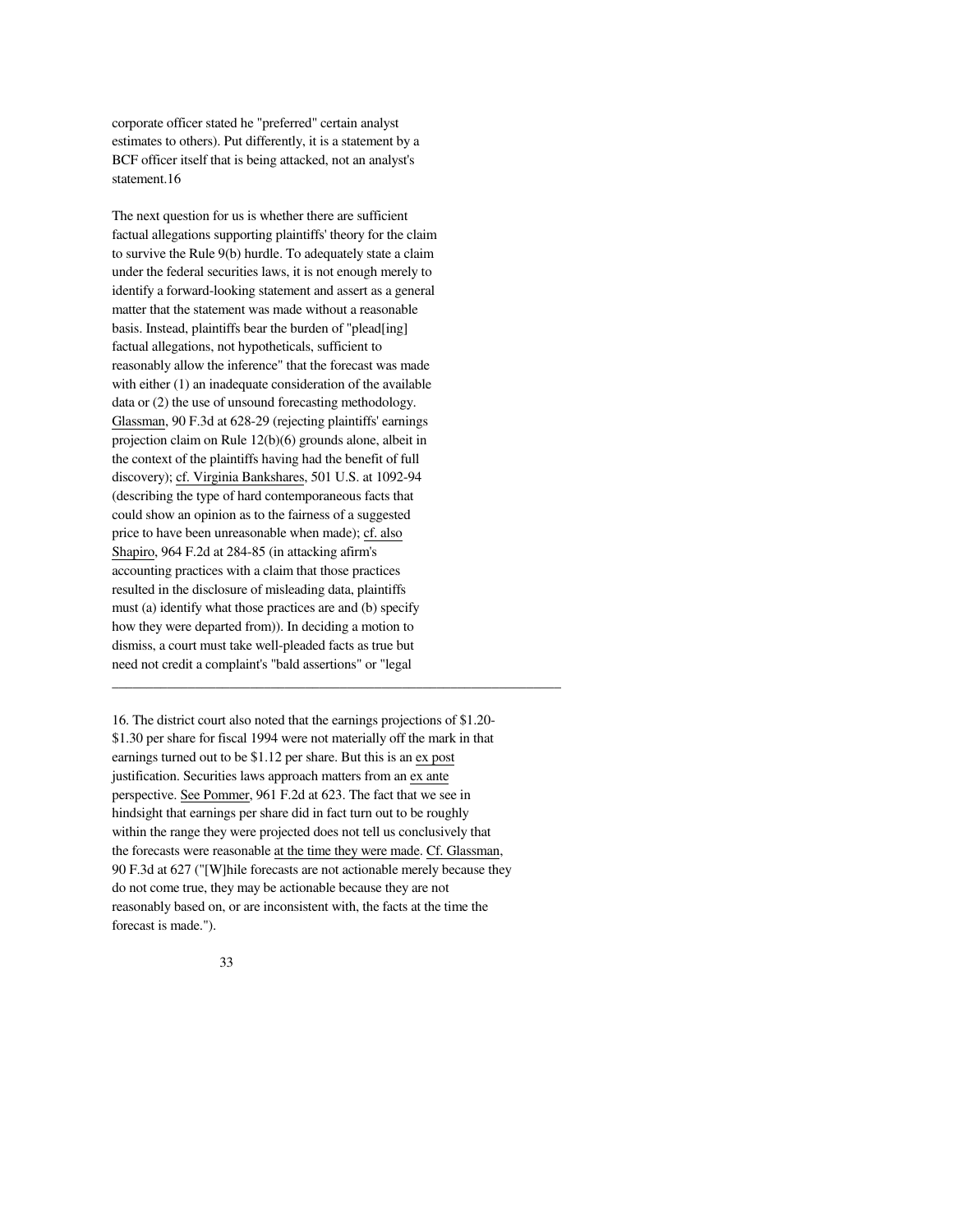conclusions." Glassman, 90 F.3d at 628. In this case, plaintiffs identified the offending forecasts and then alleged:

The foregoing statements were materially false and misleading when made since, at the time they were made, defendants knew, or recklessly disregarded, that their public statements and statements to analysts promoting BCF and its stock would artificially maintain and inflate the market price of BCF's common stock due to the false and misleading positive assurances contained therein. In particular, defendants had no reasonable basis to state publicly on November 1, 1993, and not to correct the November 1, 1993 statement in subsequent forward-looking projections, that Burlington Coat Factory would earn between \$1.20 to \$1.30 per share in fiscal year 1994 . . ..

# Complaint, ¶ 37.

Plaintiffs' allegations do not suffice. In asserting that there was "no reasonable basis" for the November 1, 1993, earnings projection, plaintiffs simply mouth the required conclusion of law. See Glassman, 90 F.3d at 629-30. Plaintiffs' Complaint contains a number of vague factual assertions regarding the period prior to November 1, 1993, but plaintiffs have failed to link any of these allegations to their claim that the November 1 forecast was actionably unsound when made. The earnings projection claim therefore fails Rule 9(b)'s heightened pleading requirements.

The existence of these unlinked factual allegations, however, precludes us from holding that the Complaint is so bereft of facts, as the Glassman complaint was held to be, see id., that granting plaintiffs the opportunity to replead would be futile. On remand, therefore, plaintiffs should be given the opportunity to attempt to recast this claim in terms that satisfy Rule 9(b).

We turn next to the duties to correct and update an earnings projection.

## Duties to Update and Correct

Plaintiffs also assert that BCF had a duty to correct the November 1, 1993, expression of comfort with the analysts' projections. In particular, plaintiffs point to the refusal of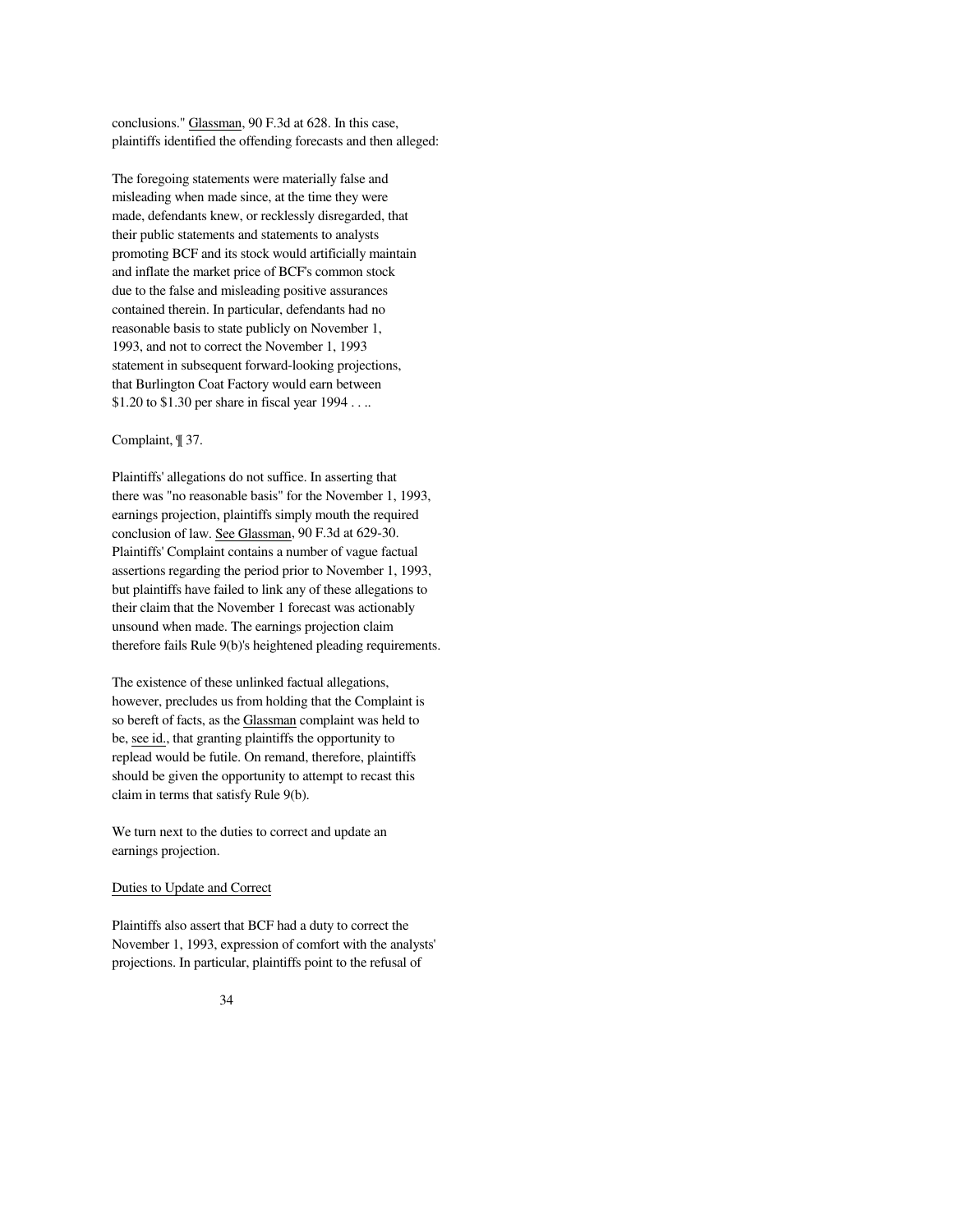BCF's CEO, Monroe Milstein, in an interview given to Reuters --reported on March 22, 1994 -- to comment on analysts' earnings projections for both the third quarter of 1994 and the full year. Plaintiffs assert that on March 22, 1994, and at other unspecified points in time after November 1, 1993, defendants had had a duty to correct the November 1 earnings projection.17 Although plaintiffs characterize their claim as a "duty to correct" claim, they appear to be asserting both a duty to correct and a duty to update.

The Seventh Circuit explained in Stransky v. Cummins Engine Co., Inc., 51 F.3d 1329 (7th Cir. 1995), that the duty to correct is analytically different from the duty to update, although litigants, as appears to be the case here, often fail to distinguish between the two. Id. at 1331. As the Stransky court pointed out, a Section 10(b) plaintiff ordinarily is required to identify a specific statement made by the company and then explain either (1) how the statement was materially misleading or (2) how it omitted a fact that made the statement materially misleading. Id. The duties to update and correct are two other avenues of finding a duty to disclose that "have been kicked around by courts, litigants and academics alike." Id.; cf. William B. Gwyn, Jr. and W. Christopher Matton, The Duty to Update the Forecasts, Predictions, and Projections of Public Companies, 24 Sec. Reg. L. J. 366 (1997); Robert H. Rosenblum, An Issuer's Duty Under Rule 10b-5 to Correct and Update Materially Misleading Statements, 40 Cath. U. L. Rev. 289 (1991).

# (a) Duty to Correct

The Stransky court articulated the duty to correct as applying:

17. Plaintiffs suggest that by March 22, 1994, analysts' projections for BCF's 1994 earnings per share had risen above the \$1.20 to \$1.30 midrange with which BCF's CAO had expressed comfort some months prior. Complaint ¶ 49. The fact that analysts' projections independently increased above the predicted range, however, has no relevance to the claim at hand because plaintiffs have not identified any free-standing duty on the part of a public company to "police" the forecasts being made by analysts. See Raab, 4 F.3d at 288 (no duty to police statements by third parties).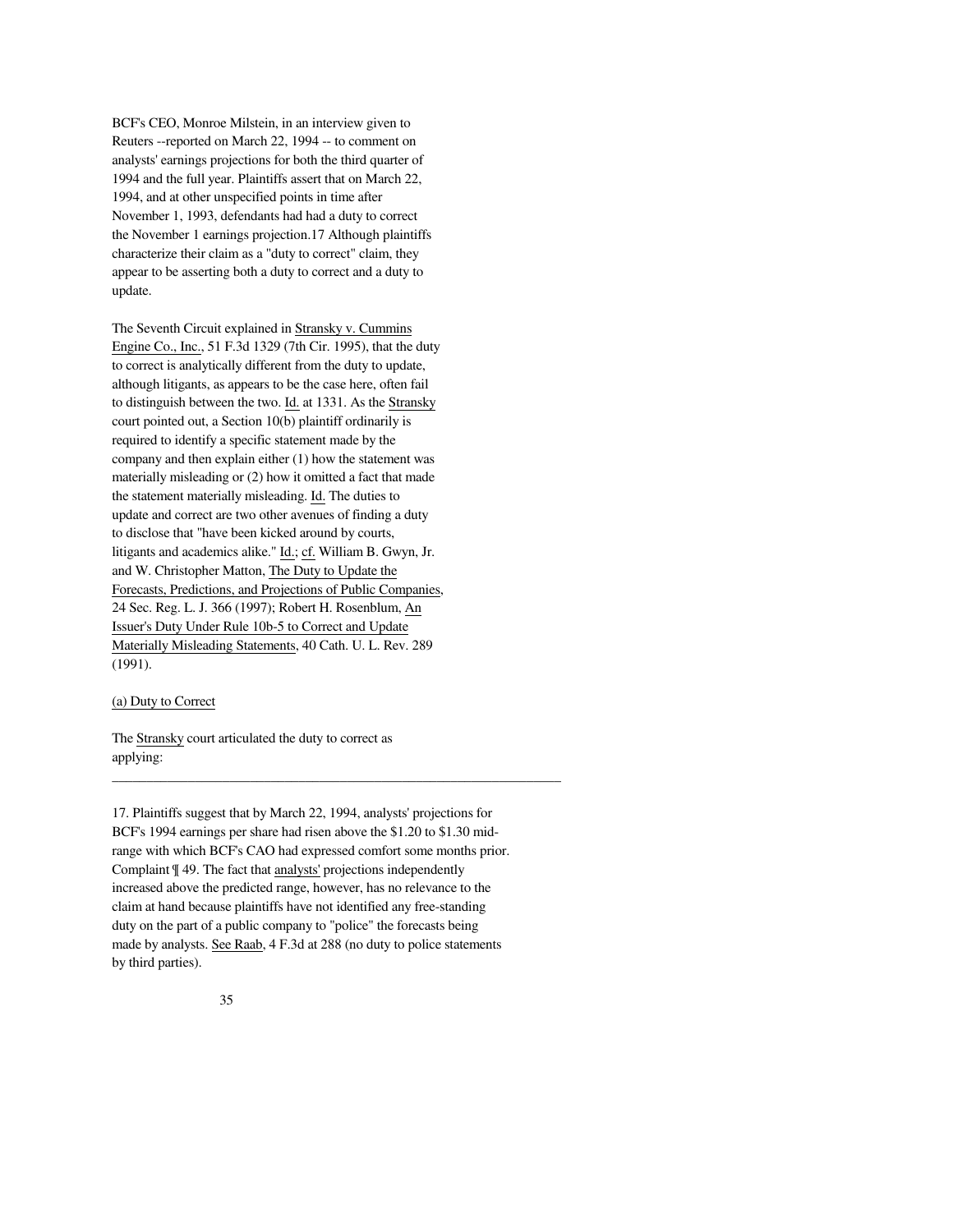when a company makes a historical statement that, at the time made, the company believed to be true, but as revealed by subsequently discovered information actually was not. The company then must correct the prior statement within a reasonable time.

51 F.3d at 1331-32 (emphasis added); see also Backman v. Polaroid Corp., 910 F.2d 10, 16-17 (1st Cir. 1990) (in banc) ("Obviously, if a disclosure is in fact misleading when made, and the speaker thereafter learns of this, there is a duty to correct it.") (emphasis added). We have no quarrel with the Stransky articulation, except to note that we think the duty to correct can also apply to a certain narrow set of forward-looking statements. We will attempt to illustrate the kinds of circumstances we have in mind with an example.

Imagine the following situation. A public company in Manhattan makes a forecast that appears to it to be reasonable at the time made. Subsequently, the company discovers that it misread a vital piece of data that went into its forecast. Perhaps a fax sent by the company's factory manager in some remote location was blurry and was reasonably misread by management in Manhattan as representing sales for the past quarter as 100,000 units as opposed 10,000 units. Manhattan management then makes an erroneous forecast based on the information it has at the time. A few weeks later, management receives the correct sales figures by mail. So long as the correction in the sales figures was material to the forecast that was disclosed earlier, we think there would likely be a duty on the part of the company to disclose either the corrected figures or a corrected forecast. In other words, there is an implicit representation in any forecast (or statement of historical fact) that errors of the type we have identified will be corrected. This duty derives from the implicit factual representation that a public company makes whenever it makes a forecast, i.e., that the forecast was reasonable at the time made. What is crucial to recognize is that the error, albeit an honest one, was one that had to do with information available at the time the forecast was made and that the error in the information was subsequently discovered. Cf. Rudolph v. Arthur Andersen & Co., 800 F.2d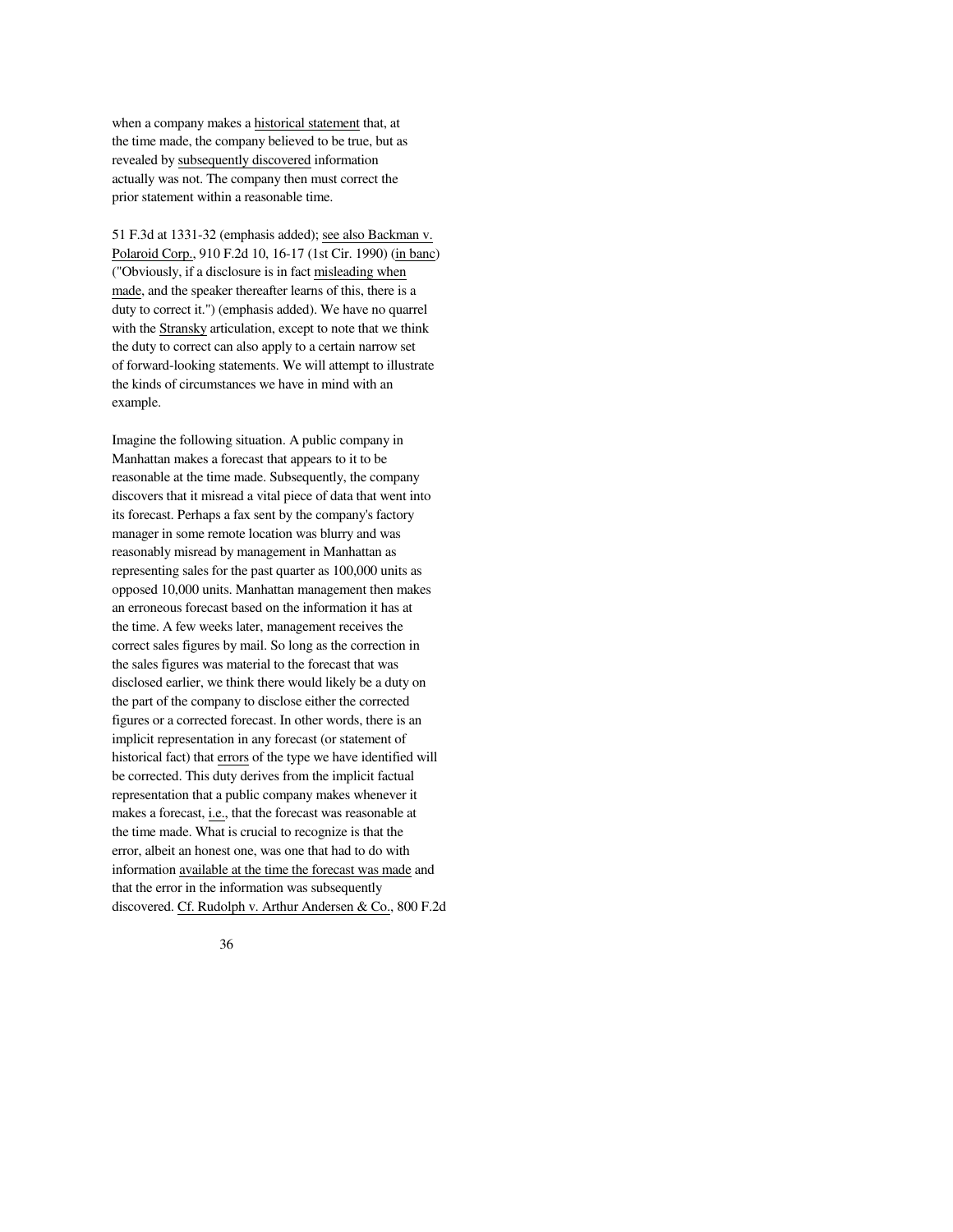1040, 1043-44 (11th Cir. 1986) (distinguishing between information that is subsequently discovered that shows a report to have been erroneous at the time made (where a duty to correct might exist) and ordinary subsequently developing information that might reflect on the report, but does not show it to have been inaccurate at the time made (where there is no duty to correct)).

Plaintiffs phrase their claim as based on a "duty to correct." Earlier in the opinion, we explained that plaintiffs' attack on the reasonableness of the earnings forecast failed because plaintiffs had not met their duty of pleading an adequate set of specific factual allegations from which one could reasonably infer that the November 1, 1993, forecast was made unreasonably. Similarly, as to the "duty to correct" claim, plaintiffs have failed to allege how and what the specific error or set of errors might have been that went into the November 1, 1993, forecast. Nor have the plaintiffs identified the specific times at which those errors were discovered, so as to allow correction and trigger defendants' alleged duty. Therefore, the "duty to correct" claim (to the extent one is being made) fails Rule 9(b)'s pleading standards. In any event, we think plaintiffs' claim is better characterized as a "duty to update" claim.

# (b) Duty to Update

The duty to update, in contrast to the duty to correct, concerns statements that, although reasonable at the time made, become misleading when viewed in the context of subsequent events. See Greenfield v. Heublein, Inc., 742 F.2d 751, 758 (3d Cir. 1984); Backman, 910 F.2d at 17. In Greenfield, we explained that updating might be required if a prior disclosure "[had] become materially misleading in light of subsequent events." 742 F.2d at 758; cf. Time Warner, 9 F.3d at 267. However, although we have generally recognized that a duty to update might exist under certain circumstances, we have not clarified when such circumstances might exist. Cf. Phillips, 881 F.2d at 1245; Greenfield, 742 F.2d at 758-60; Backman, 910 F.2d at 17 (the duty arises only under "special circumstances"). Specifically, we have not addressed the question whether a duty to update might exist for ordinary, run-of-the-mill forecasts, such as the earnings projection in this case.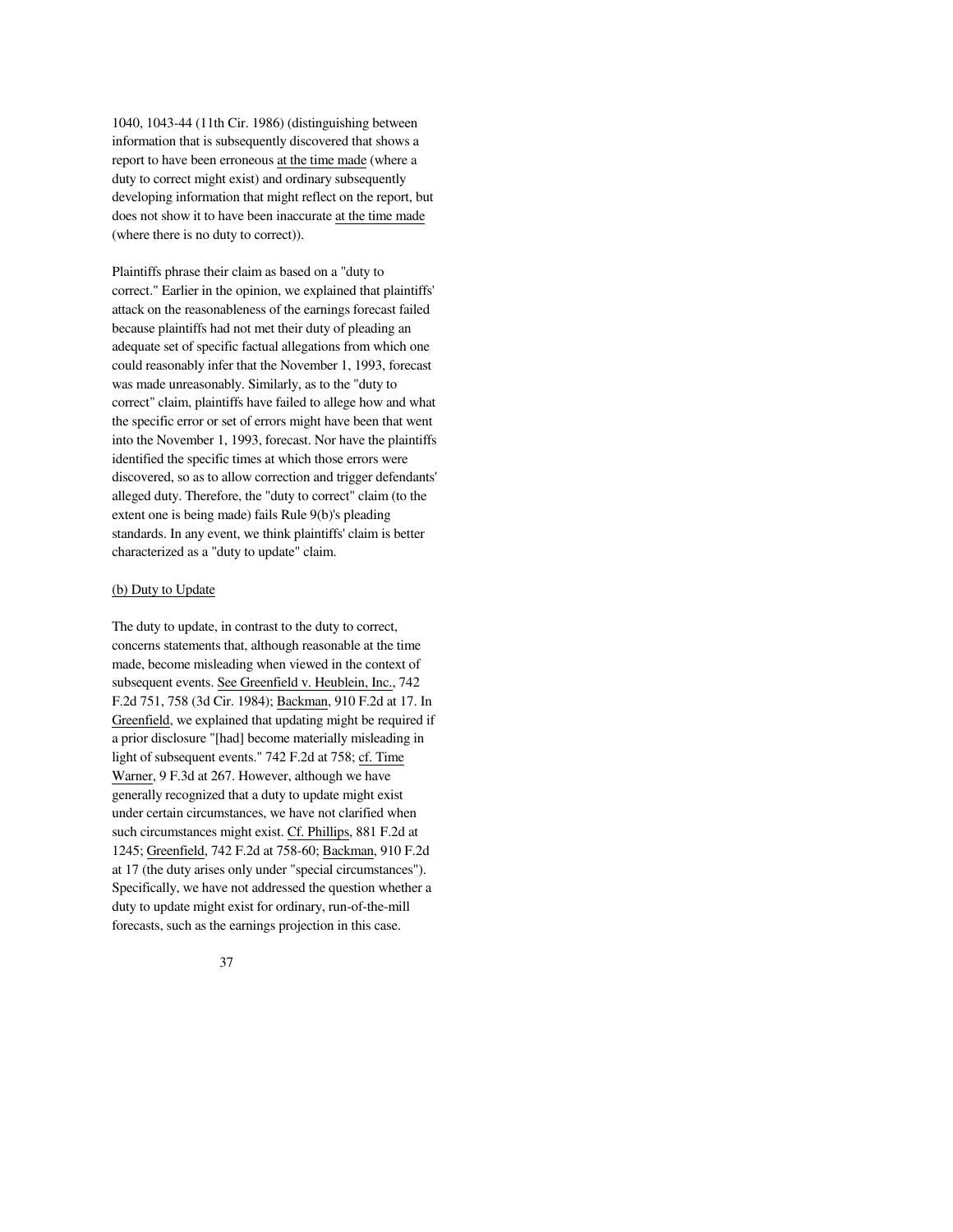At issue here is the statement of BCF's CAO on November 1, 1993, that he was comfortable with analyst projections of \$1.20 to \$1.30 as a mid-range for earnings per share in fiscal 1994. Plaintiffs' argument appears to be that, as BCF obtained information in the period subsequent to November 1, 1993, that would have produced a material change in the earnings projection for fiscal 1994, there was an ongoing duty to disclose this information. In essence then, the claim is that the disclosure of a single specific forecast produced a continuous duty to update the public with either forecasts or hard information that would in any way change a reasonable investor's perception of the originally forecasted range. We decline to hold that the disclosure of a single, ordinary earnings forecast can produce such an expansive set of disclosure obligations.

For a plaintiff to allege that a duty to update a forwardlooking statement arose on account of an earlier-made projection, the argument has to be that the projection contained an implicit factual representation that remained "alive" in the minds of investors as a continuing representation. Cf. Stransky, 51 F.3d at 1333 (in determining the scope of liability that a forward-looking statement can produce, one looks to the implicit factual representations therein); Kowal v. MCI Communications Corp., 16 F.3d 1271, 1277 (D.C. Cir. 1994). Determining whether such a representation is implicit in an ordinary forecast is a function of what a reasonable investor expects as a result of the background regulatory structure. In particular, we note three features of the existing federal securities disclosure apparatus:

1. Except for specific periodic reporting requirements (primarily the requirements to file quarterly and annual reports), there is no general duty on the part of a company to provide the public with all material information. See Time Warner, 9 F.3d at 267 ("a corporation is not required to disclose a fact merely because a reasonable investor would very much like to know that fact"). Thus, possession of material nonpublic information alone does not create a duty to disclose it. See Shaw, 82 F.3d at 1202; Roeder v. Alpha Indus., Inc., 814 F.2d 22, 26 (1st Cir. 1987) (citing Chiarella v. United States, 445 U.S. 222, 235 (1980)).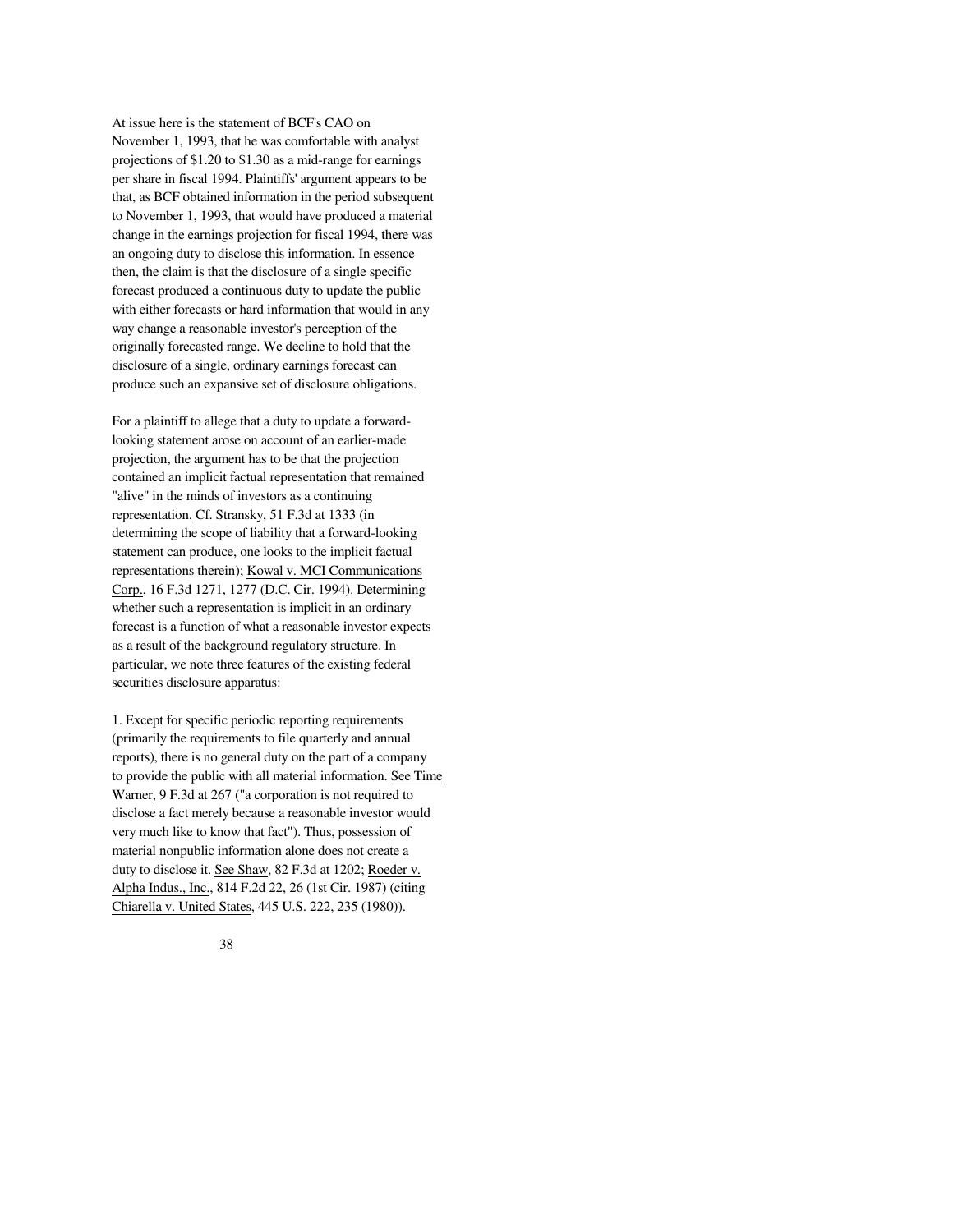2. Equally well settled is the principle that an accurate report of past successes does not contain an implicit representation that the trend is going to continue, and hence does not, in and of itself, obligate the company to update the public as to the state of the quarter in progress. See Shaw, 82 F.3d at 1202; Raab v. General Physics Corp., 4 F.3d 286, 289 (4th Cir. 1993); In re Convergent Technologies Sec. Litig., 948 F.2d 507, 513-14 (9th Cir. 1991) (rejecting plaintiffs' contention that accurate reporting of past results "misled investors by implying that [the company] expected the upward first quarter trend to continue throughout the year"); Zucker v. Quasha, 891 F. Supp. 1010, 1015 (D.N.J.), aff'd, 82 F.3d 408 (3d Cir. 1996).

3. Finally, the existing regulatory structure is aimed at encouraging companies to make and disclose internal forecasts by protecting them from liability for disclosing internal forecasts that, although reasonable when made, turn out to be wrong in hindsight. See Stransky, 51 F.3d at 1333. Companies are not obligated either to produce or disclose internal forecasts, and if they do, they are protected from liability, except to the extent that the forecasts were unreasonable when made. See Glassman, 90 F.3d at 631. The regulatory structure seeks to encourage companies to disclose forecasts by providing companies with some protection from liability. However, where it comes to affirmative disclosure requirements, the current regulatory scheme focuses on backward-looking "hard" information, not forecasts. See id. (citing Frank H. Easterbrook and Daniel R. Fischel, The Economic Structure of Corporate Law, 305-06 (1991)). Increasing the obligations associated with disclosing reasonably made internal forecasts is likely to deter companies from providing this information -- a result contrary to the SEC's goal of encouraging the voluntary disclosure of company forecasts. Cf. Stransky, 51 F.3d at 1333; Raab, 4 F.3d at 290.

Based on features one and two, we do not think it can be said that an ordinary earnings projection contains an implicit representation on the part of the company that it will update the investing public with all material information that relates to that forecast. Under existing law,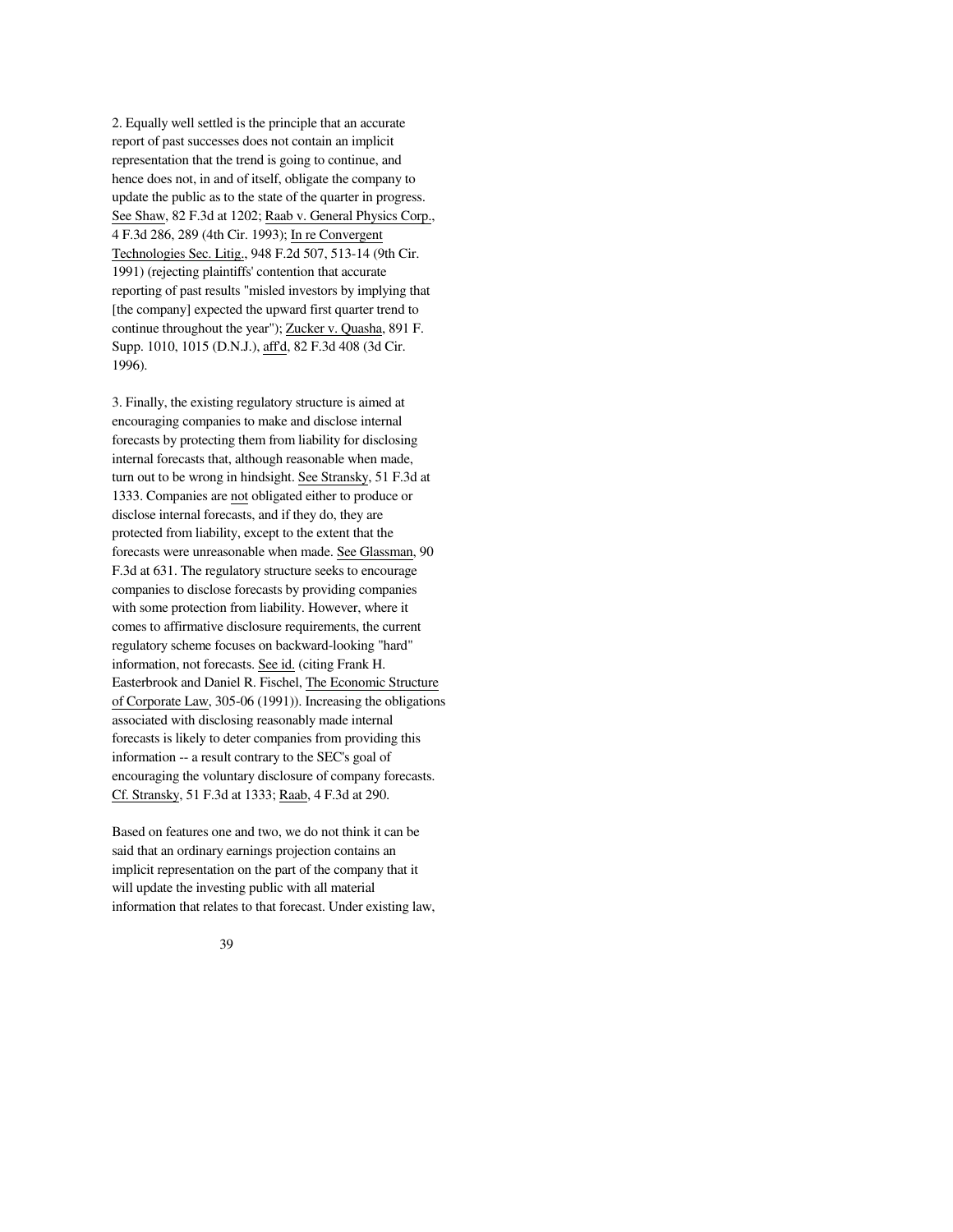the market knows that companies have neither a specific obligation to disclose internal forecasts nor a general obligation to disclose all material information. Shaw, 82 F.3d at 1202 & 1209. We conclude that ordinary, run-ofthe-mill forecasts contain no more than the implicit representation that the forecasts were made reasonably and in good faith. Cf. Stransky, 51 F.3d at 1333; Kowal, 16 F.3d at 1277. Just as the accurate disclosure of a line of past successes has been ruled not to contain the implication that the current period is going just as well, see Gross, 93 F.3d at 994, disclosure of a specific earnings forecast does not contain the implication that the forecast will continue to hold good even as circumstances change.

Finally, the federal securities laws, as they stand today, aim at encouraging companies to disclose their forecasts. A judicially created rule that triggers a duty of continuous disclosure of all material information every time a single specific earnings forecast is disclosed would likely result in a drastic reduction in the number of such projections made by companies. It is these specific earnings projections that are the most useful to investors in deciding whether to invest in a firm's securities. Cf. Marx v. Computer Sciences Corp., 507 F.2d 485, 489 (noting the importance of earnings projections to investors who are assessing the value of a stock); John S. Poole, Improving the Reliability of Management Forecasts, 14 J. Corp. L. 547, 548 & 558 (1989) (noting both the importance to investors of projections of future financial performance and the problem of using these forecasts where companies make them vague). The only types of projections that would be exempt from the duty of continuous disclosure advocated by plaintiffs, and hence the only types of projections that would likely be disclosed under the rule proposed by plaintiffs, would be vague expressions of hope and optimism that are of little use to investors. See, e.g., Lewis v. Chrysler Corp., 949 F.2d 644, 652-53 (3d Cir. 1991); Raab, 4 F.3d at 289. Therefore, apart from the fact that plaintiffs' disclosure theory has no support in the existing regulatory structure, adopting it would severely undermine the goal of encouraging the maximal disclosure of information useful to investors. Cf. Hillson, 42 F.3d at 219 (increasing the level of liability for projections would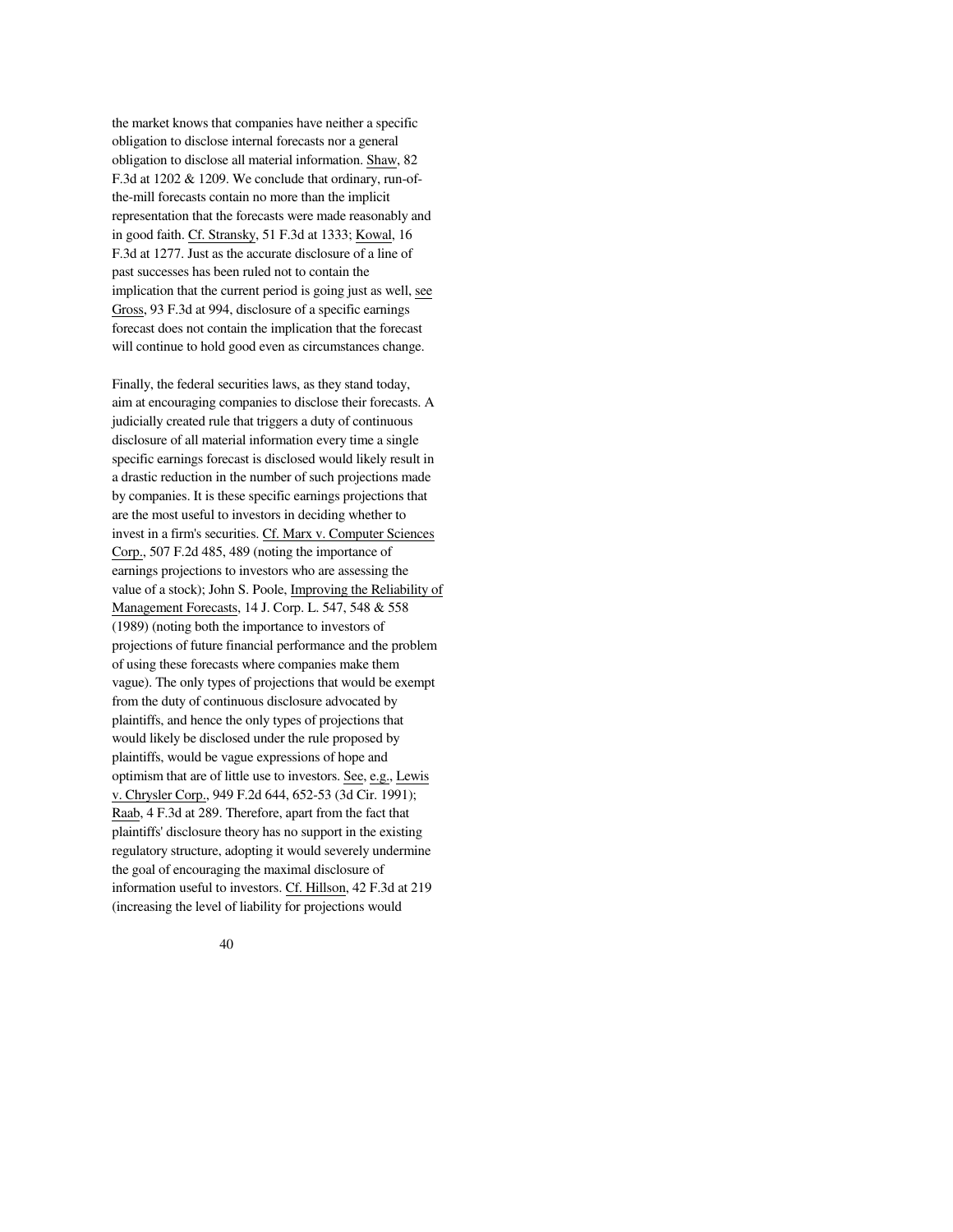produce a result contrary to the goals of full disclosure that underlie the federal securities laws). In sum, under the existing disclosure apparatus, the voluntary disclosure of an ordinary earnings forecast does not trigger any duty to update.18

We pause to reemphasize that the circumstances in Greenfield and Phillips, two cases in which we recognized that a duty to update might exist, were vastly different from the situation at hand: the disclosure of an ordinary earnings projection. In both Greenfield and Phillips, the initial disclosures that were argued to have triggered the duty to update involved information about events that could fundamentally change the natures of the companies involved. Specifically, both cases involved takeover attempts, and the plaintiffs were claiming that they should have been updated with information as to these attempts. See Greenfield, 742 F.2d at 758-59; Phillips, 881 F.2d at 1239 & 1245.19 Where the initial disclosure relates to the announcement of a fundamental change in the course the company is likely to take, there may be room to read in an implicit representation by the company that it will update

18. We do not need to decide now whether our analysis would differ if the context were one in which the company had a pattern or practice of disclosing periodic updates any time it made a forecast. Plaintiffs have not alleged that BCF had a practice of providing periodic updates on earnings projections; nor have they alleged that such was the industry or market practice.

\_\_\_\_\_\_\_\_\_\_\_\_\_\_\_\_\_\_\_\_\_\_\_\_\_\_\_\_\_\_\_\_\_\_\_\_\_\_\_\_\_\_\_\_\_\_\_\_\_\_\_\_\_\_\_\_\_\_\_\_\_\_\_\_\_

19. The "duty to update" claims were eventually rejected in both cases. In Greenfield, the court held that there had been no initial statement as to the existence of a takeover attempt or merger negotiations that could have triggered a subsequent duty. 742 F.2d at 759. In Phillips, although there was an initial triggering statement, plaintiffs did not produce evidence of any subsequently arising change of intent that might have been required to be disclosed. 881 F.2d at 1246.

In addition, it is worth noting that the source of the "duty to update" requirement in Phillips was a specific regulation, 17 C.F.R. § 240.13d-1, that required that "where `any material change occur[ed] in the facts set forth' in a Schedule 13D," a company was required to " `promptly' file `an amendment disclosing such change' with the Securities and Exchange Commission, the issuer of the security, and with any exchange on which the security is traded." 881 F.2d at 1245.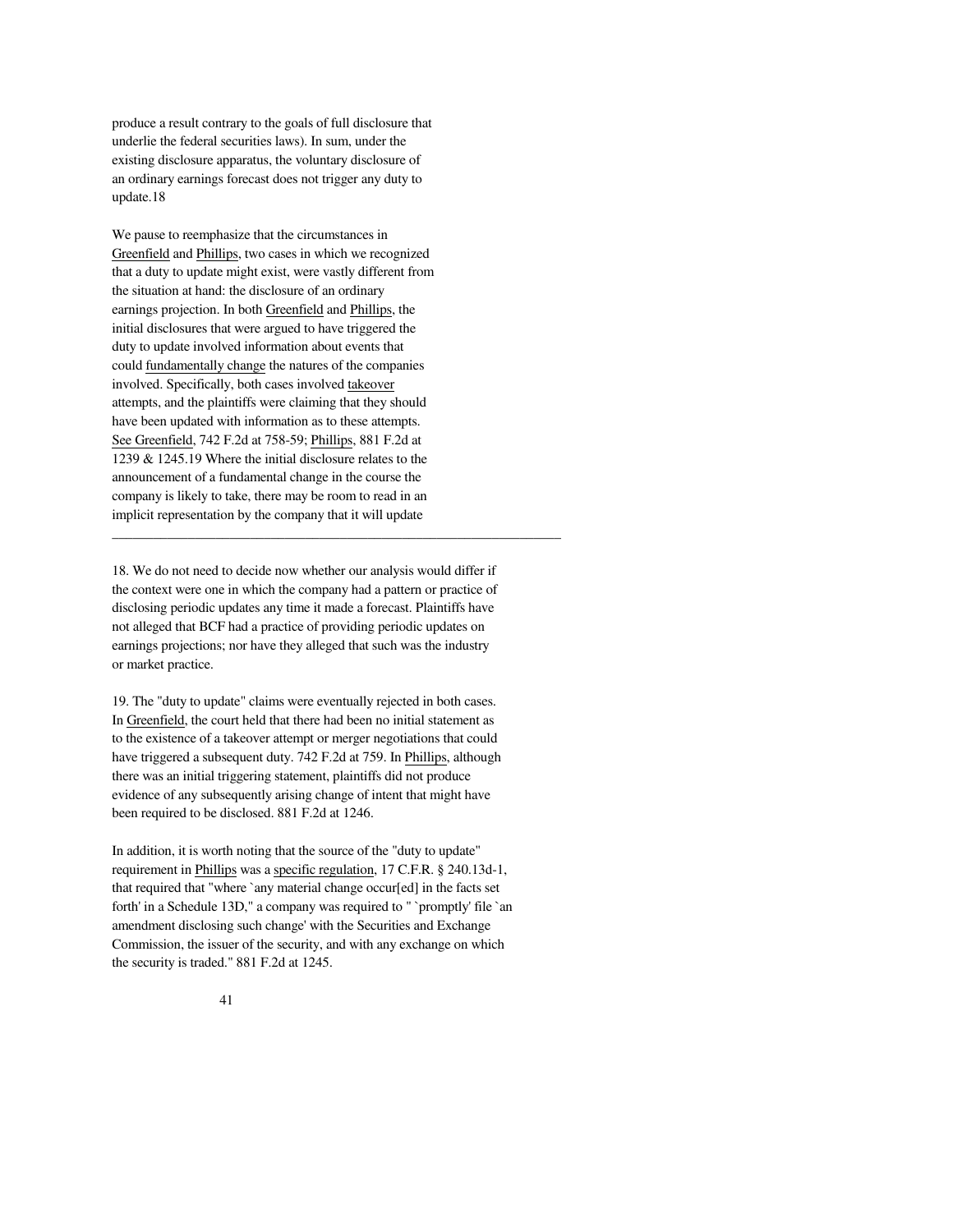the public with news of any radical change in the company's plans -- e.g., news that the merger is no longer likely to take place.20 Cf. Phillips, 881 F.2d at 1246 (noting that "[f]ew markets shift as quickly and dramatically as the securities market, especially where a publicly traded company has been `put in play' by a hostile suitor. The . . . statements were broad and unequivocal, providing no contingency for changing circumstances . . . [and could] fairly be read as a statement by the Partnership that, no matter what happened, it would not change its intentions."). But finding a duty to update a disclosure of a takeover threat is a far cry from finding a duty to update a simple earnings forecast which, if anything, contains a clear implication that circumstances underlying it are likely to change.

# B. Leave to Amend

Plaintiffs' final contention is that the district court erred in denying them leave to replead. The district court granted defendants' motion to dismiss on both Rule 12(b)(6) and Rule 9(b) grounds. Plaintiffs had requested that, in the event their Complaint was dismissed, they be given leave to replead. The court, however, dismissed the action in its entirety.

As a general matter, we review the district court's denial of leave to amend for abuse of discretion. See Lorenz v. CSX Corp., 1 F.3d 1406, 1413 (3d Cir. 1993); De Jesus v. Sears Roebuck & Co., 87 F.3d 65, 71 (2d Cir. 1996). Federal Rule of Civil Procedure 15(a) provides that "leave[to amend] shall be freely given when justice so requires." Glassman, 90 F.3d at 622. The Supreme Court has cautioned that although "the grant or denial of an opportunity to amend is

20. We emphasize that we are not saying that once a fundamental change is announced the company faces a duty continuously to update the public with all material information relating to that change. Instead, we think that the duty to update, to the extent it might exist, would be a narrow one to update the public as to extreme changes in the company's originally expressed expectation of an event such as a takeover, merger, or liquidation. But cf. Eisenstadt v. Centel Corp., \_\_ F.3d \_\_, \_\_ 1997 WL 242251, \*8 (7th Cir.) (suggesting that even such a narrow duty might not exist).

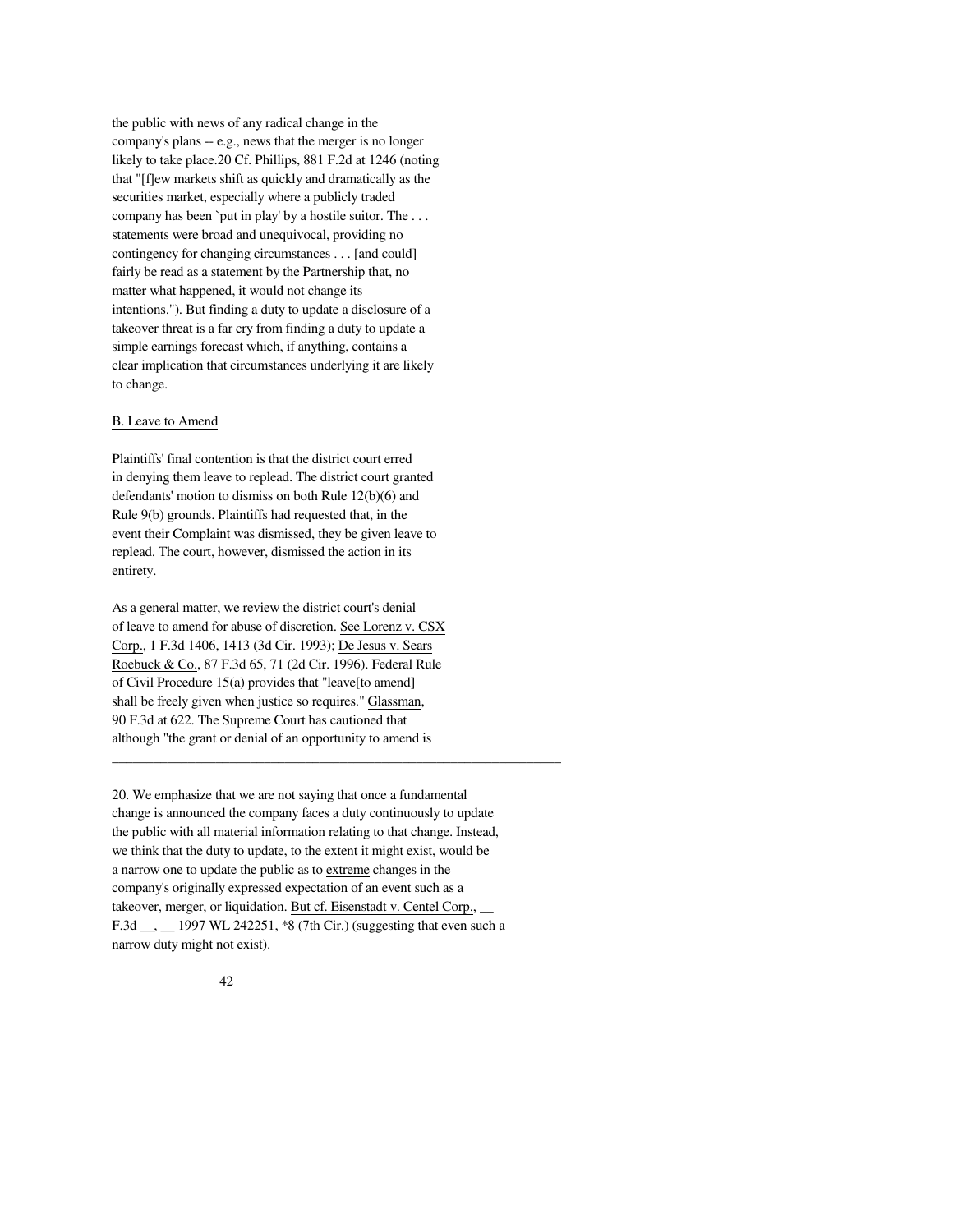within the discretion of the District Court, . . . outright refusal to grant the leave without any justifying reason appearing for the denial is not an exercise of that discretion; it is merely an abuse of that discretion and inconsistent with the spirit of the Federal Rules." Forman v. Davis, 371 U.S. 178, 182 (1962). Among the grounds that could justify a denial of leave to amend are undue delay, bad faith, dilatory motive, prejudice, and futility. Id.; Lorenz, 1 F.3d at 1414; Glassman, 90 F.3d at 622.

The district court made no finding that plaintiffs acted in bad faith or in an effort to prolong litigation; nor did the court find that defendants would have been unduly prejudiced by the amendment. Cf. Glassman, 90 F.3d at 622. We are left to conclude, therefore, that the denial of leave to amend was based on the court's belief that amendment would be futile. In fact, in discussing this issue, defendants' brief starts out by urging us to affirm the district court's denial of leave to amend because"any attempted additional amendment of that pleading would be futile." (Appellees' Br. at 43) (citation and internal quotation omitted). "Futility" means that the complaint, as amended, would fail to state a claim upon which relief could be granted. Glassman, 90 F.3d at 623 (citing 3 Moore's Federal Practice ¶ 15.08[4], at 15-80 (2d ed. 1993)). In assessing "futility," the district court applies the same standard of legal sufficiency as applies under Rule 12(b)(6). Id. (citing 3 Moore's at  $\P$  15.08[4], at 15-81). The district court here rejected plaintiffs' claims on both Rule 12(b)(6) and Rule 9(b) grounds.

Ordinarily where a complaint is dismissed on Rule 9(b) "failure to plead with particularity" grounds alone, leave to amend is granted. See Shapiro, 964 F.2d at 278; Luce v. Edelstein, 802 F.2d 49, 56-57 (2d Cir. 1987); Yoder v. Orthomolecular Nutrition Inst., Inc., 751 F.2d 555, 561-62 & n.6 (2d Cir. 1985) (citation omitted). However, the Complaint in this case was plaintiffs' second. Further, plaintiffs not only had approximately four months between the initially filed complaints and the revised, consolidated complaint that is at issue here, but the Complaint appears to have represented the efforts of not one, but four different, law firms. Hence, it is conceivable that the district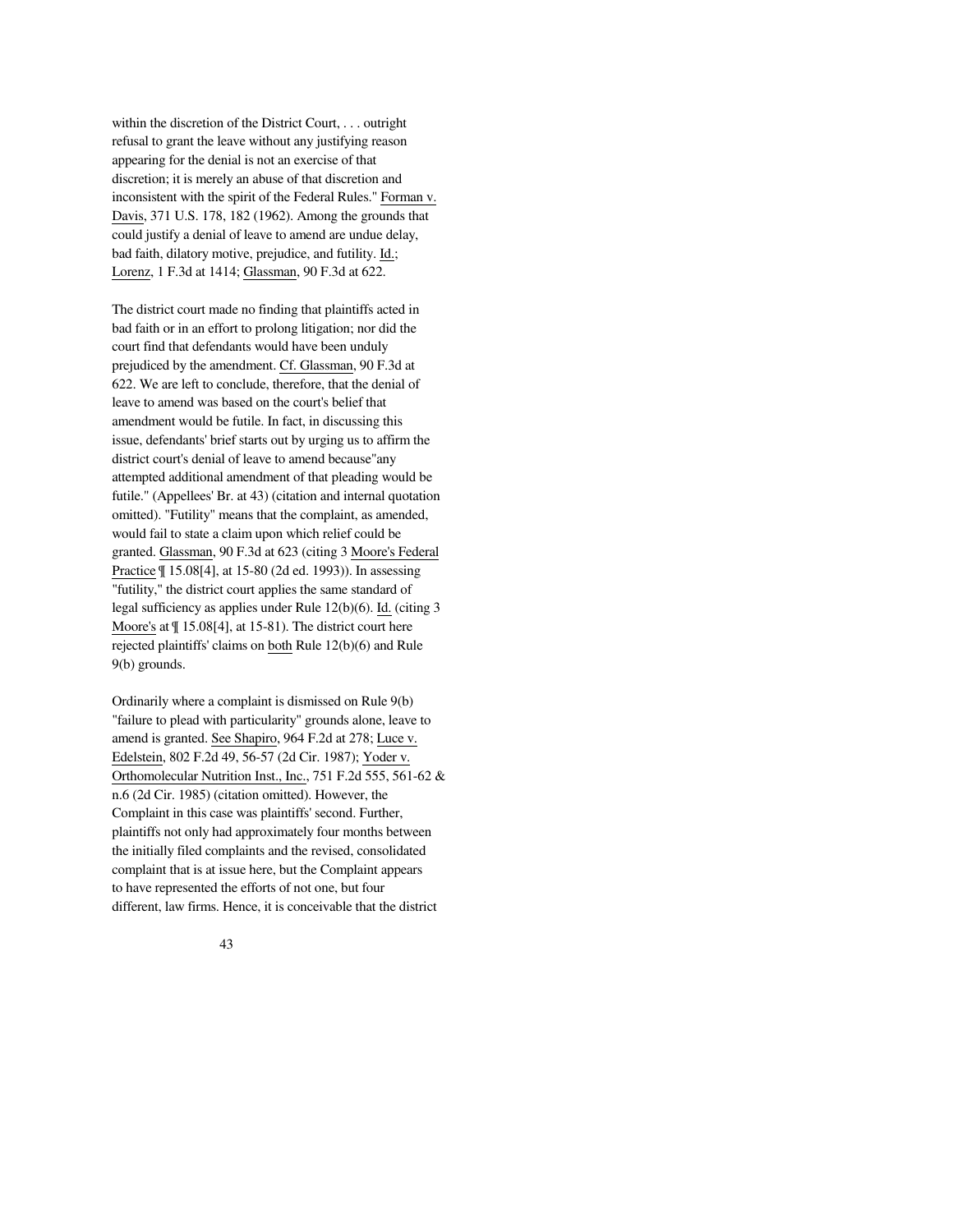court could have found undue delay or prejudice to the defendants. But the court made no such determination, and we cannot make that determination on the record before us. Therefore, to the extent we can affirm the district court's determinations on Rule 12(b)(b) grounds alone (i.e., for futility, see Glassman, 90 F.3d at 623), we shall affirm the denial of leave to replead. These claims would not survive a Rule  $12(b)(6)$  motion even if pled with more particularity. See Luce, 802 F.2d at 56-57. But, where the district court's dismissals can be justified only on Rule 9(b) particularity grounds we reverse the denial of leave to replead. See id. On the latter set of claims, we borrow the words of the Second Circuit that "because we are hesitant to preclude the prosecution of a possibly meritorious claim because of defects in the pleadings, we believe that the plaintiffs should be afforded an additional, albeitfinal opportunity, to conform the pleadings to Rule 9(b)." Ross v. A.H. Robins Co., 607 F.2d 545, 547 (2d Cir. 1979).

## IV.

We conclude that the Complaint survives scrutiny under Rule  $12(b)(6)$  to the extent that it alleges: (1) that the defendants overstated BCF's quarterly income by 2-3 cents per share in each quarter of fiscal year 1994; (2) that management's expression of "comfort" with analysts' projections of a mid-range of earnings of \$1.20 to \$1.30 per share for fiscal 1994 was unreasonable when made. Neither of these claims, however, survives Rule 9(b)'s particularity requirements.21 Ordinarily, complaints dismissed under Rule 9(b) are dismissed with leave to amend. See Luce, 802 F.2d at 56. As best we can tell from the district court's opinion, the reason for the denial of leave to amend here appears to be that the court thought plaintiffs had failed the threshold burden of stating claims that could survive a Rule 12(b)(6) motion. However, since we hold that the above-mentioned claims did pass Rule 12(b)(6) we reverse

21. The duty to update portion of the attack on the earnings projection fails altogether as we decline to recognize the existence of such a claim for an ordinary earnings forecast.

\_\_\_\_\_\_\_\_\_\_\_\_\_\_\_\_\_\_\_\_\_\_\_\_\_\_\_\_\_\_\_\_\_\_\_\_\_\_\_\_\_\_\_\_\_\_\_\_\_\_\_\_\_\_\_\_\_\_\_\_\_\_\_\_\_